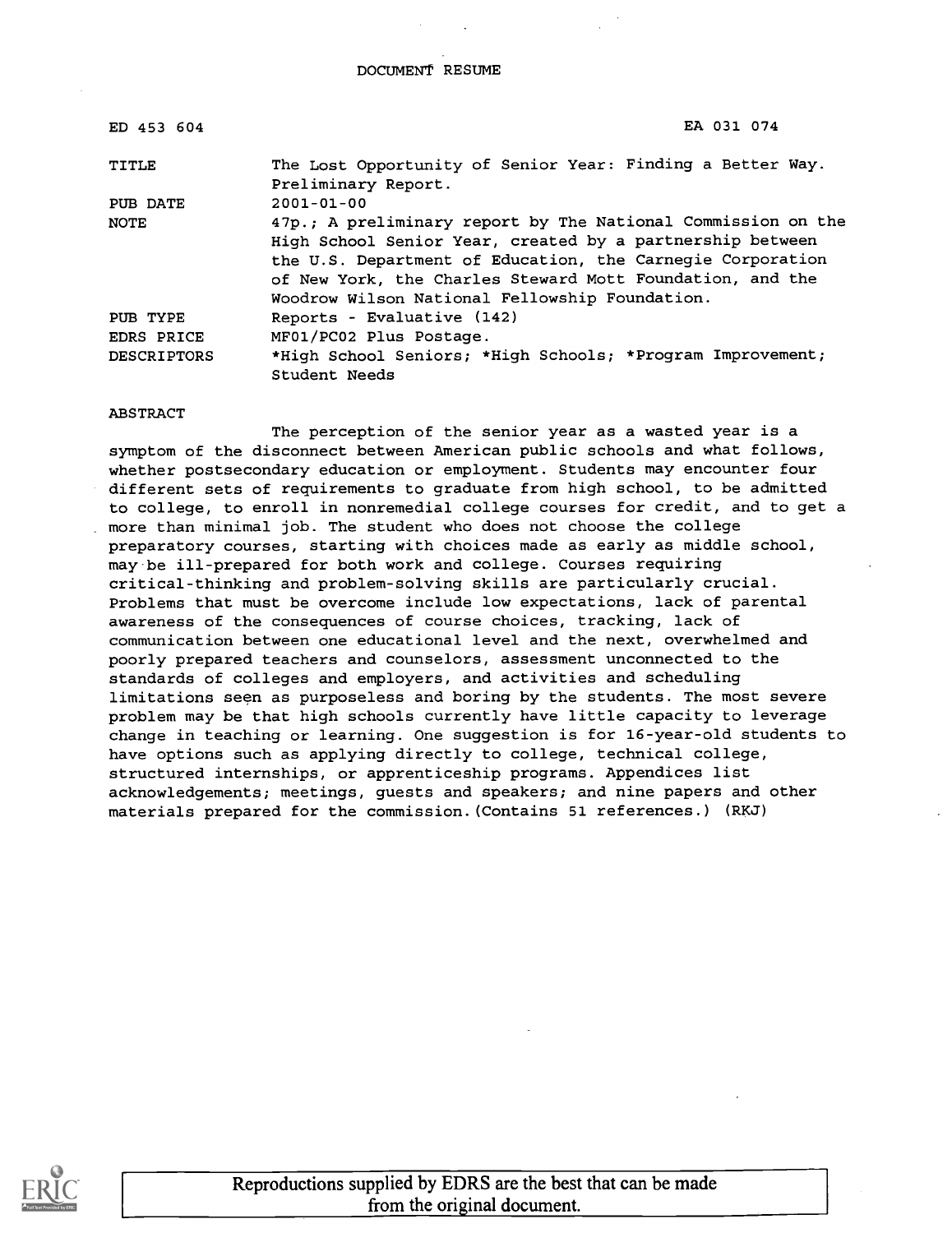# THE LOST OPPORTUNITY OF SENIOR YEAR: FINDING A BETTER WAY

Preliminary Report

National Commission on the High School Senior Year

January 2001

U.S. DEPARTMENT OF EDUCATION Office of Educational Research and Improvement EQUCATIONAL RESOURCES INFORMATION CENTER (ERIC) This document has been reproduced as received from the person or organization originating it.

Minor changes have been made to improve reproduction quality.

o Points of view or opinions stated in this document do not necessarily represent official OERI position or policy.

PERMISSION TO REPRODUCE AND DISSEMINATE THIS MATERIAL HAS BEEN GRANTED BY

Kane

TO THE EDUCATIONAL RESOURCES<br>
<sup>INFORMATION CENTER (ERIC)</sup>

 $R$ FST $C$  $D$  $V$  $N$  $B$ 

ED 453 604

**WALO1805** 

 $\sim 2$ 

ै।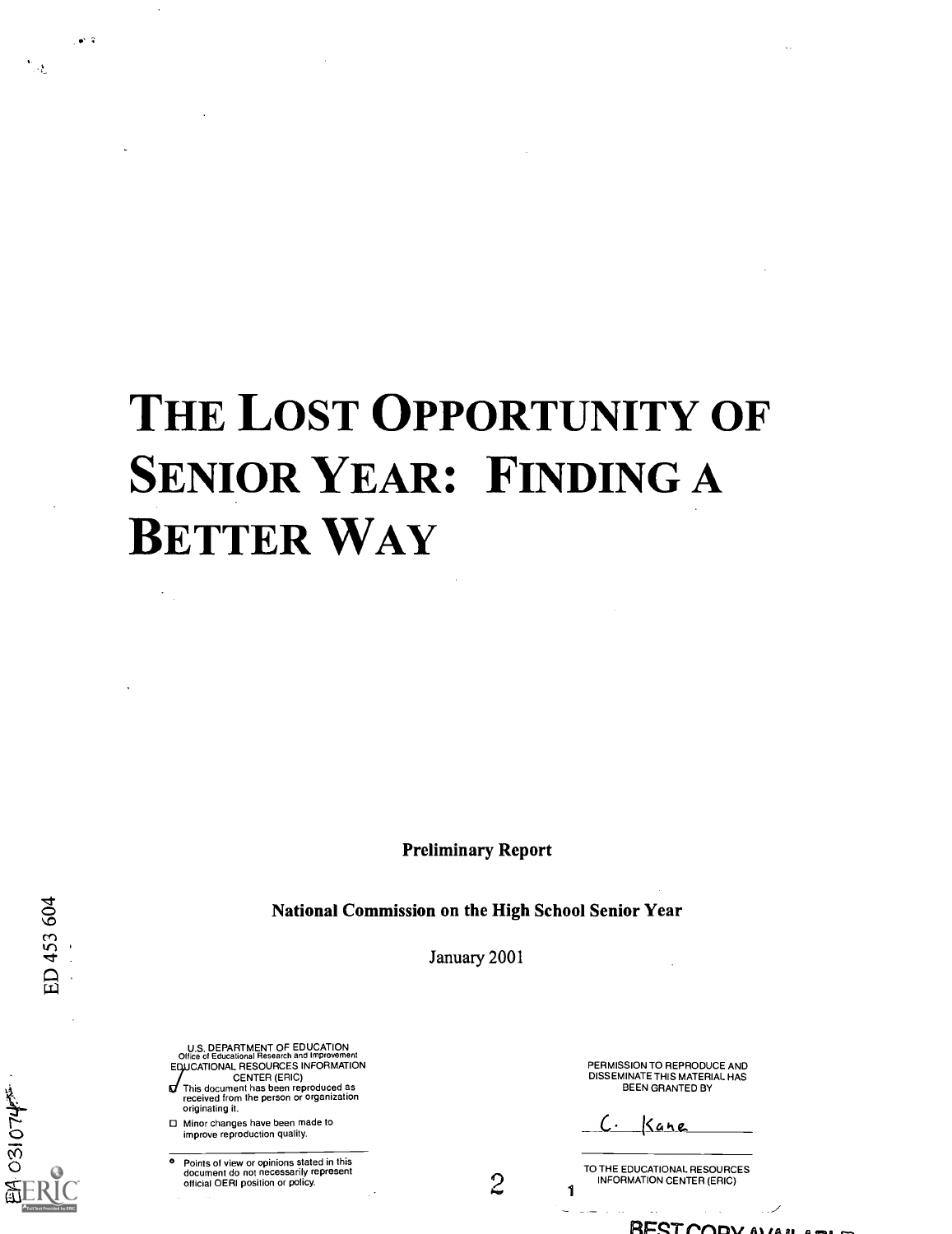## National Commission on the High School Senior Year

| Hon. Paul E. Patton (Chair)       | Governor, Commonwealth of Kentucky                   |  |  |
|-----------------------------------|------------------------------------------------------|--|--|
| Jacquelyn M. Belcher (Vice Chair) | President, Georgia Perimeter College                 |  |  |
|                                   |                                                      |  |  |
| <b>Rex Bolinger</b>               | Principal, Angola High School, Indiana               |  |  |
| <b>Gene Bottoms</b>               | Senior Vice President, Southern Regional Education   |  |  |
|                                   | Board (SREB)                                         |  |  |
| Beth B. Buehlmann                 | Executive Director, Center for Workforce             |  |  |
|                                   | Preparation, U.S. Chamber of Commerce                |  |  |
| Hon. Louis Caldera                | Secretary, U.S. Department of the Army               |  |  |
| W. Robert Connor                  | Director, National Humanities Center                 |  |  |
| Harry J. Cook                     | Chairman, English Department, Eastern Technical      |  |  |
|                                   | High School, Maryland                                |  |  |
| <b>Joyce Elliott</b>              | Teacher, English Department, Robinson High           |  |  |
|                                   | School, Arkansas                                     |  |  |
| <b>Milton Goldberg</b>            | Executive Vice President, National Alliance of       |  |  |
|                                   | <b>Business</b>                                      |  |  |
| <b>Lovey Hammel</b>               | President, Employment Enterprises Inc.               |  |  |
| Gary K. Hart                      | Professor, Institute of Education Reform, California |  |  |
|                                   | <b>State University</b>                              |  |  |
| <b>Betty J. Hines</b>             | Principal, Southwestern High School, Michigan        |  |  |
| Stella M. Jones                   | Licensed School Counselor, North Community           |  |  |
|                                   | High School, Minnesota                               |  |  |
| Dana Larkin                       | Administrative Assistant, Parents for Public         |  |  |
|                                   | Schools, Mississippi                                 |  |  |
| Leon M. Lederman                  | Resident Scholar, Illinois Mathematics and Science   |  |  |
|                                   | Academy                                              |  |  |
| <b>Peter McWalters</b>            | Commissioner, Rhode Island Department of             |  |  |
|                                   | Elementary and Secondary Education                   |  |  |
| Eduardo J. Padron                 | District President, Miami-Dade Community College     |  |  |
| <b>Roderick Paige</b>             | Superintendent, Houston Independent School           |  |  |
|                                   | District, Texas                                      |  |  |
| Karen Pittman                     | Senior Vice President, International Youth           |  |  |
|                                   | Foundation                                           |  |  |
| <b>Stephen R. Portch</b>          | Chancellor, Board of Regents, University System of   |  |  |
|                                   | Georgia                                              |  |  |
| <b>Charles B. Reed</b>            | Chancellor, California State University              |  |  |
| Delfy Pena Roach                  | Executive Director, Parents for Behaviorally         |  |  |
|                                   | Different Children                                   |  |  |
| Hon. Sue W. Scholer               | Member, Indiana General Assembly                     |  |  |
| <b>Nancy Faust Sizer</b>          | Lecturer, Harvard Graduate School of Education.      |  |  |
| <b>Jeremy Solly</b>               | Senior, Rex Putnam High School, Oregon               |  |  |
| Donald M. Stewart                 | President, Chicago Community Trust                   |  |  |
| <b>Sr. Mary Frances Taymans</b>   | Associate Executive Director, National Catholic      |  |  |
|                                   | <b>Educational Association</b>                       |  |  |
| <b>Mary Thornley</b>              | President, Trident Technical College                 |  |  |
| Hon. Andy Womack                  | Retired State Senator, Tennessee                     |  |  |
|                                   |                                                      |  |  |
|                                   | <b>Staff</b>                                         |  |  |

Executive Director Education Advisor to Governor Paul E. Patton Associate to the Executive Director



 $\ddot{\phantom{a}}$ 

 $\hat{\mathbf{r}}$ 

 $\langle \rangle$ 

Cheryl M. Kane Ed Ford

Stephanie A. Duckworth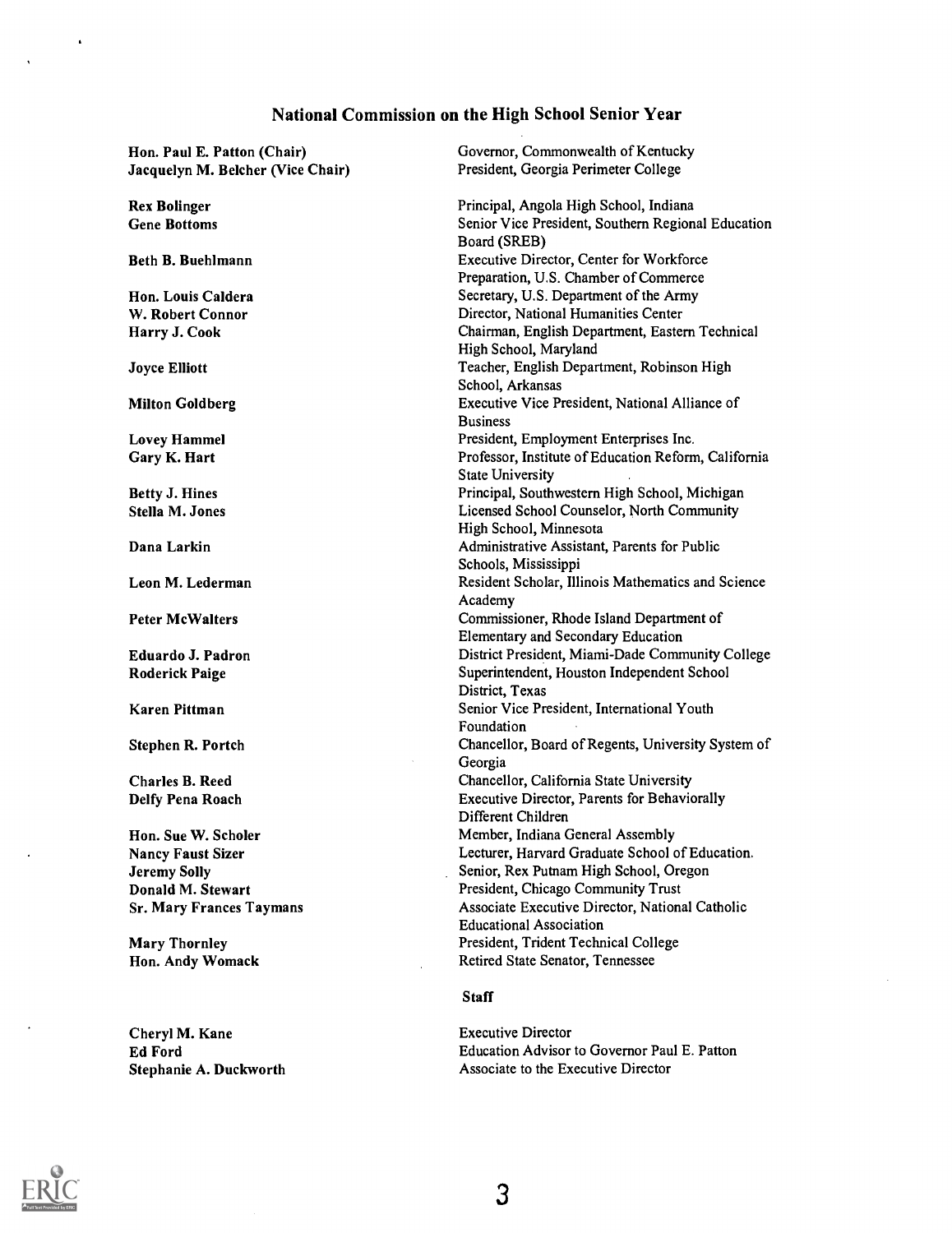This is not a report about the failure of American schools, but about possibilities for a brighter, more productive high school senior year...National life and the economy are changing much faster than our schools... The nation faces a deeply troubling future unless we transform the lost opportunity of the senior year into an integral part of students' preparation for life, citizenship, work, and further education.

National Commission on the High School Senior Year

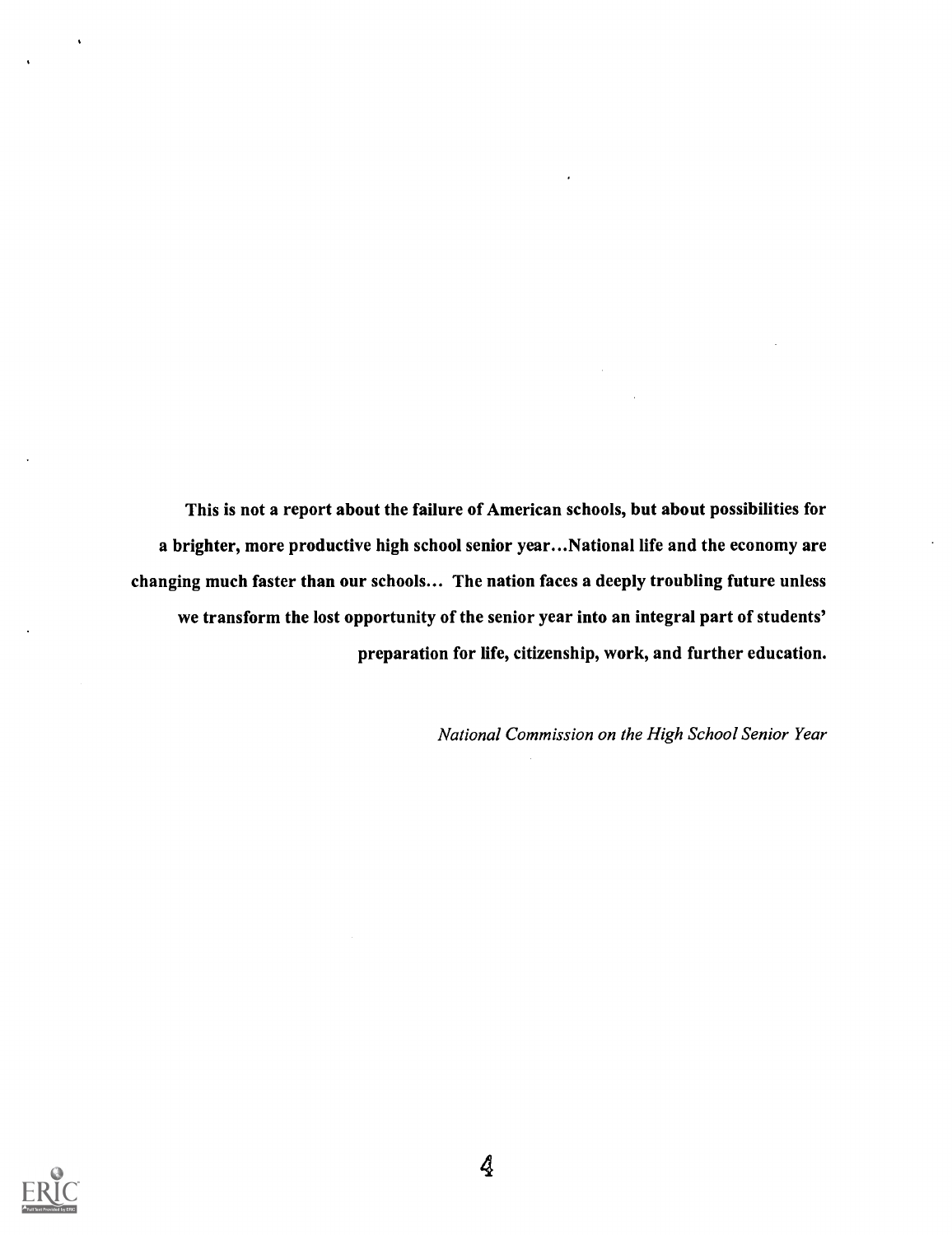## Table of Contents

 $\ddot{\phantom{a}}$ 

|            | 3  |
|------------|----|
|            | 11 |
|            | 20 |
|            | 30 |
| Appendices |    |
| А.         | 35 |
| <b>B.</b>  | 37 |
| C.         | 38 |
| D.         | 39 |



 $\ddot{\phantom{a}}$ 

 $\ddot{\phantom{0}}$ 

 $\bar{\mathbf{v}}$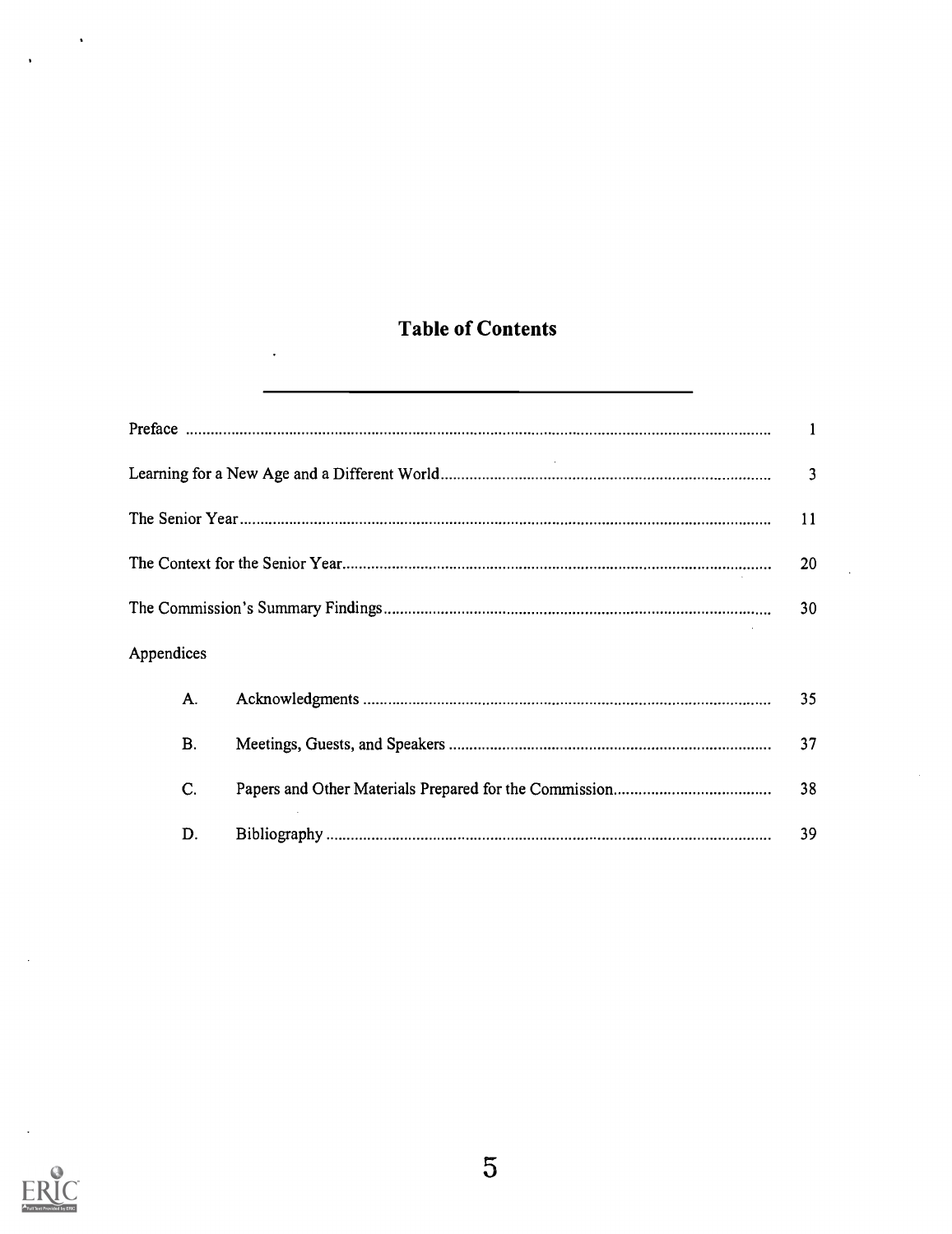### Preface

In June 2000, the U.S. Department of Education, the Carnegie Corporation of New York, the Charles Stewart Mott Foundation, and the Woodrow Wilson National Fellowship Foundation partnered to create the National Commission on the High School Senior Year. The sponsors charged the Commission with closely examining students' experiences in the last year of high school and recommending ways to improve them.

The Commission organized its work around four substantive questions. In brief, they can be stated as follows: To what extent is there a convergence in expectations for students going to college and those going directly into the workforce? What is the nature of the disconnect between K-12 (kindergarten through Grade 12) and postsecondary education that leads to large numbers of students needing remediation and not successfully completing postsecondary degrees? What is different about the disconnect for students entering the workplace (whether they begin working immediately out of high school or after finishing postsecondary education)? Could changes be made in how we structure the existing twelve years of schooling to increase achievement for all students at the end of their senior year?

To address these questions, the Commission supported the development of several major papers, reviewed relevant literature, conducted eight extensive focus groups with high school graduates, drew on a survey completed by one of the Commissioners, heard testimony from experts, and held two formal meetings to discuss the senior year.

The Commission intends to issue two reports. This first report presents our understanding of the problem and lays out some alternative strategies for discussion. It makes no recommendations. Before agreeing on how to proceed, the Commission wants the opportunity to explore the implications of its findings in conversations with educators, citizens, parents, and students nationwide. We want to get a sense of how the education community and the nation respond to them. Our second report, developed after we have held these public discussions, will make specific recommendations and suggestions about how to proceed. This report will be released in June 2001.

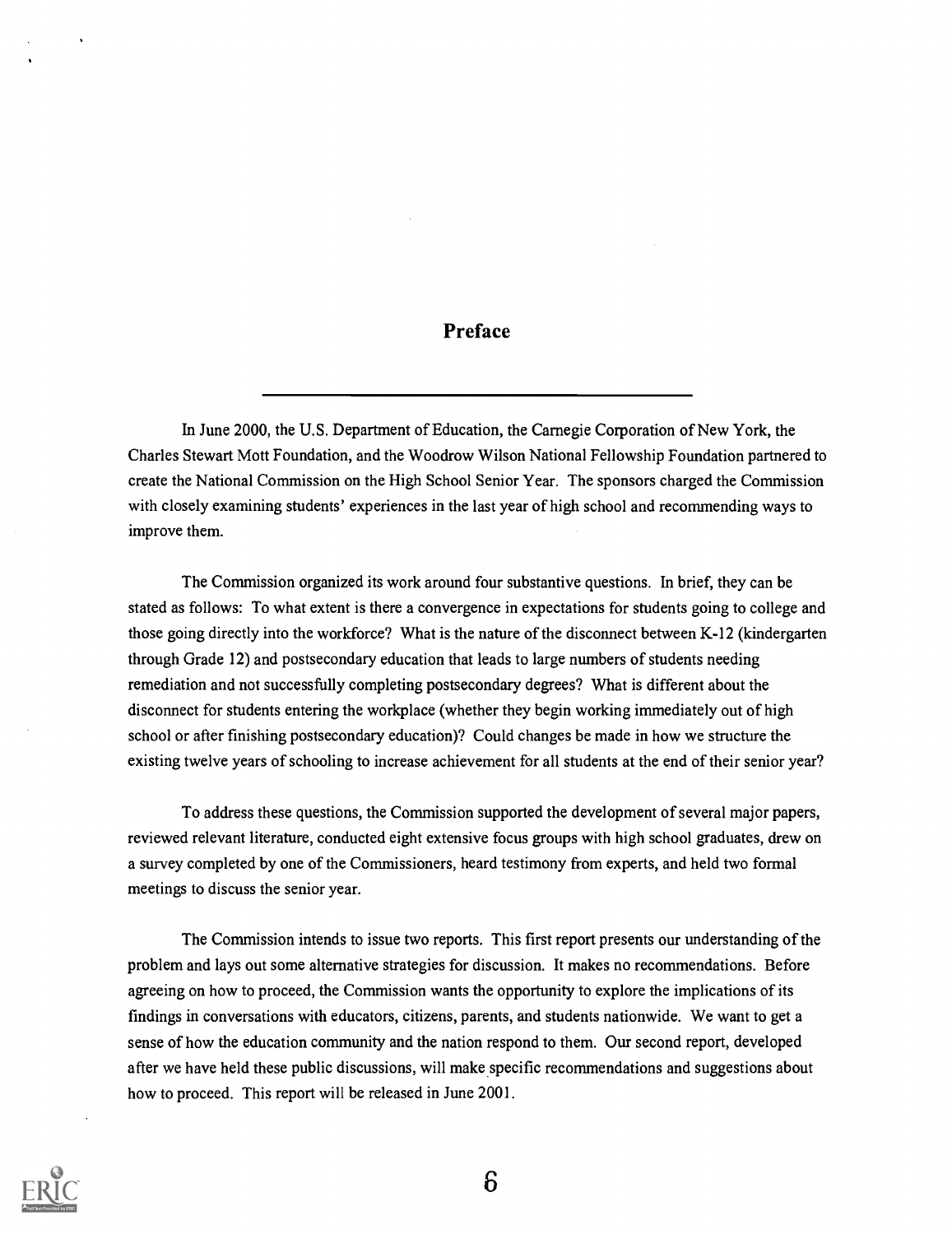As this report makes clear, this Commission is not the first to examine the quality and structure of secondary education in the United States. Prior task forces and blue ribbon Commissions devoted to high school education have ranged from the Committee of Ten more than a century ago to the National Commission on Excellence in Education and the Secretary (of Labor's) Commission on the Essential Skills (SCANS) of recent decades. These groups have set very high standards for all who follow them.

This Commission is, however, the first to focus on the final high school year. Although the senior year cannot be considered in isolation from students' earlier and later experiences, it plays such a central role in students' transition from school to life, citizenship, work, and further learning that we are convinced concentrated attention on this critical year is well worth the effort.

We want to thank our colleagues on the Commission for their hard work. All of them, educators, parents, students, and public officials, demonstrated their commitment to our task over and over again. We look forward to working with them as we discuss these findings at regional meetings around the country in the weeks ahead.

Governor<br>
Commonwealth of Kentucky<br>
Georgia Perimeter College Commonwealth of Kentucky

Hon. Paul E Patton (Chairman) Jacquelyn M. Belcher (Vice-Chairwoman)

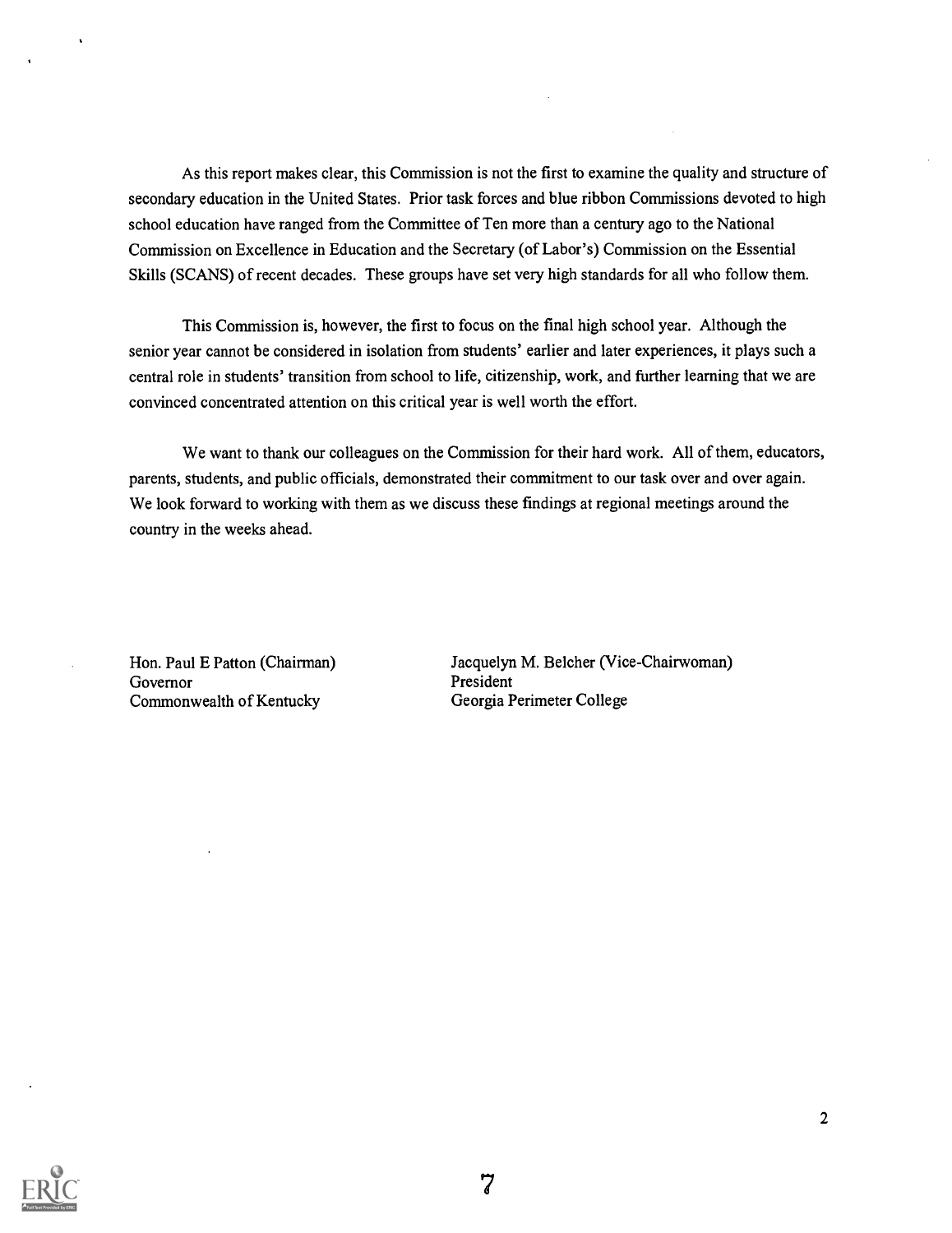## Learning For A New Age And A Different World

This is a report about the possibilities for a brighter, more productive senior year for students in American high schools. But before we can prepare students for that year, and the future that lies ahead for them, we need a sense of where we are today. National life and the economy are changing much faster than our schools. Schools and communities need to respond by serving our students better. Our nation faces a deeply troubling future unless we transform the lost opportunity of the senior year into an integral part of students' preparation for life, citizenship, work, and further education.

If we go along as we have been, about half of our people, perhaps two-thirds, will flourish. Welleducated, comfortable with ambiguity, and possessed of the confidence that accompanies self-knowledge, they will be well-suited to participate in an increasingly global and multicultural world and exercise the responsibilities of citizenship. Reaping the benefits of economic growth grounded in a high-tech, servicebased economy, they will enjoy the rewards of the Information Age. The other one-third to one-half of our people are more likely to flounder. Poorly educated, worried about their place in a rapidly changing world, they may look upon the complexities of an interdependent world as threatening and the demands of citizenship a burden. Lacking knowledge and skills, they will struggle to get by in dead-end, highturnover jobs. The key difference between the two groups will be the level and quality of education available to them. The choices the nation faces about its future are that stark and that direct.

## The Central Importance of Education

The people of the United States are living through changes every bit as unsettling as any encountered by previous generations of Americans. For the first time in living memory, the United States is the sole superpower on the world stage. Maintaining health amidst the physical processes of aging has become a preoccupation of the medical community, as well as of the public at large, as miracles of modern medicine and science prolong life expectancy to unprecedented levels. Economically, the nation and the world are picking the first fruits of the telecommunications and information ages. And, before the

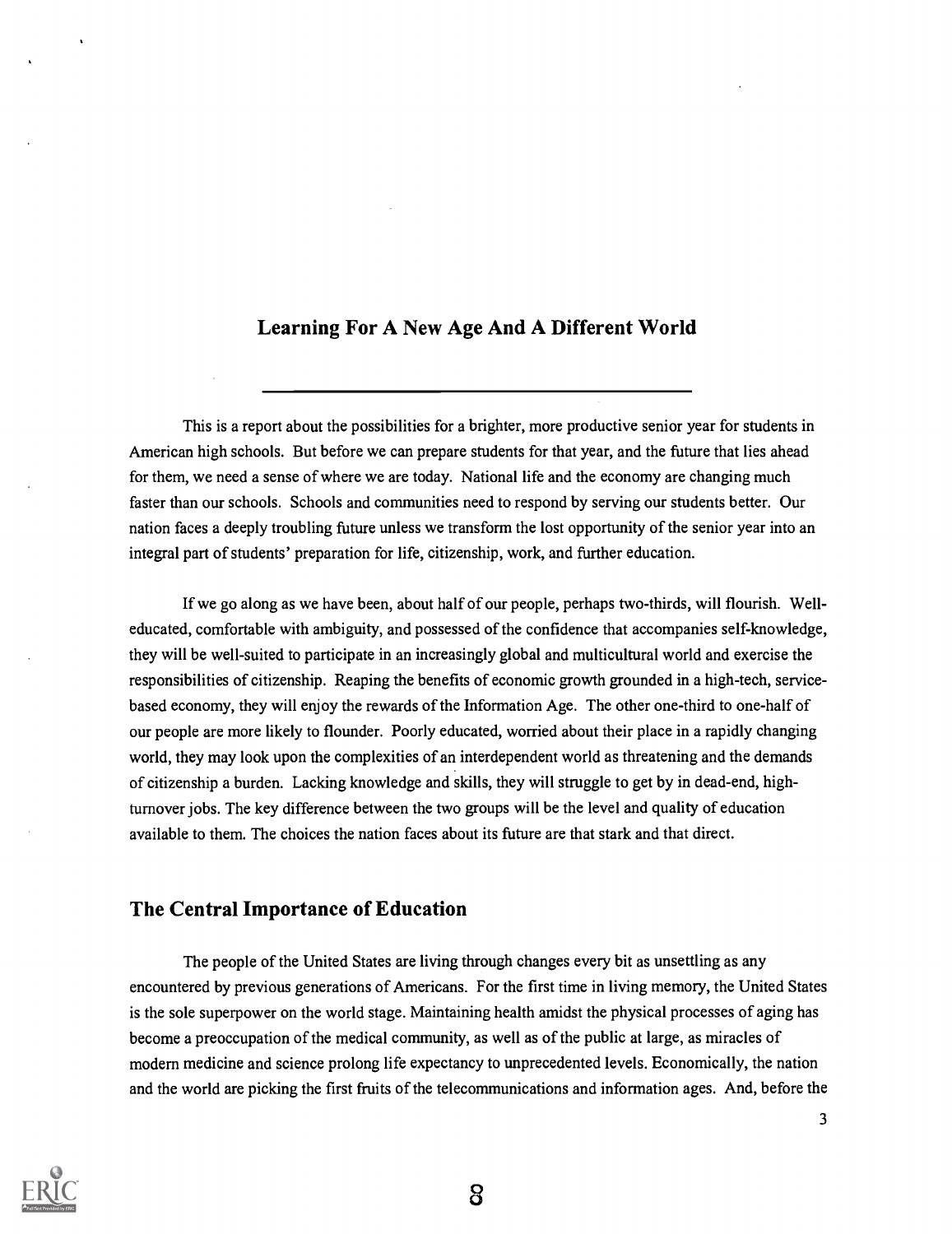children who are today enrolled in kindergarten enter retirement, the face of the United States will change irrevocably; demographers tell us that by the year 2040, white children will make up less than 50 percent of the school-age population. A new American and a new United States are being forged and tempered in the crucible of a new century.

The question facing the United States is how to prepare its people for changes of this magnitude. The answer is always the same: through schools, education, scholarship, and learning. American schools and colleges stand out as important public places in which the lives of individuals connect with their communities and the larger society and with cultures vastly different from their own. Or, as American philosopher Thomas Dewey put it, the central importance of education is that it instills some perspective on ourselves.

If democracy is to prosper in this new age, all Americans must possess the high levels of literacy and logic and the capacity to think critically that were once thought to be at the command of only a select few. All Americans will need to be comfortable with

the scientific method, quantitative tools, and technology. All will need a sense of history (of both age, all Americans must possess the high<br>the United States and the world), an understanding of levels of literacy and logic and the the United States and the world), an understanding of *levels of literacy and logic and the*<br>capacity to think critically that were once government and democratic values, and an thought to be at the command of only a<br>thought to be at the command of only a appreciation for how the arts and literature explain the select few. human condition and expand its possibilities. And, because they will be asked to decide complicated

If democracy is to prosper in this new

public questions (often with incomplete and conflicting information), all will need to be thoughtful observers of current events and be at ease with ambiguity. In the workplace, everyone will need a mind equipped to think.

As Albert Einstein once pointed out, students who are taught only skills or specialties may become "useful machines" but they will never become fully formed human beings, what Einstein called:

...harmoniously developed personalities..Jable to] understand the motives of human beings, their illusions and their sufferings... These precious things are conveyed to the younger generation through personal contact with those who teach... It is this that primarily constitutes and preserves culture.



 $\overline{\mathbf{4}}$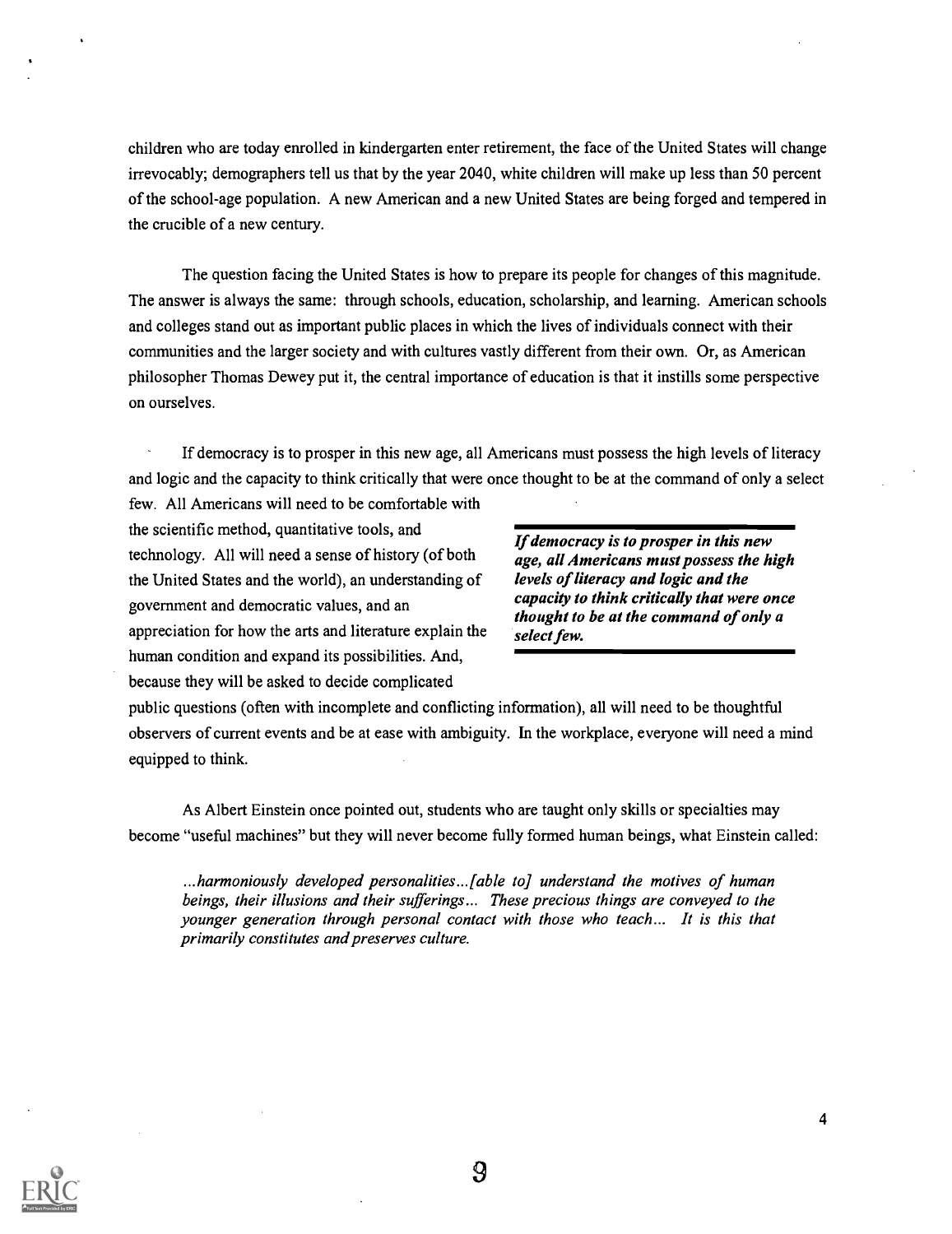Einstein's observation remains true today, and will be true into the future as far as the eye can see: there is more to making a life than making a living. Preparing students to live full lives should be the

purpose of schools, and the way to do that is to make learning exciting and compelling for its own sake—to<br>in all the striking that in the nation and the intervalse of the second the striking that in the nation and the inculcate in our young the will and the want to learn.

Although this Commission anticipates many more becoming to economic growth in the  $21^{st}$ <br>century what steam, oil, mineral changes to resonate throughout the social and cultural fabric of the United States and the world, it can already see were to progress in previous times. some of the effects in the nation's economic life. For example, it is striking that in the nation and the world that

world that is emerging, knowledge and skills, schools and education are deposits, and manufacturing processes

is emerging, knowledge and skills, schools and education are becoming to economic growth in the  $21<sup>st</sup>$ century what steam, oil, mineral deposits, and manufacturing processes were to progress in previous times.

## The Changing Face of American Work

In 1900, a majority of young men left school after eighth grade and went to work on the family farm. Today, only about 2 percent of the American workforce works on a farm; yet that small fraction of the workforce feeds the nation and much of the world. A similar process is at work in manufacturing. About 50 years ago, some 20 percent of the jobs in the United States were professional (requiring a college or professional degree), about 20 percent were skilled (requiring a high school diploma and some college or a degree), and 60 percent were unskilled (and could be performed by high school graduates or dropouts). Today, the proportion of professional jobs is about the same, but the proportion of skilled jobs has nearly tripled. The proportion of unskilled jobs has fallen by a factor of three.

Across the United States, local reports bear the same news. Communities expect to create more highly-skilled jobs. Yet they cannot find the people to fill them. One report from the Massachusetts Institute for Social and Economic Research projected that 385,000 jobs demanding high levels of skill would be created by 2010 and that the existing workforce probably could not do them. In Ohio's Cuyahoga County, manufacturing employment has been cut in half while service employment has almost doubled since 1972. Seattle's economy has for decades been defined by shipping, manufacturing and the needs of its largest employer, Boeing Corporation. In 1999, however, its high-technology payroll for the first time exceeded that of manufacturing.

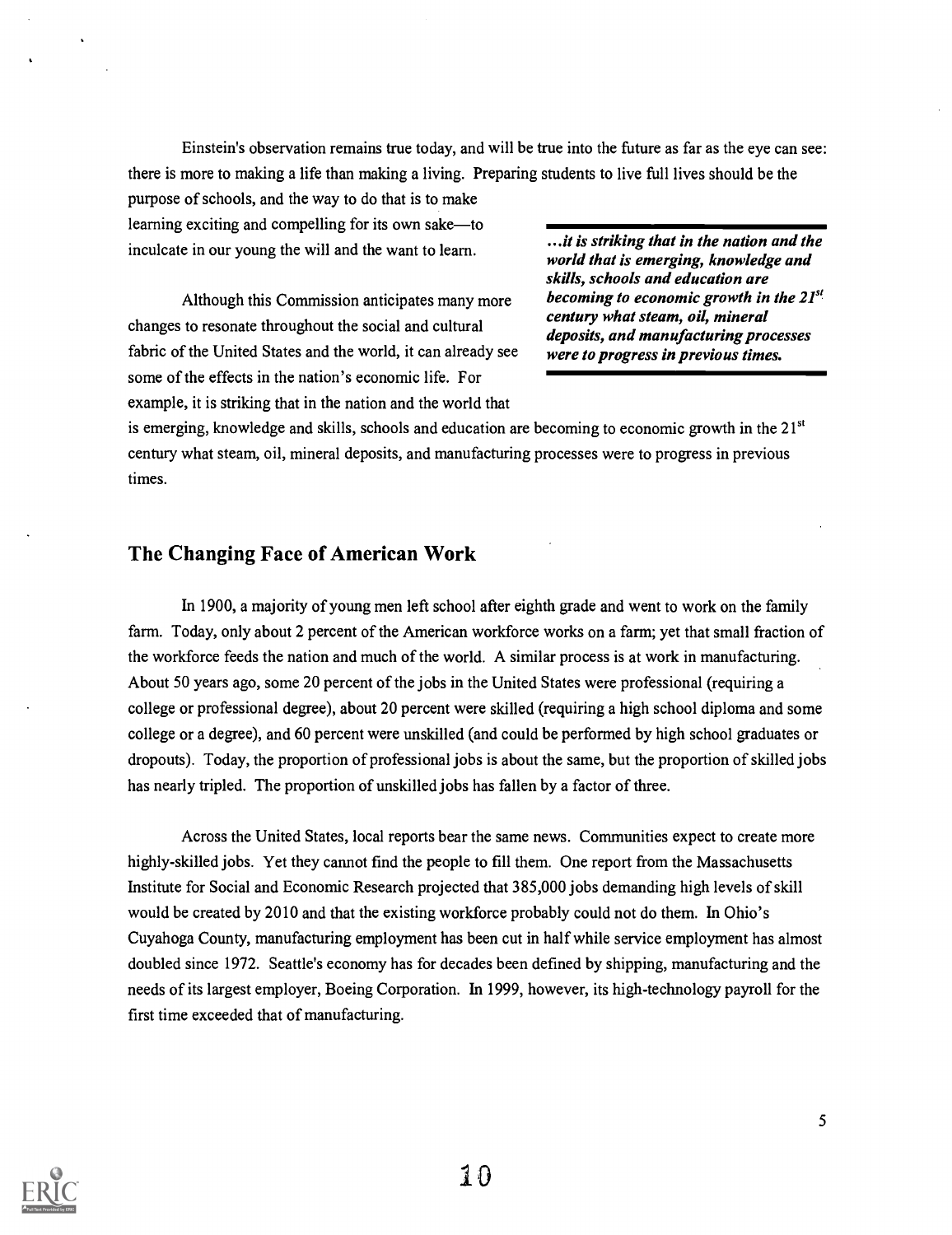## A Knowledge-Based Economy

Until 1960, more than one-third of all the production jobs in the United States were held by high school dropouts. As late as 1973, in fact, education and employment were only loosely related. In that era, students with or without high school diplomas, particularly males, could get fairly decent jobs in the manufacturing economy. Widely available blue-collar jobs paid attractive wages and benefits (often with union support), supported families, bought vacation homes, and put the children of working men and women through college. Those jobs are gone. And those days are gone too.

Maintaining the sort of lifestyle that Midwestern autoworkers took for granted in the 1960s now requires not just one worker but frequently two. And it requires not simply a high school diploma, but probably two years of college. At root, these changes have been driven by the development of an information and knowledge-based economy. In this new, high-end economy, both high-wage service and technical workers require higher levels of education.

### The Occupational and Earnings Hierarchy

According to data from the Educational Testing Service (ETS), there has been a substantial increase since 1979 in the proportion of workers with some college education or a college degree, accompanied by a marked decline in the proportion of workers with only a high school diploma or who dropped out of high school (see Figure 1). The ETS analysis also indicates that more than two-thirds of workers in the high-paying occupations that have grown since 1959 have attended college. These are people in high-technology jobs (which nearly doubled from about 4 percent of employment to about 7.5 percent), education and health care (which swelled from about 10 percent of all jobs to 15 percent), and "office jobs." White collar managerial and financial management jobs have grown from employing around 30 percent of the workforce to nearly 40 percent. All of these jobs require some college attendance; all of them pay reasonably well; and all of them have been booming.

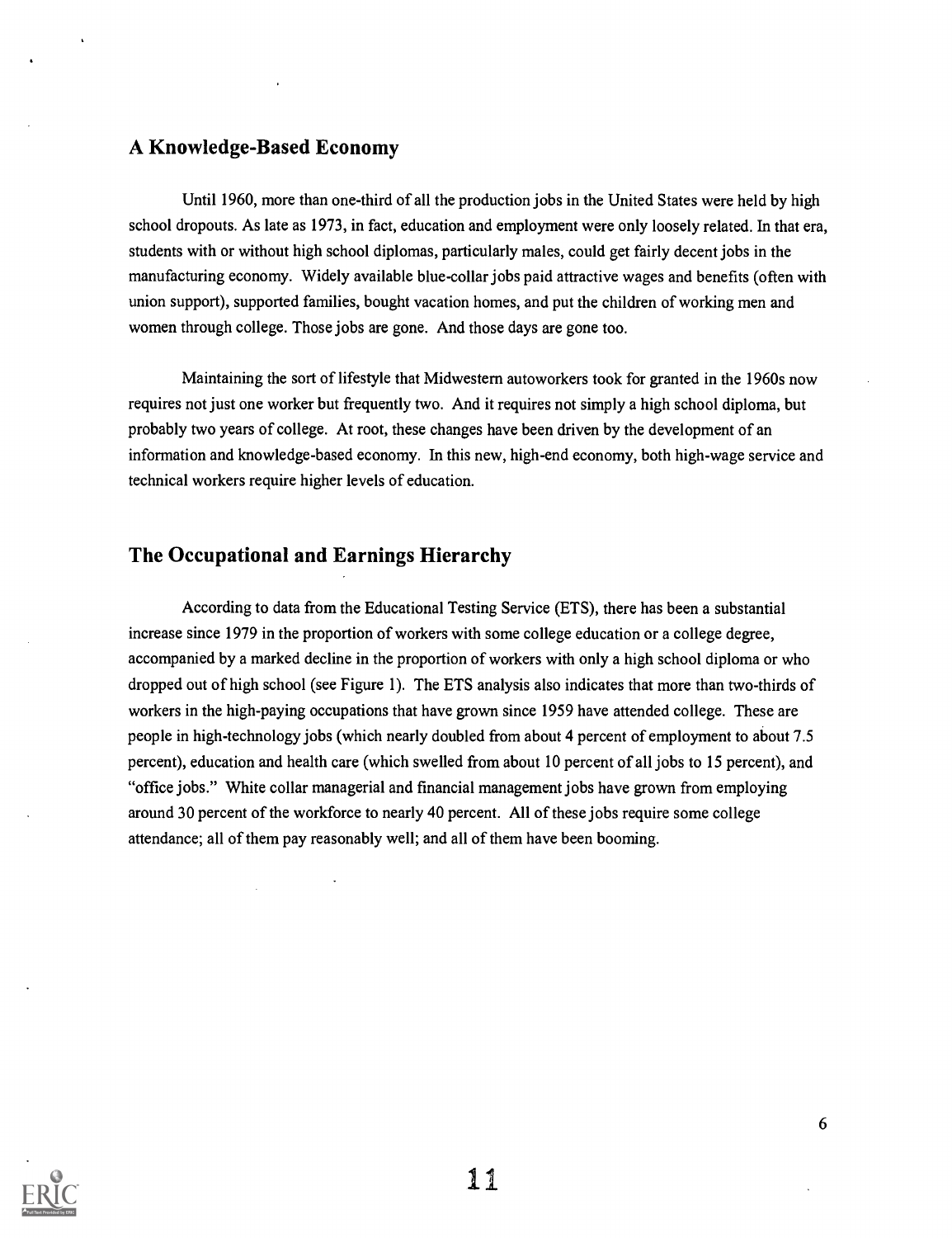Figure 1 Proportions of Workers by Education, 1979 and 1998



Figure 1 reads: In 1979, 32 percent of workers had less than a high school diploma.

By contrast, roughly two-thirds of the workers in declining or low-paying occupations have a high school diploma or less. Low-skilled service jobs (in stores and fast food restaurants) have remained stagnant. These jobs employed about 20 percent of the workforce in 1959 and about 21 percent in 1997. Although hiring volume in these jobs has led many to believe they represent the lion's share of the new service economy, in fact, that volume is a function of high turnover and the part-time nature of many of these jobs.

Factory and farm jobs for high school graduates and dropouts have dropped substantially in this time period. Factory jobs, many of which require high levels of skill today, have declined from about 31 percent of the employment base in 1959 to about 18 percent today. The use of technology and more highly-skilled workers have combined to permit manufacturers to produce more with fewer people—often increasing output while eliminating 40 to 60 percent of the jobs once required on the factory floor. Farm employment, only at about 4 percent a generation ago, was about 2 percent in 1997.

Technology has been the leavening that has caused this new and bigger economic cake to rise. It is not that this cake creates a lot of high tech jobs, or even requires high tech skills, as economist Anthony Carnevale, former Chairman of the President's National Commission on Employment Policy, told the Commission. It is that technology has empowered people with managerial discretion to work with suppliers, clients, and customers in complex, often world-wide networks of people and institutions. If the old economy was a layer cake of structure and hierarchy, the new one is marbled throughout with technology.

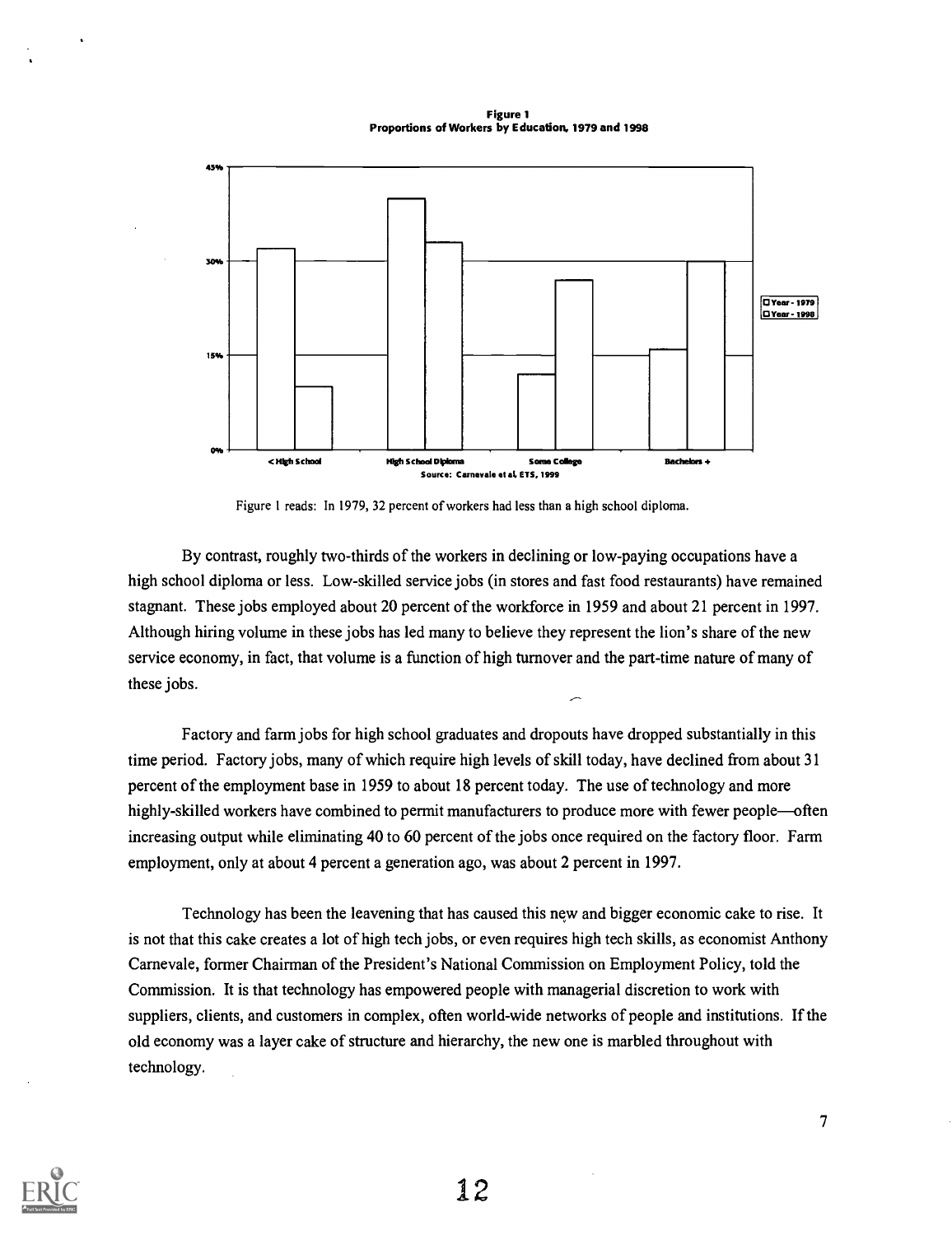## The Education Connection

Why is this significant and what does it have to do with education? The significance is that the United States is a society in which education correlates with earnings. More schooling is almost always associated with higher incomes. As Figure 2 demonstrates, there is hierarchy of occupations and earnings. The higher up the occupational food chain one advances, the more attractive the rewards. This is true for both men and women, although at every stage the economic benefits of being a man far outstrip the financial rewards of education to women. On average, for example, a highly-skilled male blue-collar worker earns about the same as a female manager or business professional.





Source: Carnevale at al., ETS, 1999

Figure 2 reads: The average male doctor earned \$112,787 in 1998 while the average female doctor earned \$77,462.

While exceptions exist, lower status on the occupational and earnings hierarchy is usually associated with lower levels of education. Higher status, by contrast, is almost always associated with higher levels of education. High school dropouts are likely to be concentrated in lower skilled services (e.g., janitors, cleaners, groundskeepers); high school graduates are probably to be found in more attractive jobs, either relatively unskilled blue-collar jobs (cashiers, truck drivers, nursing and health aids) or clerical help. As the hierarchy moves into more highly skilled positions (education and health professionals and high-technology employees), the economy begins to demand college-level skills (either

## BEST COPY AVAILABLE

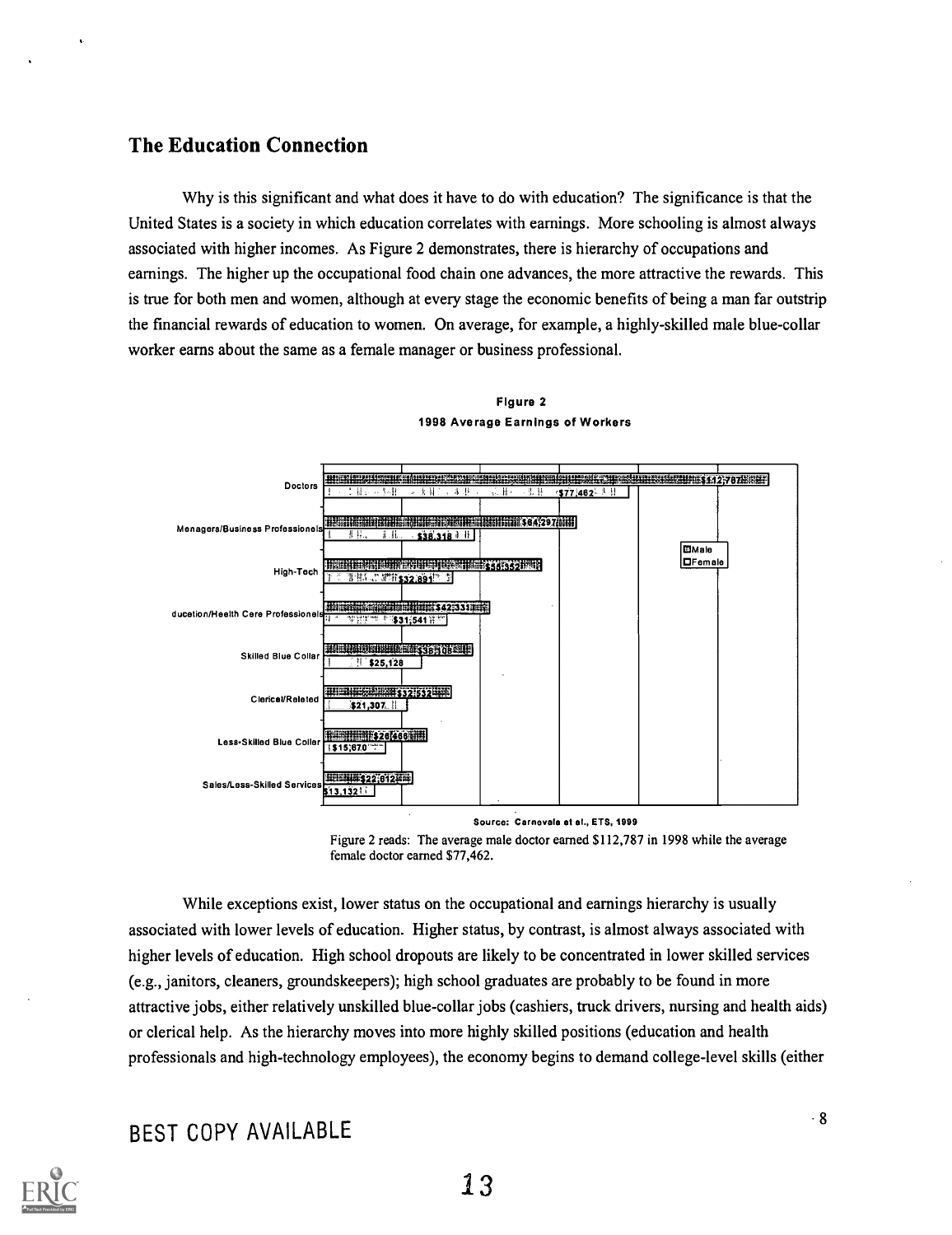two- or four-year), a demand that intensifies in business or medicine, where graduate and professional degrees are the norm.

Earnings follow a similar pattern, with one notable exception. According to ETS data, since 1959, women at every level have continued to earn more with more education. Since about 1979, however, only men with a bachelor's degrees have continued up the earnings ladder. Men who drop out or finish high school (and even those who complete some college work) are today making less money in constant dollars than they were in 1979 (see Figure

another reason as well. Our analysis has continued up the earnings ladder. concentrated on people who are employed. People without jobs are in even more trouble. The

3). According to ETS data, since 1959, women at every level have continued to earn more with The connection to education is important for more education. Since about 1979, however, only men with a bachelor's degree have

unemployed are usually also people who don't have social supports like health care and retirement savings. While they may have a home, most are unlikely to own it. Individuals in the United States who cannot find work (or who drift in and out of periods of unemployment) are less likely to have stable families, to contribute to community life, or to participate in the nation's political processes. In the worst cases, the under-educated may create alternative cultures and economies, frequently finding themselves enmeshed with the criminal justice system. It is no coincidence that two-thirds of the nation's prisoners are functionally illiterate.



Figure 3 Increased Earning of White Males with Four-Year Degrees (Constant 1996 Dollars)

BEST COPY AVAILABLE

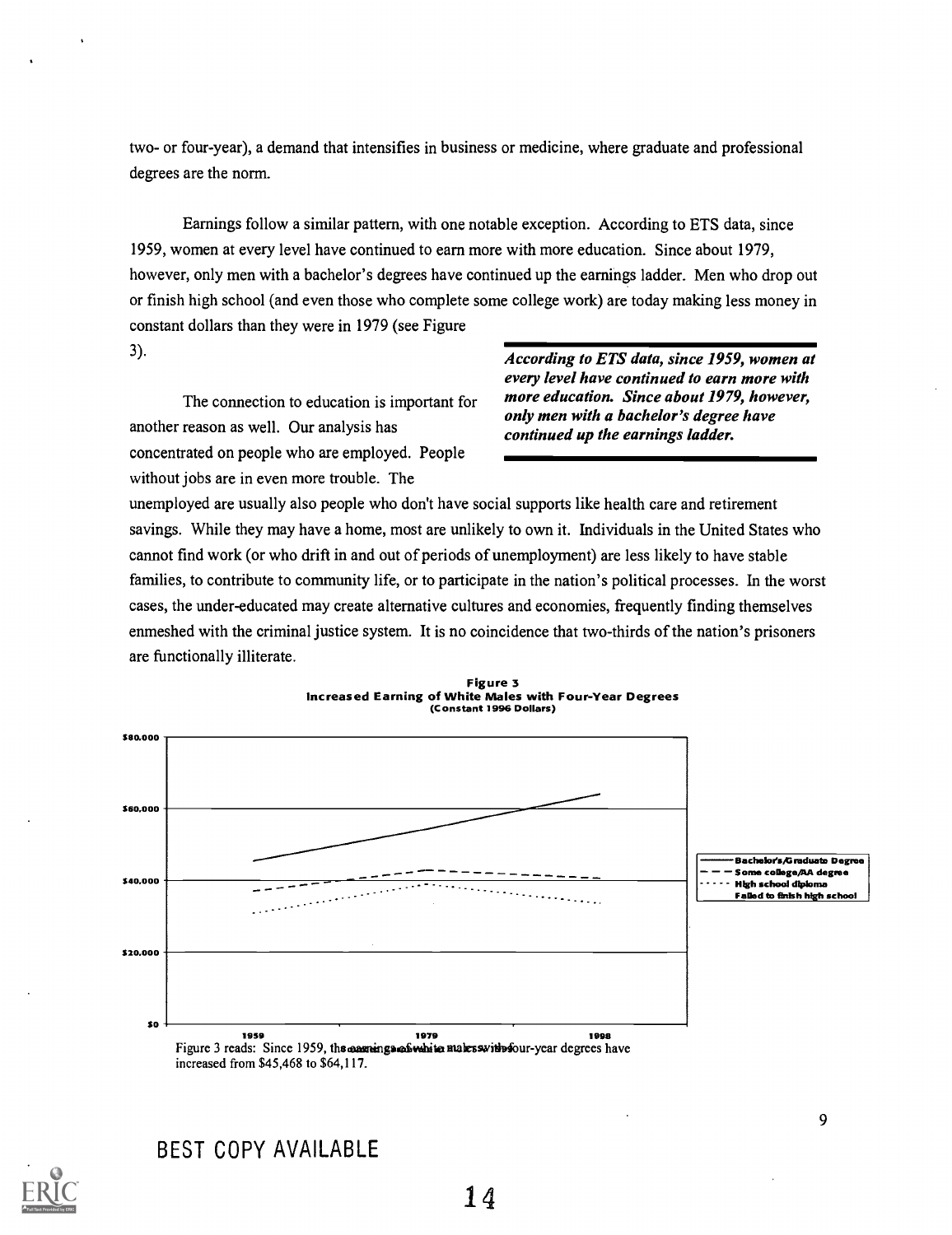### The High School as a Sorting Machine

Yet in the face of these dramatic changes, American schools, families, and communities operate with an archaic view of the purposes of secondary education and with a structure that began to set and harden as early as one-hundred years ago.

By the 1950s, American secondary schools had already become well established as sorting machines, labeling teenagers as college-bound, run-of-the mill, or low achievers. Those schools sent strong signals about who was on top, who was in the middle, and who belonged at the bottom of the pile.

Today, secondary schools are still sorting machines. The signals are modestly more subtle but still effective. One of them lies in whether or not students enroll in "college prep," "vocational," or "general" programs. Another is the privilege of taking "advanced placement" courses, an option never put before very many. These are the students for whom the system holds extremely high expectations, and for whom it works reasonably well. Many other students are simply passed over. Some are cast aside as dropouts. Low-income and minority students, in particular, frequently suffer what has been called a "tyranny of low expectations." Whether exercised out of the best motives and in the most sympathetic way, or patronizingly and with the worst motives, the tyranny of low expectations can devastate students' life chances.

Every year, hundreds of thousands of ninth-graders make a decision (or have the decision made for them) that sorts them for years. They decide not to take Algebra I. This decision, made at the age of thirteen or fourteen, lowers their chances of attending college and raises their risk of forfeiting the future. Schools permit them to do this. Parents allow them to do it. The community stands by and does nothing. They clearly do not understand the implications of this mundane, lightly-made decision.

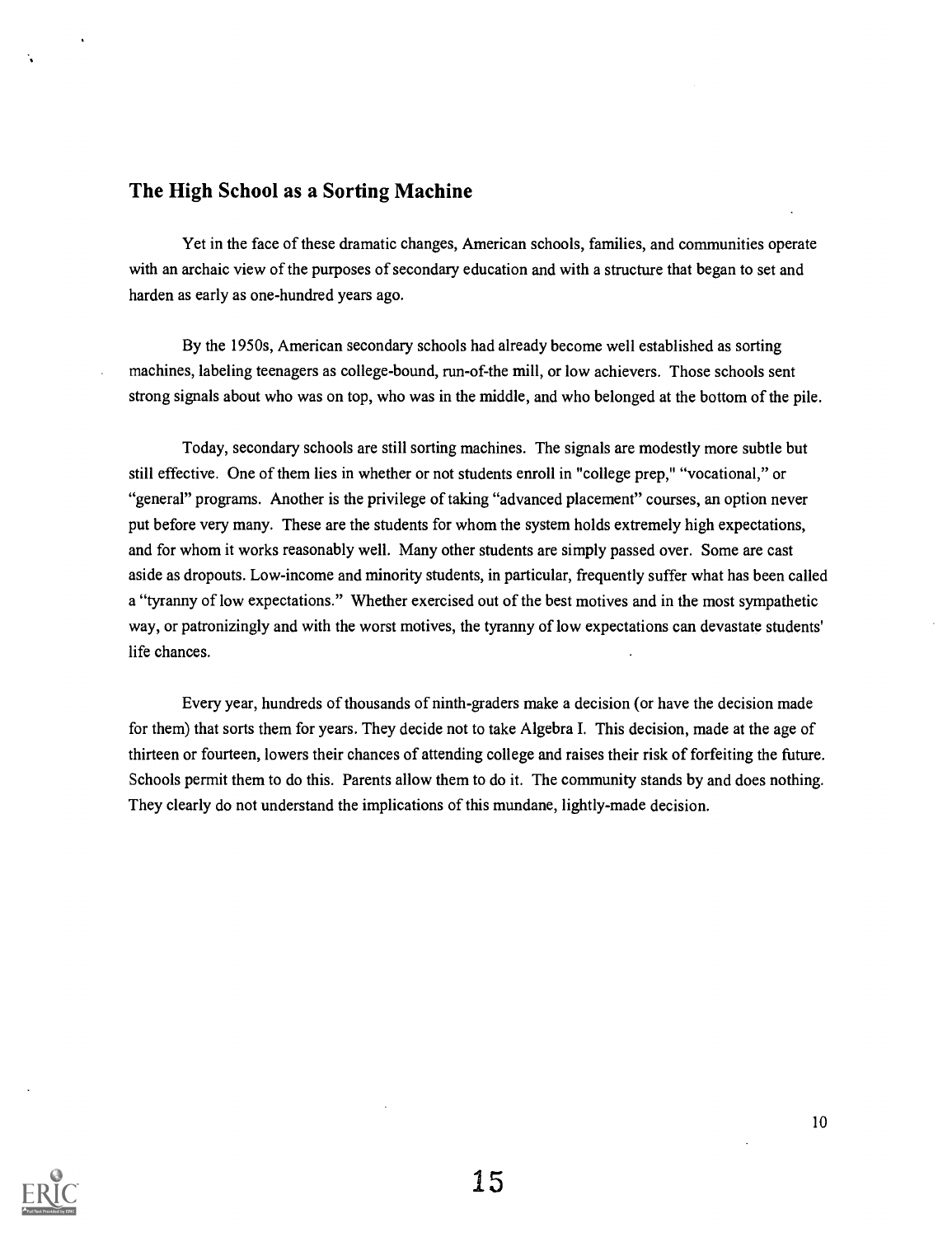## The Senior Year

Against this backdrop is a new reality where all high school graduates must plan on developing college-level skills so that they can live life fully, strengthen their communities, participate in national life, and support their families. In this reality, several facts about American high schools stand out:

- One-third to one-half of high school students are under-educated or mis-educated.
- Many students graduate ill-prepared for either work or college.

...where all high school graduates must plan on developing college-level skills so that they can live life fully, strengthen their communities, participate in national life, and support their families.

- Many students never graduate at all. Graduation rates for low-income and minority students lag behind those of middle and upper-income students and, in large cities, up to 40 percent of high school students drop out.
- The senior year is often a lost opportunity, during which many students let one-quarter of their high school learning time slip through their fingers.

## The High School Muddle

The curriculum we find in the comprehensive high school today consists of several distinct strands stretching back a century or more. One strand promises to prepare adolescents for college. It was designed in 1893 by a group known as the Committee of Ten dominated by five university presidents and led by Charles W. Eliot of Harvard. Developed to define college admissions requirements at a time when about 10 percent of all adolescents enrolled in high school and perhaps one percent went on to college, this curriculum is sorely in need of attention.

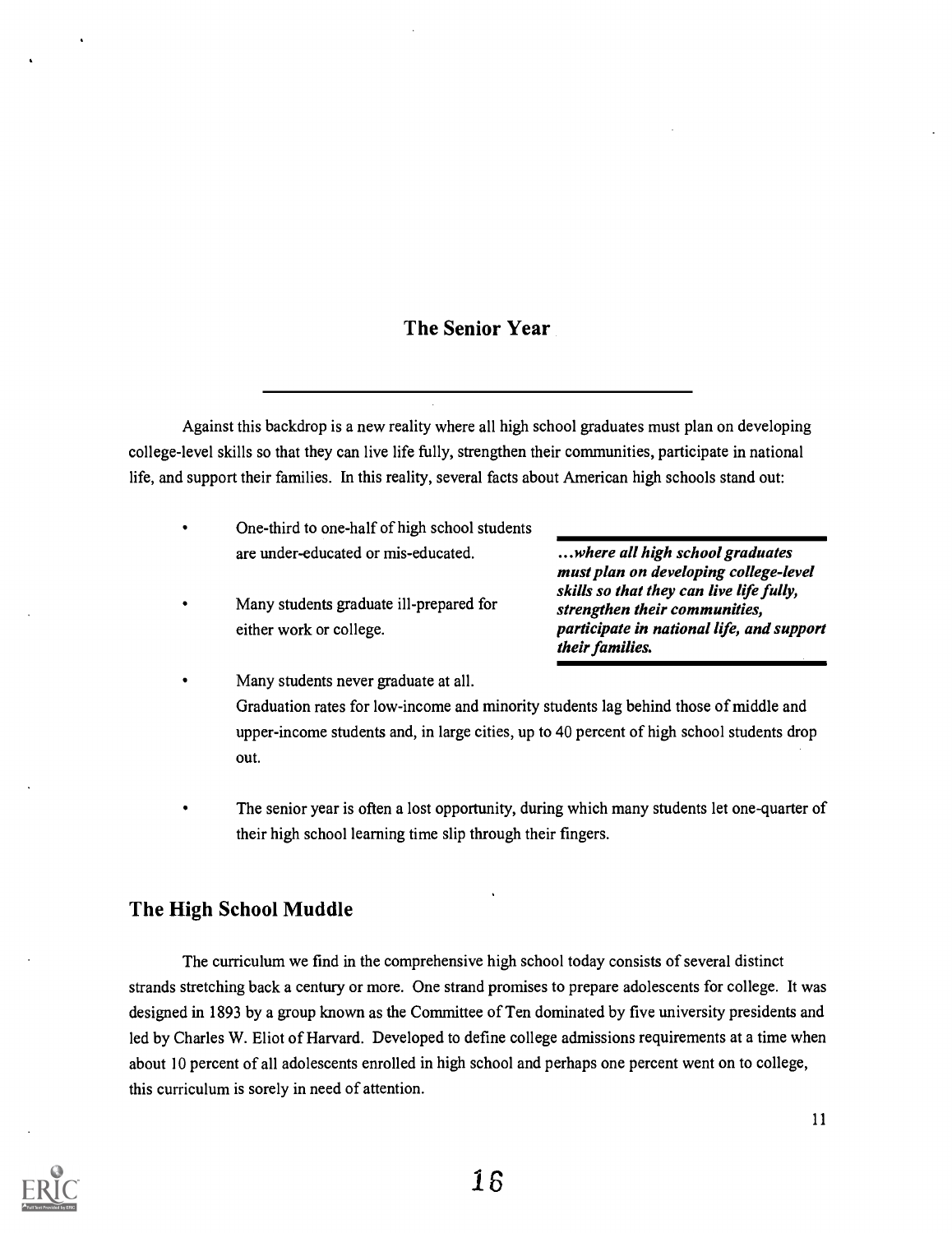Another strand promises to prepare students for "life." Championed most eloquently by philosopher John Dewey and by a 1918 group called the Committee on the Reorganization of Secondary Education, it aims to produce well-rounded, literate citizens, able and ready to advance the cause of democracy and education.

The third strand was developed in response to concerns about job preparation for the non-college bound. This strand was embodied in federal legislation following World War I and matured into what came to be known as vocational education, primarily attuned to preparing young people for work in a manufacturing economy. In this view, espoused by the 1991 reports of the Secretary (of Labor's) Commission on the Essential Skills (SCANS), schools are primarily economic institutions and their mission is to prepare students for employment in a competitive world.

Aware that such conflicting signals and directions confuse educators and place students on distinct tracks, policymakers have in recent years sought more common ground. Intent on creating schools that have a more integrated sense of self, they have pushed for schools dedicated (in the words of the National Education Goals) to preparing *all students* for responsible citizenship, further learning, and productive employment.

Educators clearly understand that their work involves the multiple goals of learning, citizenship, and work (see Table 1). A survey of more than 26,000 high school teachers in 12 Southern states in 1998, for example, demonstrates that about half of all teachers consider such goals as helping students achieve their plans, prepare for both employment and further learning, and get along with others to be "very important." By implication, the same survey indicates that about half of all high school teachers do not find these goals to be very important. And, it reveals somewhat less support for other important purposes. Only 45.6 percent of these teachers consider developing critical-thinking and problem-solving skills among students to be "very important." And teachers express considerably less enthusiasm for the concept that helping all students prepare for college is very important (just 38%).



17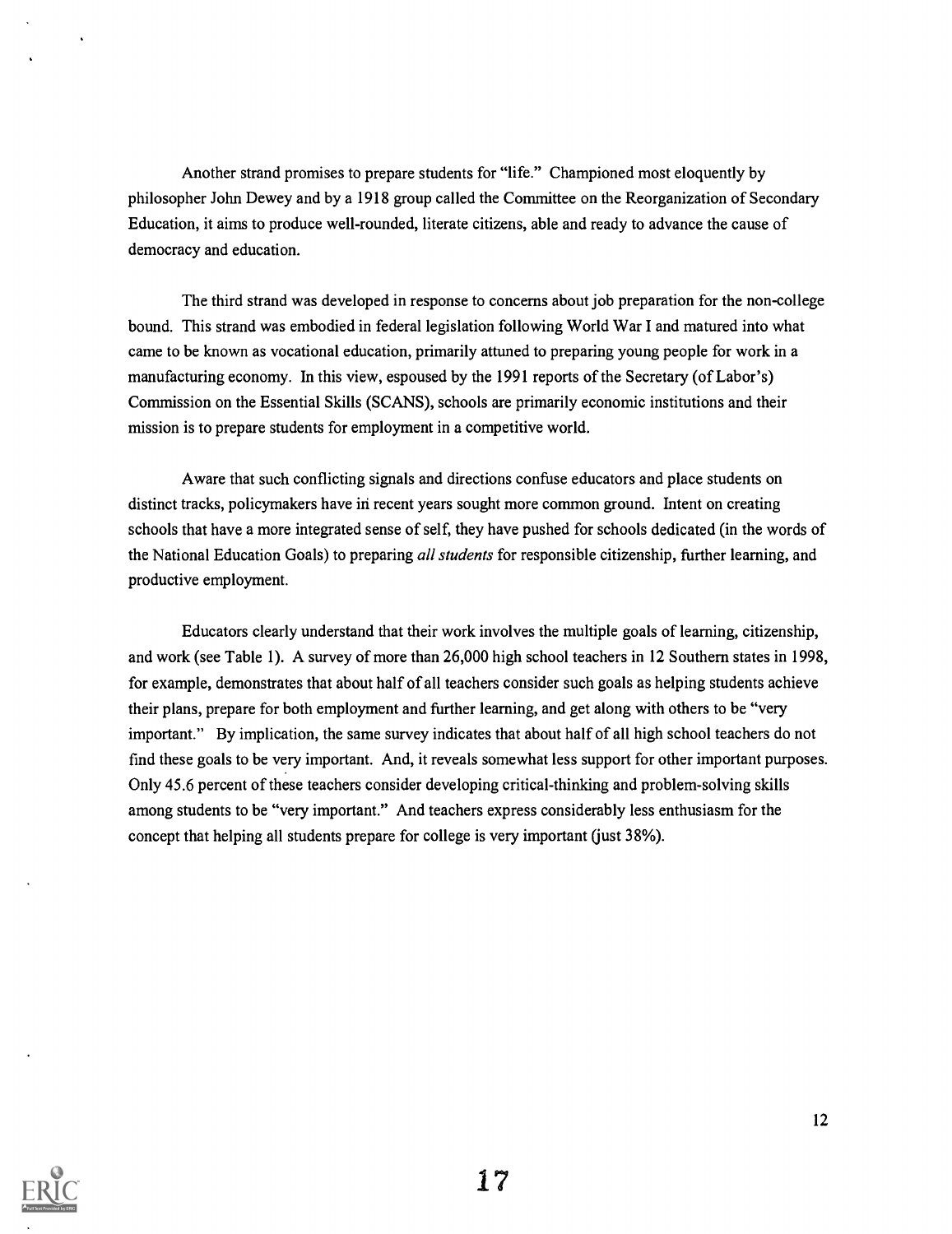#### Table 1

#### High School Teachers View of "Very Important" Schooling Goals\*

| Help students pursue a program of high school studies that will enable them to achieve their<br>plans.                                       | 51.1% |
|----------------------------------------------------------------------------------------------------------------------------------------------|-------|
| Help students complete a program that prepares them for both employment and further<br>learning.                                             | 50.2% |
| Help students make realistic plans for what they will do after graduation.                                                                   | 48.9% |
| Help students in their social development by stressing the ability to get along with and<br>understand all people                            | 47.6% |
| Develop students' abilities to solve problems and think critically.                                                                          | 45.6% |
| Help all high school students master the essential content taught in college preparatory<br>language arts, mathematics, and science courses. | 38.0% |

\* Teachers were permitted to select more than one goal.

Source: Southern Regional Education Board, 1998.

When the Commission spoke with graduates who entered the workforce right after high school about their school experiences, there emerged several disturbing insights into the "class structure" of school. Students who have not experienced much school success view life from the bottom of the social pyramid. They are convinced that the school system pays more attention to "smarter" students while passing over the rest. As one young man said:

I think the reason why I messed up in high school was because of all the teachers. I felt like they would help the advanced people, or superior people, but below that, it was kind of like, "Whatever."

Kyle, October 2000

Another graduate complained bitterly about his treatment in high school, apparently feeling that even if he had wanted to succeed, the assistance he needed to do so was not available:

It's just messed up... They want you to learn. They cram all this work onto you, but they won't help you with it if you really need help. It's just not right about the way they treat their students. Merle, October 2000

What comes through clearly from these students is that the important students in their schools were those who stood out—either academically, on the sports field, or in music. Everyone else faded into a blur, probably not known well, if at all, by teachers, counselors, or other adults. "You were either singing, you were in the band, or you were in sports—or you were nobody," concluded one, bitterly.

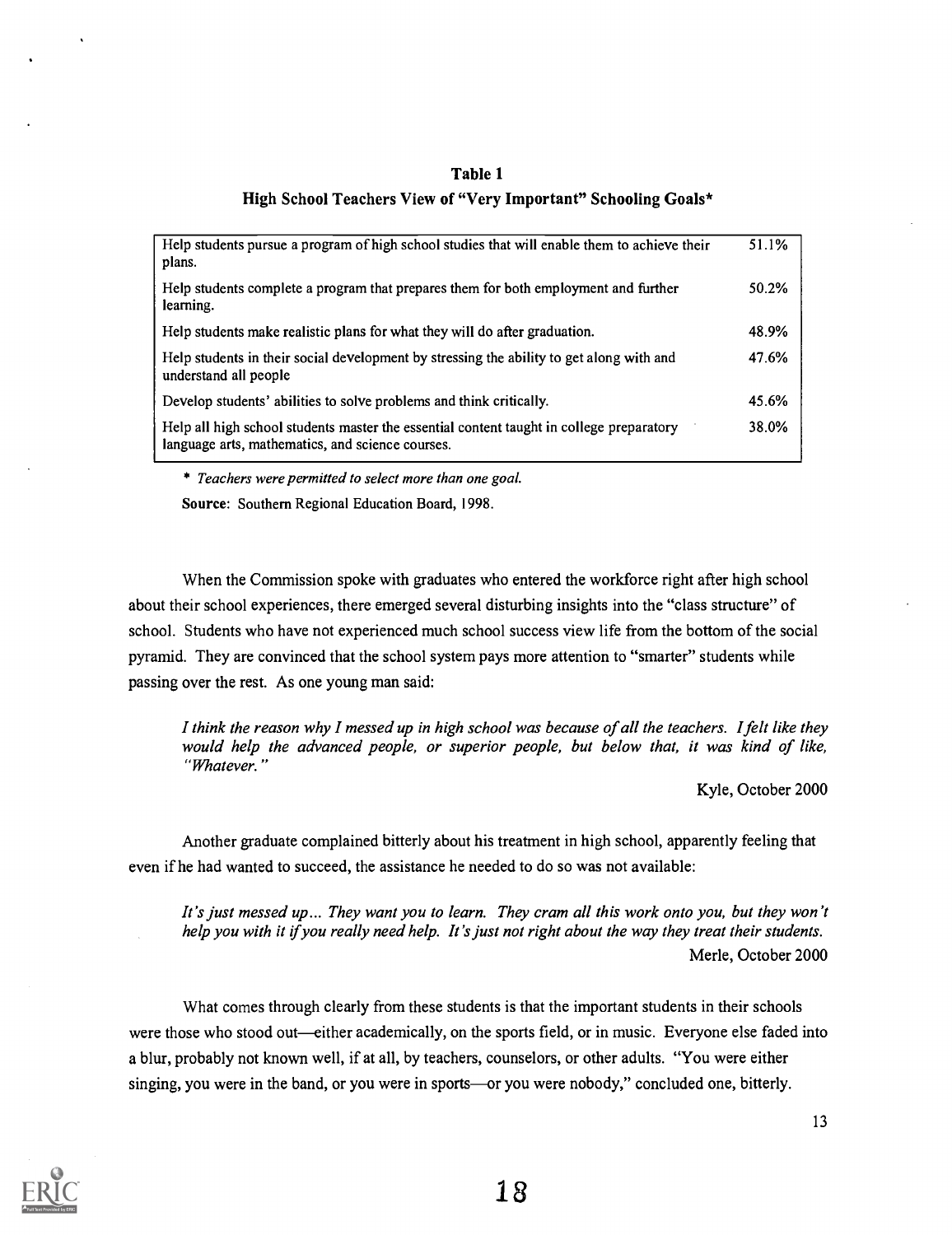## Students Ill-prepared for College or for Work

Given these attitudes, it should come as no surprise that many young people arrive on college campuses poorly prepared for the academic demands about to be made on them. But the extent to which incoming students on college campuses need remediation astounds:

- Remediation takes place in all community colleges, in four out of five public four-year  $\bullet$ universities, and in more than six out of ten private four-year institutions.
- Large numbers and proportions of students require remediation on these campuses. The proportion ranges from a low of 13 percent at private four-year colleges to a high of 41 percent at public two-year institutions.
- Well over one-quarter of all students (29 percent) require remediation in one or more subjects; 24 percent are required to take remedial mathematics courses, while 13 percent and 17 percent, respectively, are required to enroll in remedial reading and writing courses.
- The cost of remediation has been estimated to be between \$260 million and \$1 billion, annually.

Were remediation restricted to deficiencies in high school preparation for college-level foreign language or science, it might be more readily understood. However, most remediation is in the basics of reading, writing, and high school mathematics. Something has gone terribly wrong with the system preparing young people for college and with the transition from one level to the next.

Others Unprepared for Work. Meanwhile, most freshly-minted high school graduates are equally unprepared for the demands of the modern high-performance workplace. In a 1998 review of hiring practices at a major insurance company and two automobile manufacturing plants, Richard J. Murnane (Harvard University) and Frank Levy (Massachusetts Institute of Technology) concluded that major corporations exhibited a common set of hiring standards—the "new basic skills" if you will. The new basics include the ability to read at relatively high levels, do at least elementary algebra, use personal computers for straightforward tasks such as word processing, solve semi-structured problems where hypotheses must be formed and tested (i.e., to think conceptually and rigorously in ways encouraged by a broad education in the liberal arts), communicate effectively (orally and in writing), and work in groups with persons of various backgrounds.

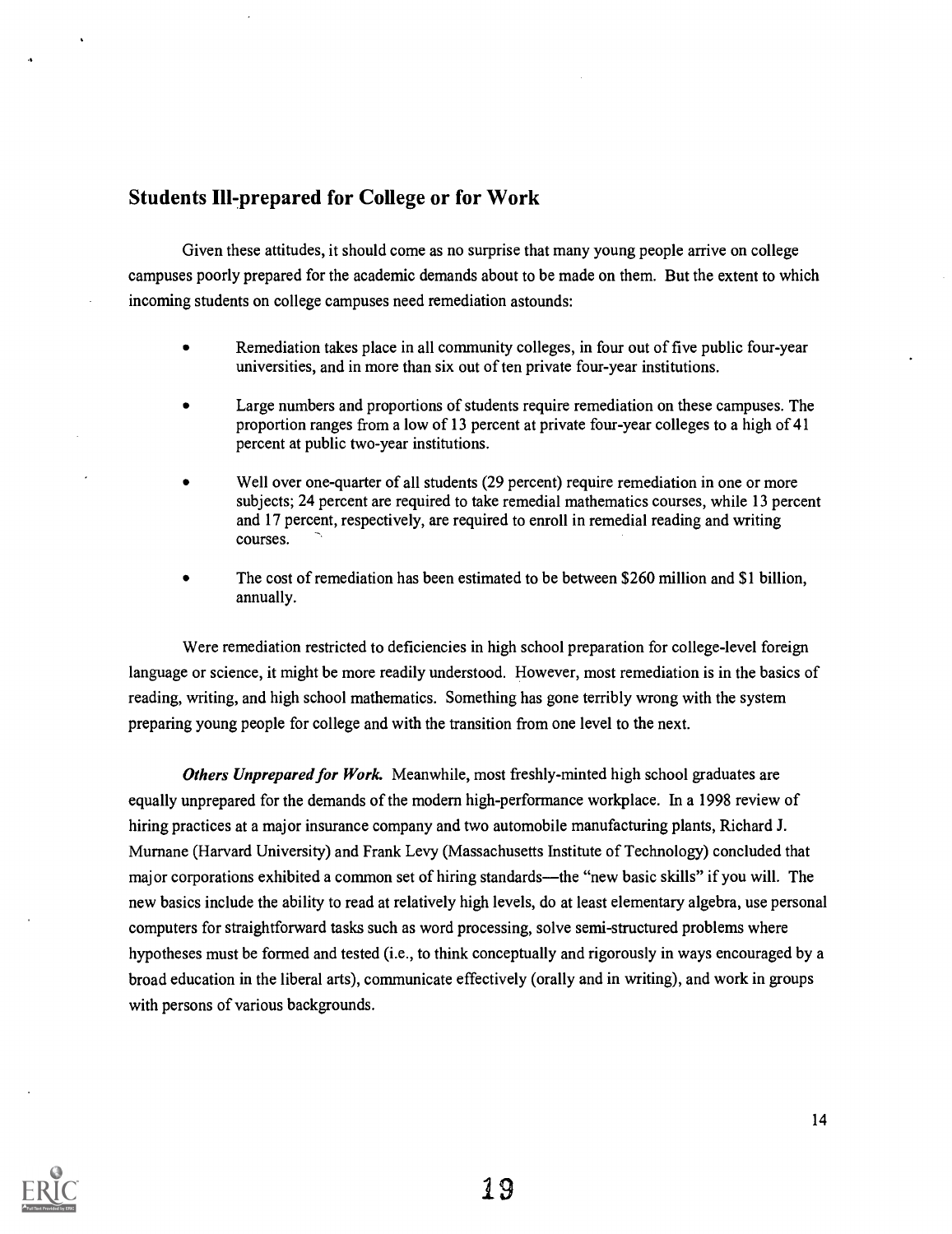Mumane and Levy also compared job-selection examination at the two automobile manufacturing plants with the mathematics and reading tests of the National Assessment of Educational Progress (NAEP). They reached the sobering conclusion that nearly one-half of all 17-year olds in these plants cannot read or compute at the ninth-grade level. Clearly, these students are ill-prepared for both college and the workplace.

## High School Dropouts

The challenge facing the nation's educators multiplies many times over with the knowledge that by the time 17-year-olds take these assessments, many of the student experiencing the greatest difficulty in school have already dropped out. Ninety percent of white and 94 percent of Asian 18-24 yearolds have a high school diploma, according the U.S. Bureau of the Census, but only 81 percent of African Americans and 63 percent of Latinos. The Education Trust informed the Commission that in a typical year, school systems lose about one in thirty white

#### WHAT DO GRADUATES MAKE OF THEIR HIGH SCHOOL EXPERIENCE?

To find out, the commission drew on telephone focus groups conducted on its behalf by Fleishman-Hillard Research, and a Baltimore County survey of high school graduates. Here is what recent graduates had to say about their high school experience:

#### POOR PREPARATION FOR LIFE Students report that what they learned in high school left them ill-equipped for the challenges of college, work, and the adult world.

"I didn't even consider it until right at the end of school... When it came down to it and I started looking at jobs, I'm like, I'm in a dead-end hole here." (Donald)

"Teachers and parents often bend the rules in terms of deadlines and quality of work so that a student has every opportunity to succeed. In the workplace or college, students are thrown into a world where they alone are responsible for how they work and if they succeed." (Lauren)

"High school does not adequately teach students anything but how to think for college. Then you go to college and, unless you are an A student, have no clue what is going on... This, in turn, screws you over for the real world. (Jonathan)

"So many students need to take remedial work in college because most of the skills and material are taught in a way that can easily be forgotten in a short period of time. Also, the material being taught to us in school is not related to a lot of real-life..." (Kimberly)

"High school is too padded so that we don't hurt ourselves  $-$  we are not all ready for the real world." (Steph)

Americans, one in twenty African Americans, and one in ten Latinos. In some cities, up to 40 percent of the students who started ninth grade are not on the graduation platform four years later.

## Senior Year a Lost Opportunity

Perhaps nowhere are the deficiencies more pronounced than during the senior year of high school. Some students who have already been accepted to college routinely ignore the high school's academic demands. "Senioritis" sets in. Senior year becomes party-time rather than a time to prepare for one of their most important life transitions. Students are bored and studying becomes irrelevant.

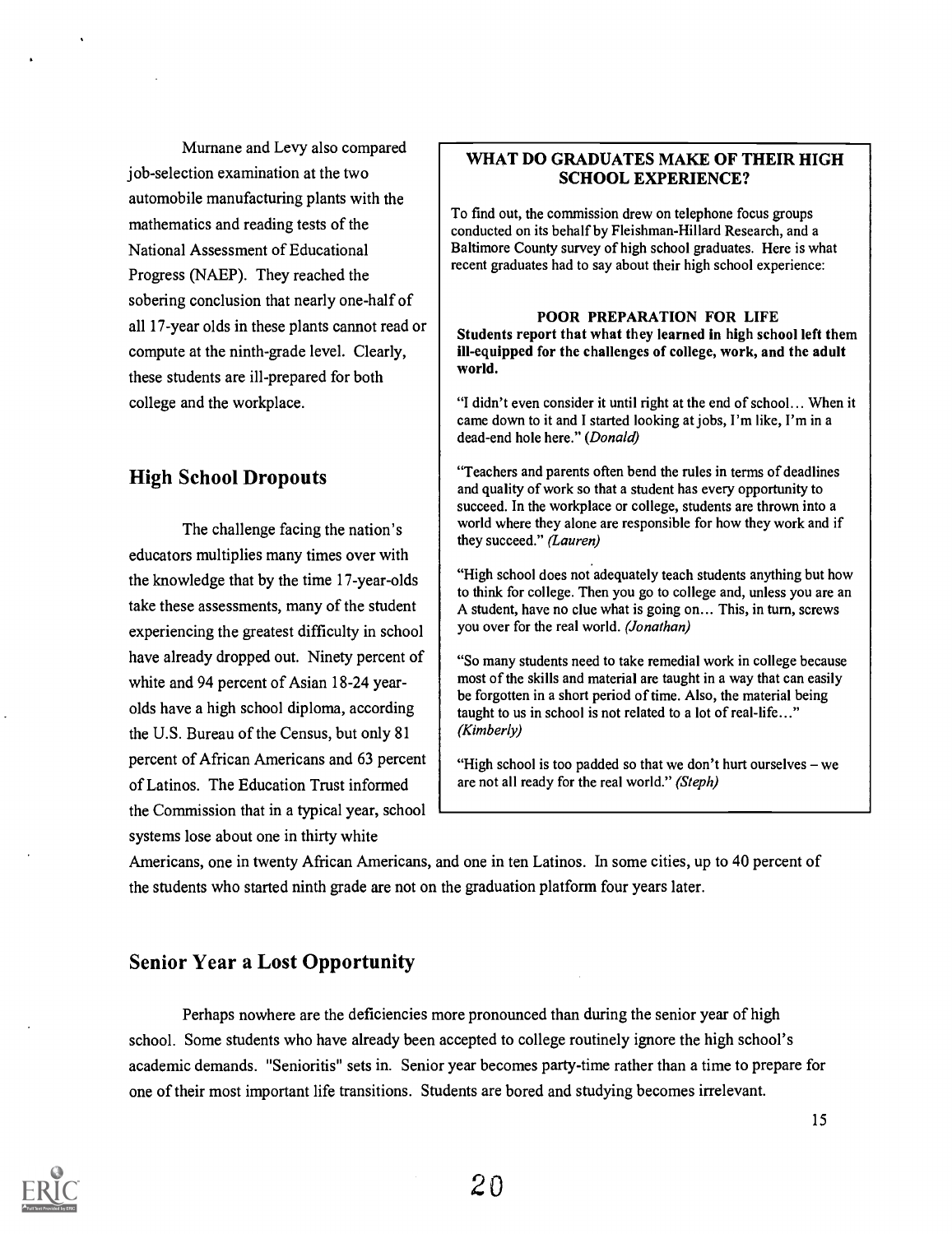Adjusting the demands of school to the demands of part-time jobs becomes the norm.

The amount of time spent at work, particularly in the senior year, is one of the notable characteristics of American students. Only in the United States is working during high school commonplace, particularly among those bound for university studies. No other advanced country expects students to work, or permits them to work long hours just to have spending money.

Analyst Laurence Steinberg believes:

> American students manage their academic schedules to fit into their work and play schedules, rather than vice versa. Given the large amounts of time American teenagers devote to their after-school jobs (on average, 15 to 20 hours per week), socializing (another 20 to 25 hours), extracurricular activities (about 15 hours), and watching television (about 15 hours), it is a wonder that they have any time for studying at all.

> > Beyond the Classroom, 1997

One reason for the nation's

achievement problems, suggests Steinberg, is

WHAT DO GRADUATES MAKE OF THEIR HIGH SCHOOL EXPERIENCE?

#### **SENIOR YEAR - WASTED**

Many students report that for them, the Senior year was a waste of time.

"One of the things that I see about our senior year.. we call it the slack-off year. You could do whatever you want." (Terry)

"It seems like the senior year is full of 'take up space' classes." (Megan)

"If you're a senior, then I'm sorry: senioritis. Everybody knows about it. You don't want to do any work... You don't want to bother anymore.... I did my work but I didn't do anywhere near as much work as I did my other years.... I kind of just let it go. Because I just didn't want to be there anymore." (Christina)

"By the senior year I was done with math. I was done with history. I was done with all the other classes. I was just taking a bunch of other classes that I didn't need... I'd rather be going to work and doing something else than this." (Eunice)

"Your senior year is associated with partying. You don't take any classes worthwhile, and I think it makes you lax just long enough that when you actually end up in college you are used to the senior lah-di-dah of it all." (Camille)

"They tell you these are how many credits you have to have, and that's what you need to graduate. Well, once you get what you need to graduate, then a lot of people feel what's the point in being here? " (Christine)

"It should be your most important year. It should be your most focused... but instead I think a lot of it gets looked at as, oh, my last year. I have my credits, or whatever...Then when you are in what they call the real world, things hit people like a ton of bricks." (Jim)

that teenagers spend a disproportionate amount of their free time engaged in activities that not only fail to support learning but may actually undermine it.

The extent to which students have turned their back on the school by the senior year came through strikingly in focus groups conducted for the Commission. Many students reported "ditching" senior classes because the atmosphere encouraged them to consider the senior year a farewell tour of

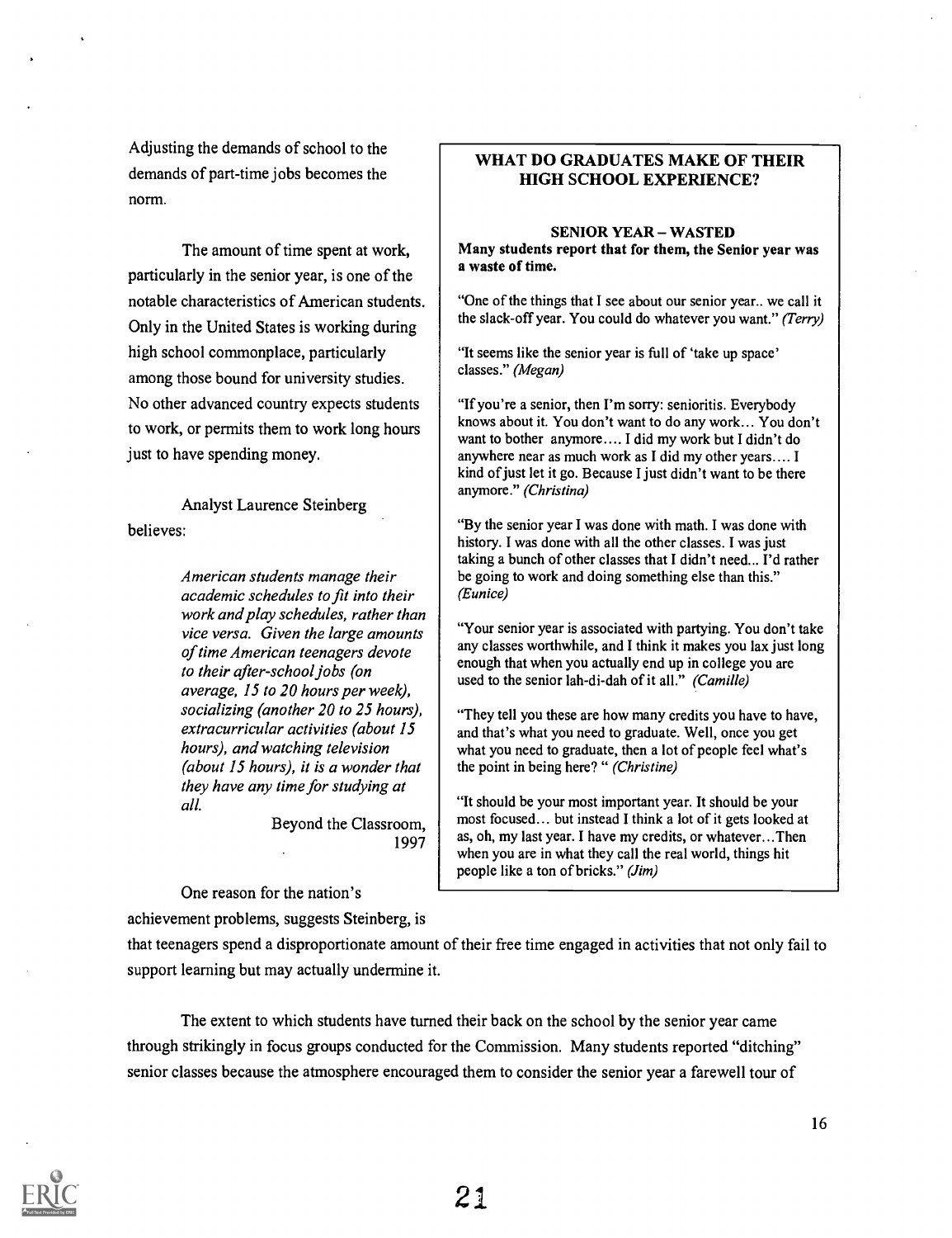adolescence and school. Particularly among young graduates who did not go on to college, the attitude that senior year represents "party time" was very strong. As one young woman put it:

Your senior year is associated with partying. You don't take any classes that are worthwhile....Live it up and do whatever you want!

Camille, October 2000

Although one young women reported working harder in her senior year than in earlier years, another spoke for more students when she said:

Senior year? You're ready to leave. You don't want to be there anymore. You've been stuck in that school for how long...? Senior year...I just didn't want to be there anymore...For my senior class... every day was a senior skip day for most of them.

Christina, October 2000

#### Said another:

I only had to take two classes because we only had to have 18 credits...So my senior year was a waste of time.

Elvia, October 2000

Despite long-standing complaints about the situation, the very transition to work or college discourages continuity of effort or experience. Even if students must pass a competency test to obtain a high school diploma, most of these tests cover content drawn from the ninth or tenth grade curriculum, according to the experts the Commission consulted. Most graduation tests promise students two or three bites at the assessment apple, starting perhaps in tenth grade. Since ninth- or tenth-grade material defines the standard, once students have passed the assessment, they have little incentive to continue to take school work seriously.

This dynamic is not limited to students who are struggling academically. In fact, it may be even more pervasive among the "best and the brightest." Practically every college-bound student is aware that serious preparation for college ends at Grade 11 because admissions processes begin early in the senior year and continue right through to spring. Really serious students will start focusing on college preparation in eighth grade; most begin to pay attention in the ninth. But all of them know that, short of a miserable failure in the senior year, what they have accomplished through Grade 11 will largely determine whether or not they attend college, and if so, which college.

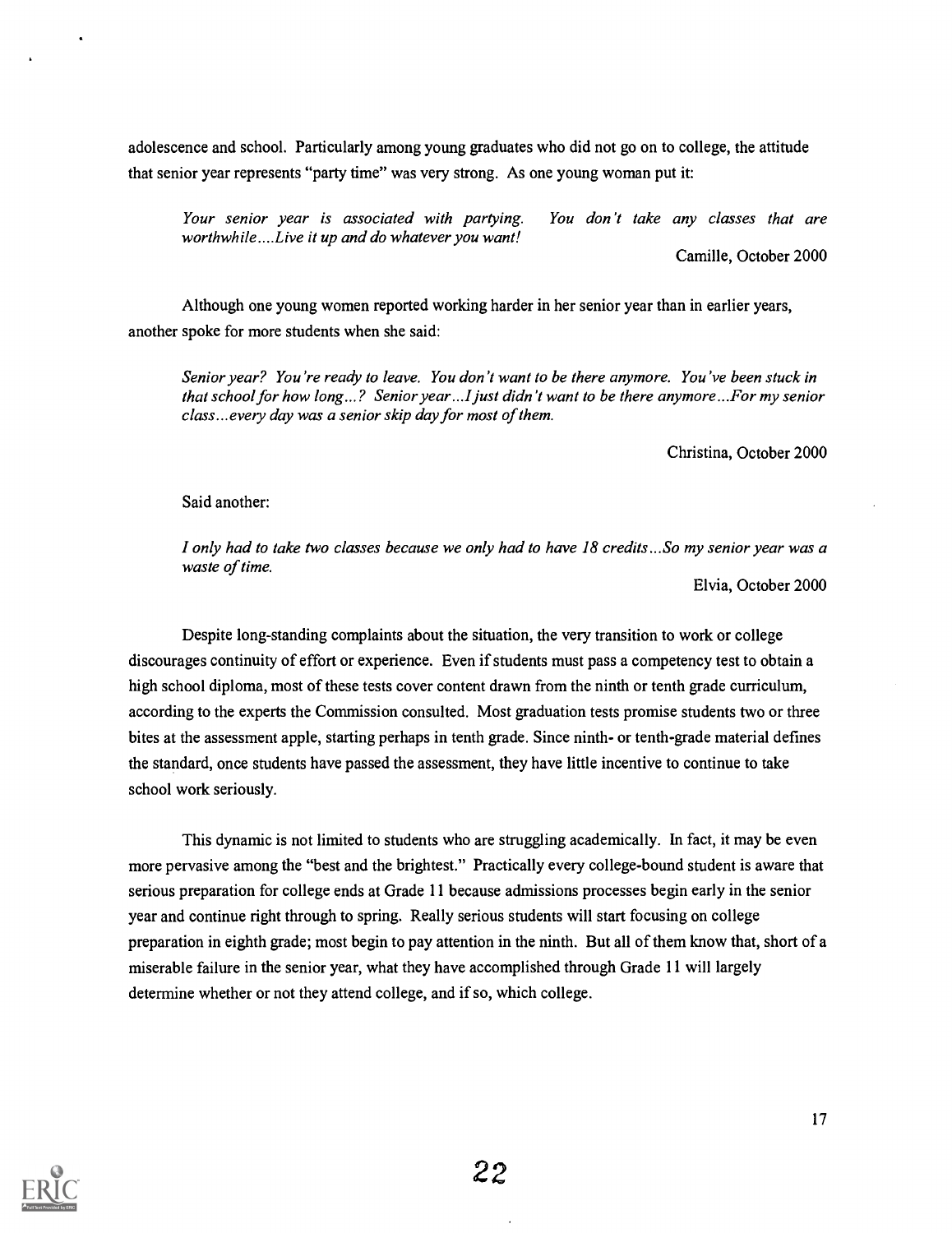All of this may help explain several interesting findings outlined in the Third International Mathematics and Science Study (TIMSS) on how American students compare to students in other countries enrolled in the final year of high school:

٠

- Most 17-year-old students in the countries that participated in TIMSS are still studying mathematics. Fully one-third of seniors in the United States are not.
- Nearly two-thirds of finalyear students in other countries that participated in TIMSS are studying science; only one-third of American students are.
- In fact, the proportion of graduating Americans taking mathematics is lower than the average of all countries participating in the assessment (and the same is true of science).
- U.S. seniors report spending fewer hours on homework than the international average for final year students.
- More than half of U.S. twelfth

#### WHAT DO GRADUATES MAKE OF THEIR HIGH SCHOOL EXPERIENCE?

#### BORING

A number of students report that, far from being challenged by their high school curriculum, they find high school to be pointless and boring.

"High School is boring.... People who graduate from high school generally spend half of their high school career asleep or dreaming. So there's no wonder when high school graduates go to college or directly to work they know next to nothing." (Terry)

"I think part of teaching is finding a way to bring the subject matter alive, to make it so that people are even interested in it. Because there's some things you learn in high school, you're like, 'this is totally stupid.'" (Christina)

"Most (teachers) were concerned about doing the lessons and getting through the book instead of if you were learning at all." (Steve)

#### SOCIALIZING TAKES PRECEDENCE OVER ACADEMICS

Many viewed High School as primarily a social venue.

"High school is not for learning. High School is for socializing and figuring out how to get away from the teachers long enough to smoke a cigarette." (Joe)

"I'm just walking around the halls, and it's like what is the point of being here. I'm not learning any more than I had last year. All it is is a social club, and I've never really been that social, so it was just pointless." (Elvia)

graders (55 percent) report working three or more hours daily at a paid job, three times the international average.

School is important, say American students. More of them report liking mathematics "a lot" than the international average. And more American students than the international average say they like science "a lot." But when push comes to shove, low-skilled, part-time jobs that earn students spending money appear to be far more important than school. Although students say they like math and science a lot, they apparently do not like them well enough to study them.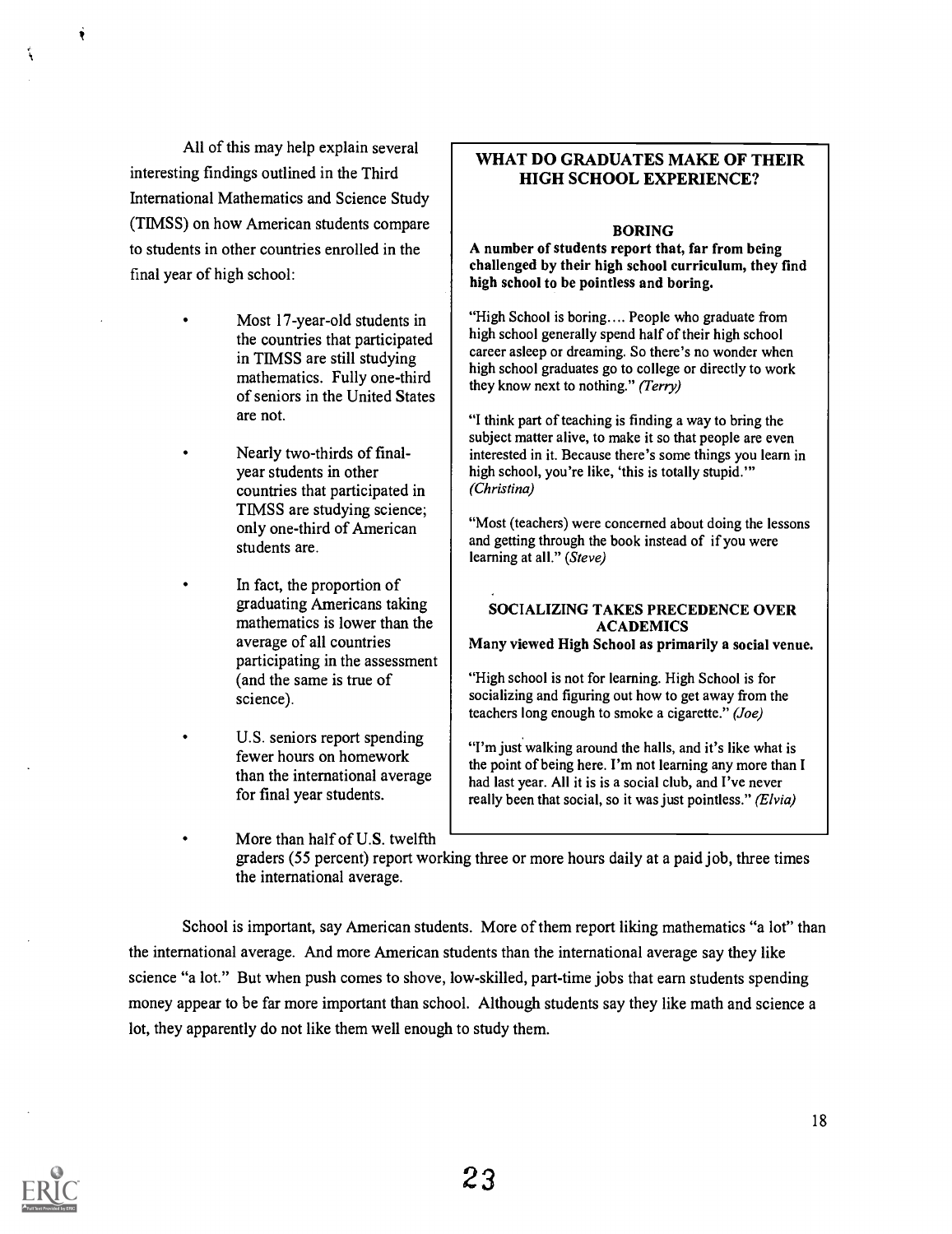## Where to Start?

Continuing to graduate students who don't have the knowledge they need in the modern world is indefensible. And, it is increasingly hard to justify permitting students to waste their senior year rather than preparing for college, careers, and adulthood.

It is time to ask whether American society considers the senior year to be an extended farewell to adolescence or an integral part of preparation for life. Answering that question requires understanding the school context in which the senior year plays such a critical part. For it is clear that the final year of high school is simply the culmination of a number of trends and pressures building at least from the middle school years on. The question becomes: In trying to fix the problems of the senior year, where do we start?

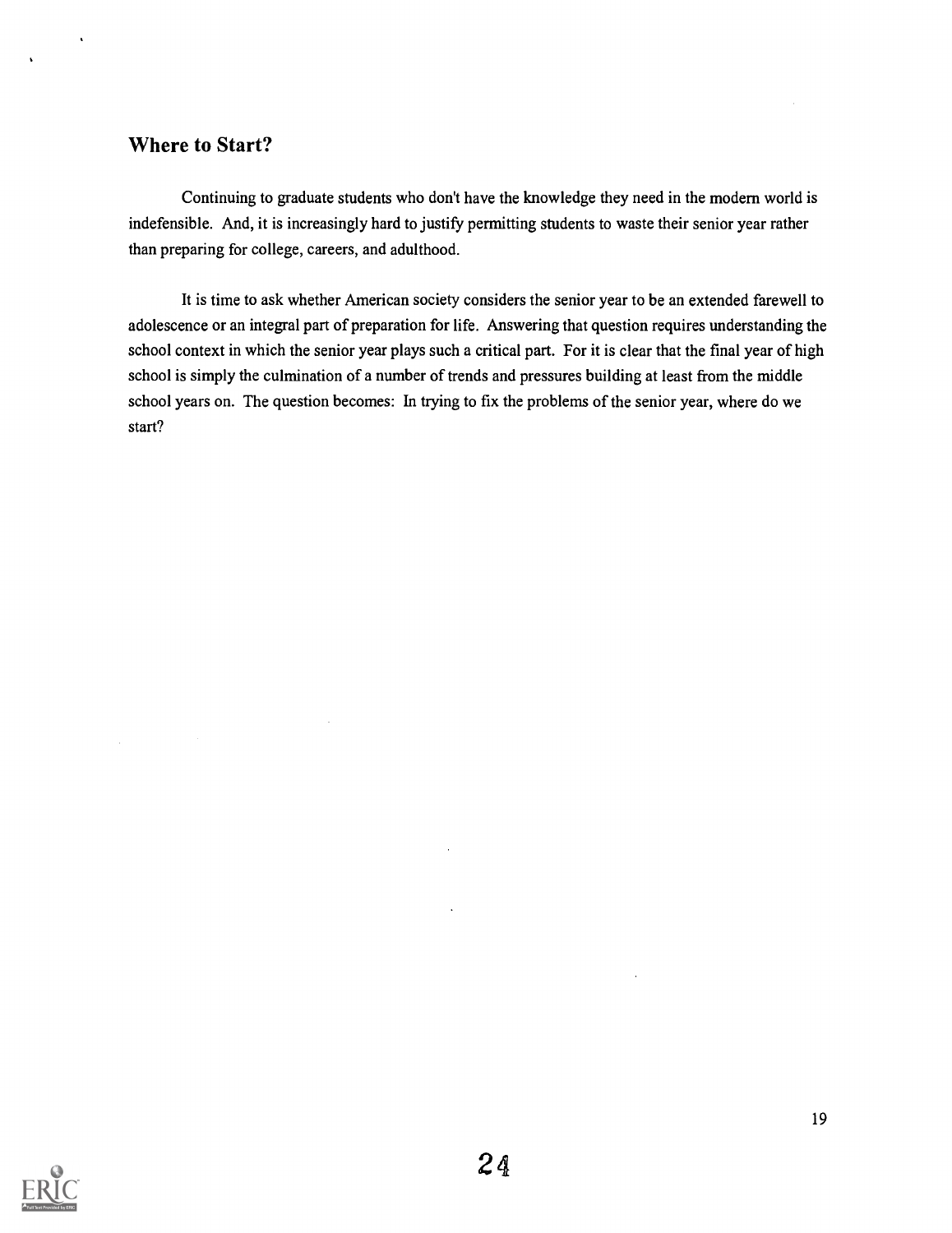## The Context for the Senior Year

The senior year cannot be "fixed" in isolation. It is highly unlikely that educators and policymakers will be able to correct all of the problems identified in this report by concentrating on the final year of thirteen years of education. Everything that precedes the senior year contributes to the situation described here. And everything that follows it in the formal education system contributes as well.

The context for the senior year is shaped by three significant factors:

- High schools generally are in trouble. The academic failures that become evident in the senior year are the sum of problems that seem to accumulate from middle school on.
- American secondary schools are afflicted with a variety of pervasive and troubling internal problems.
- The K-12 system is poorly aligned and has not established reliable lines of communication with postsecondary education and the world of work.

## High Schools in Trouble

American secondary schools appear to have been largely impervious to the reform energy of recent decades. Despite the efforts of many, the organization and structure of most comprehensive high schools look very similar to those of high schools of generations ago. High schools have stood still amidst a maelstrom of educational and economic change swirling around them.

In recent years, new international analyses have indicated that the performance of American elementary school students looks relatively strong, the performance of American middle school students appears to be about average, and the performance of American high school students ranks near the bottom. At both the third- and fourth-grade levels, the United States joins Japan, Austria, and Australia among the top countries in student science achievement, according to TIMSS in 1997. In reading,

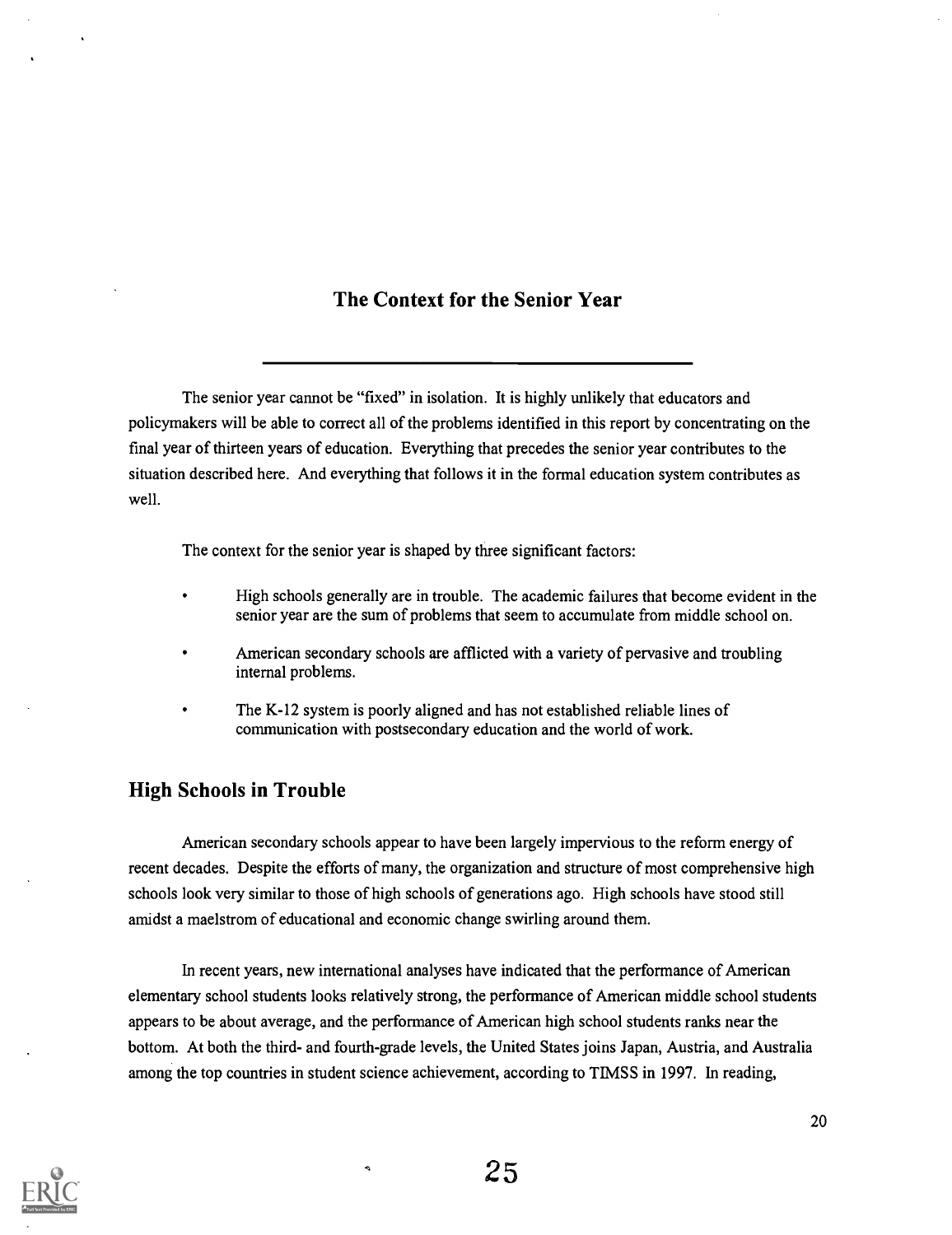likewise, American fourth graders outperformed students from all other nations except Finland and Sweden, reported the International Assessment of Reading Literacy.

By the middle school years, American students' relative performance begins to look decidedly average. In reading, American ninth graders are closely grouped with students from 15 other nations. The United States is the only one of 12 countries that performed above the international average in mathematics at fourth grade that fell below it by eighth grade, according to TIMSS analyses. Nevertheless, even in mathematics, results for American students still place them in the international mainstream. In science, also, American students, highly ranked at fourth grade, fell to the middle of the pack by Grade 8.

By the final year of high school, however, the relative performance of American students deteriorates dramatically. In both mathematics and science, according to the TIMSS data, American 17 year -olds outperform students in only 2 of the 21 nations that participated in the final-year-of-school assessment. (See Figure 4 for the typical pattern of comparative decline, a summary of the change in the relative status of American students in mathematics performance over their school careers.)



Figure 4: US Average Math Performance Compared to Other Nations

Figure 4 reads: Fourth-grade students in seven nations performed higher than U.S. Fourth graders in mathematics. U.S. fourth graders did just as well as fourth graders from six other nations. Fourth graders from 12 nations performed less well than U.S. fourth graders in mathematics.

Unfortunately, international comparisons of reading and literacy for 17-year-old students are not available. This is in large measure because of the difficulty of creating comparable examinations in different languages at advanced levels of reading. (Which play or sonnet of William Shakespeare in

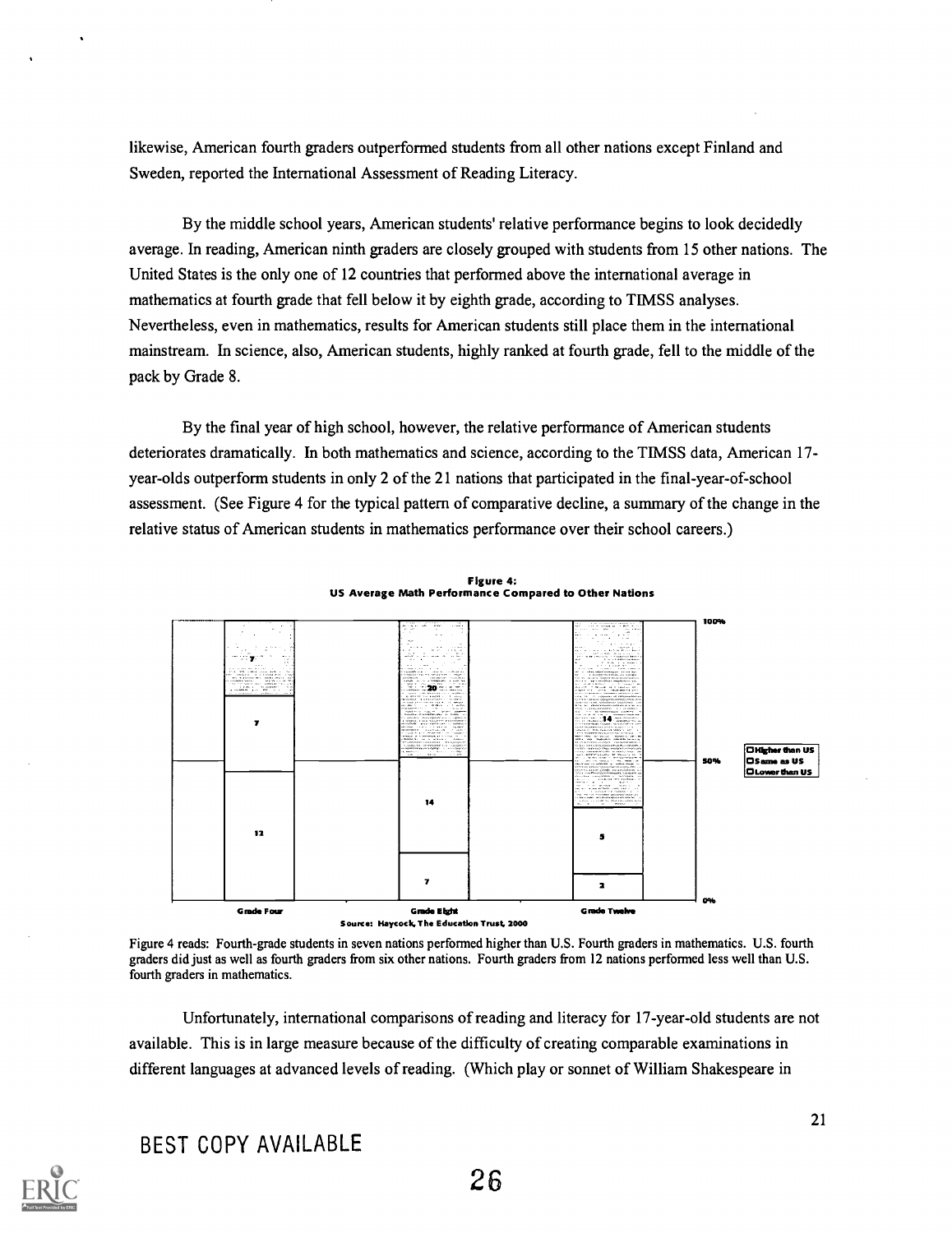English is comparable in difficulty to which texts in French or Russian from Victor Hugo or Fyodor Dostoyevsky?)

There is a mistaken belief that our best students (i.e., those who complete calculus and physics in high school) outperform the best everywhere else. In fact, the performance of U.S. advanced science and mathematics students is among the lowest of the 16 countries that administered the physics and advanced mathematics assessments.

What seems apparent is that major improvements in American education depend on significant changes in secondary schools.

## Pervasive Internal Problems

These changes must also take into account several pervasive internal dynamics in contemporary high schools. Since the reform movement in American schools picked up in earnest about two decades ago, the difficulty of fundamentally changing high schools has become widely apparent. High schools are complicated institutions beset with a complex interplay of expectations that can hamper reform. Among the most obvious: little institutional capacity to change, lack of qualified teachers and counselors, the "tyranny of low expectations," widespread student tracking, inadequate assessment systems, and a sense that learning needs to be confined to 180 six-hour days each year.

Little Institutional Capacity. If society is moving into a period in which intellectual resources far outweigh physical and material ones, it is not enough to insist that schools perform at a higher level. They must also pay attention to issues of institutional capacity and student motivation. The real cure for many of these problems, of course, is to make learning for its own sake exciting and compelling. Books, as George Orwell once observed, have a difficult time competing with the attractions of the racetrack and the pub. Nevertheless, although rigorous academic work may never be as interesting as sports events to many young people (or adults), the excitement of deep and rigorous learning is something that most students have experienced at one time or another. The institutional challenge is to make that excitement a universal experience, for every student, as much of the time as possible.

American high schools need help meeting that challenge. On university campuses, curriculum grows and evolves as knowledge accumulates. Experts tell us that 75 percent or more of mathematical and scientific knowledge has been created in the last 50 years – and accompanied by even more massive change in theory. Because part of professors' academic lives bids them to develop new knowledge and keep current with change, they are able to bring these new perspectives to their teaching. High school teachers, by contrast, have little time or opportunity to keep abreast of new knowledge or interact with

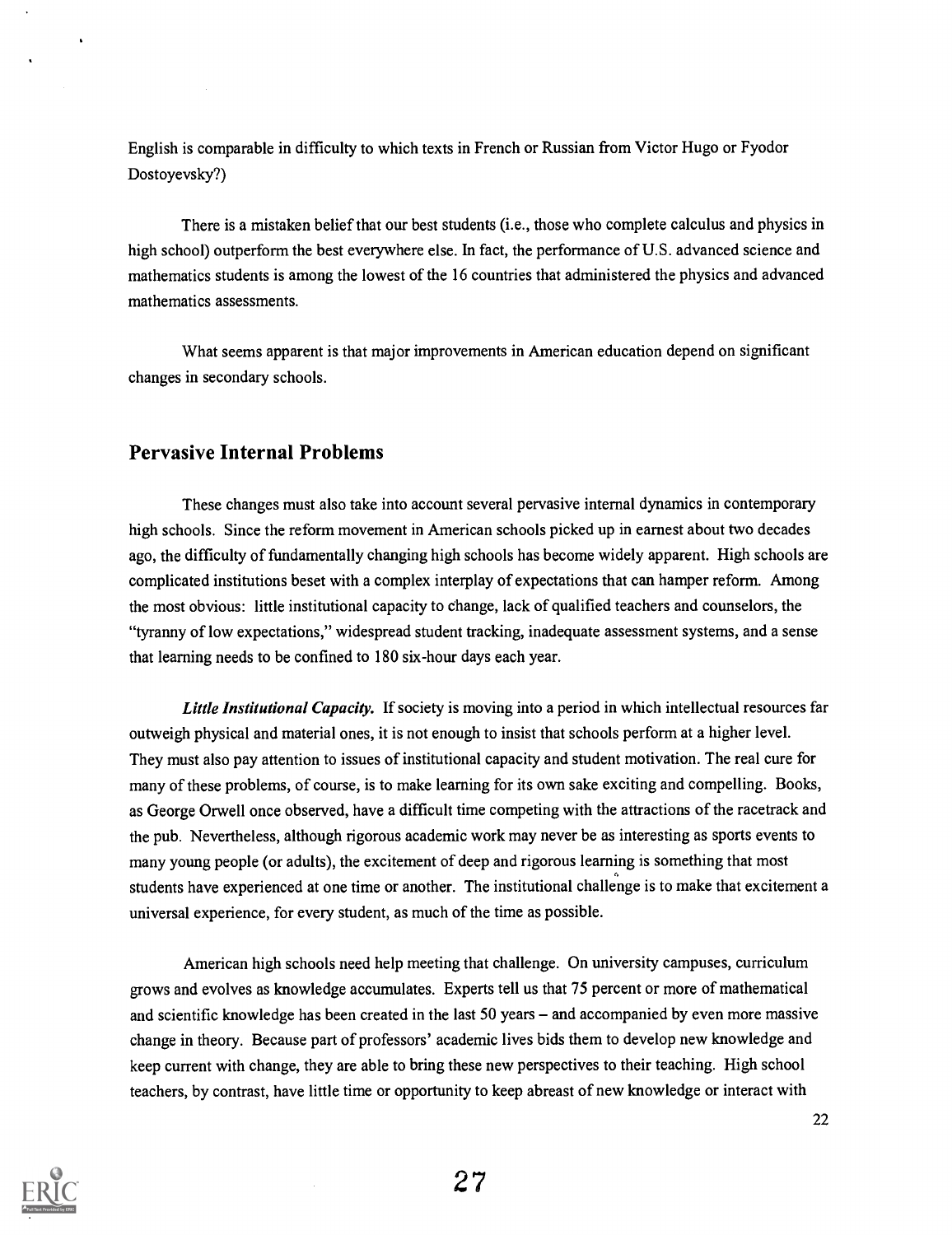their colleagues. With the exception of tuition assistance for teachers for additional college work, schools, by and large, have very little capacity, internally or externally, to leverage change in teaching, learning, or instructional practice.

Another way to increase student motivation for learning is to encourage young people to guide their own learning. Studies tell us that students see purposeful work as one of things that is missing from their lives—in the classroom, in the community, on the job, and in the social organization of the school itself. Many high school students work a lot of hours at minimum wage jobs that teach them little. Many others engage in volunteer and paid activities that give them real learning opportunities on the student newspaper, in hospitals, in youth centers, in courtrooms, and in other community agencies.

Policy must be developed to infuse schools with the intellectual capacity to change and adapt as knowledge changes. And if many students consider much of what they are asked to do boring or meaningless, a response that insists they work harder and perform better is surely inadequate. Skilled teachers need to get at the roots of this lack of motivation.

Teaching and Counseling. A central tenet of this Commission is that none of the conditions of the high school or the senior year that we have described here will change until secondary schools develop the capacity to change teaching and learning. In the best secondary schools, teachers know their subjects, engage with material they care about, are intellectually alive, and possess the teaching tools they need to bring material alive for their students. Yet, all too often, teachers, particularly in low-income urban and rural areas, are forced to teach "out of field." Despite today's emphasis on improving student achievement, between 18 and 28 percent of teachers in core academic areas do not have the equivalent of even a college minor in those areas. Similarly, teachers, even those with sufficient academic training, may be poorly prepared to withstand the pressures of instructing and managing large (often unruly) classes of students.

Every student in the Unites States deserves to be taught by competent teachers. Yet too often, as the 1990s Commission on Teaching and America's Future pointed out, policymakers blame teachers for school failure while ignoring low-quality teacher education programs that do not partner with disciplinary departments on campus. Policymakers also condone school hiring practices that place unqualified teachers in classrooms. Every year, more than 50,000 people with insufficient training enter teaching with emergency or substandard licenses.

The damage is greatest in schools with the highest minority enrollments: Students in some of those schools have less than a 50-50 chance of their science or mathematics teachers holding a license and a degree in those fields of instruction. In the poorest, frequently minority, schools, the results are educationally disastrous. Hundreds of thousands of children are taught by a parade of poorly-prepared

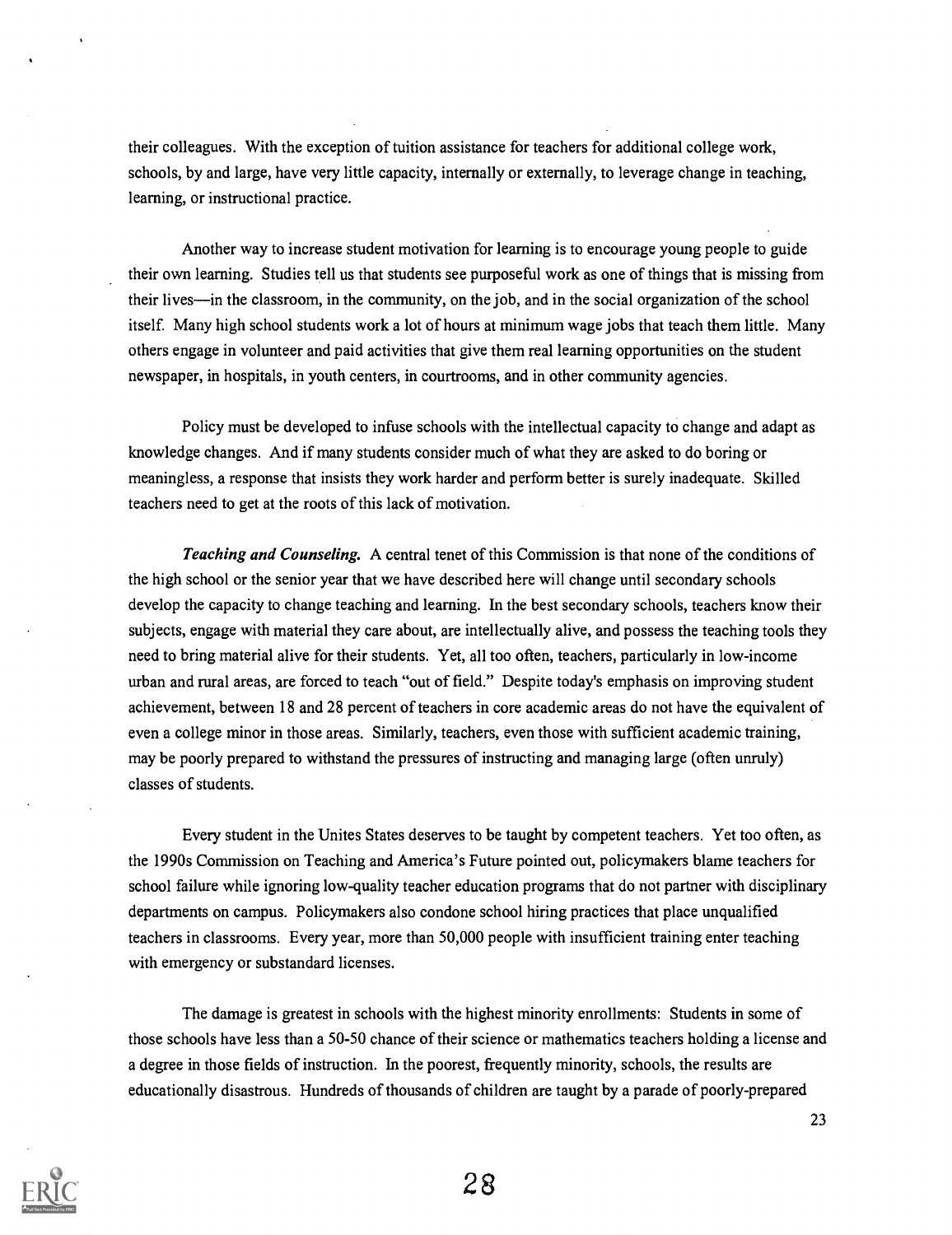teachers with little subject-matter competence and inexperienced beginners and short-term "subs" who are shoved in front of classrooms in a desperate effort to cope with constant staff turnover.

Another institutional challenge for high schools is to improve student counseling and guidance. At the middle and secondary school levels, all students need strong connections with adults, preferably many of them, as they explore options for school, postsecondary education, and work. In most schools, guidance counselors are overburdened and overloaded. The latest data that the Commission was able to obtain indicate that the average guidance counselor in the United States is responsible for providing career, academic, and often, personal advice to about 500 students. It stretches credulity to believe that a single counselor can advise more than a small fraction of this caseload. The result is that many parents and students, particularly those in poor and minority communities, are unaware of the amount of knowledge and level of skill required to succeed in these postsecondary pursuits.

A related problem is that even the best counselors may not know enough about the world of work. Most of their information is about postsecondary education options. They have little up-to-date knowledge of the world of work, much less what employers are looking for in new employees.

Low Expectations. It is abundantly clear that what U.S. Secretary of Education Richard Riley has termed "the tyranny of low expectations" and President-elect Bush has called the "soft bigotry of low expectations" hinder many minority students and many poor students from all ethnic backgrounds. Expectations are often established on a child's first day in kindergarten and continue throughout his or her

school experience. The longer students stay in school, according to several analyses, the greater the difference in expectations. Schools seem to spend as much time sorting and distinguishing between students on the basis of appearance, language, and dress as they do on focusing on how to prepare more students for literature, algebra, and a demanding college preparatory curriculum.

Some students are exposed to different and lower standards. The system just expects less of them... These are the students who receive algebra without equations, science without labs, and literature without reading.

As Kati Haycock, president of The Education Trust told the Commission:

Some students are exposed to different and lower standards. The system just expects less of them. A stunning amount of time is spent on coloring assignments, instead of reading and writing, even in high school. Teachers believe these students are too poor to be challenged. These are the students who receive algebra without equations, science without labs, and literature without reading.

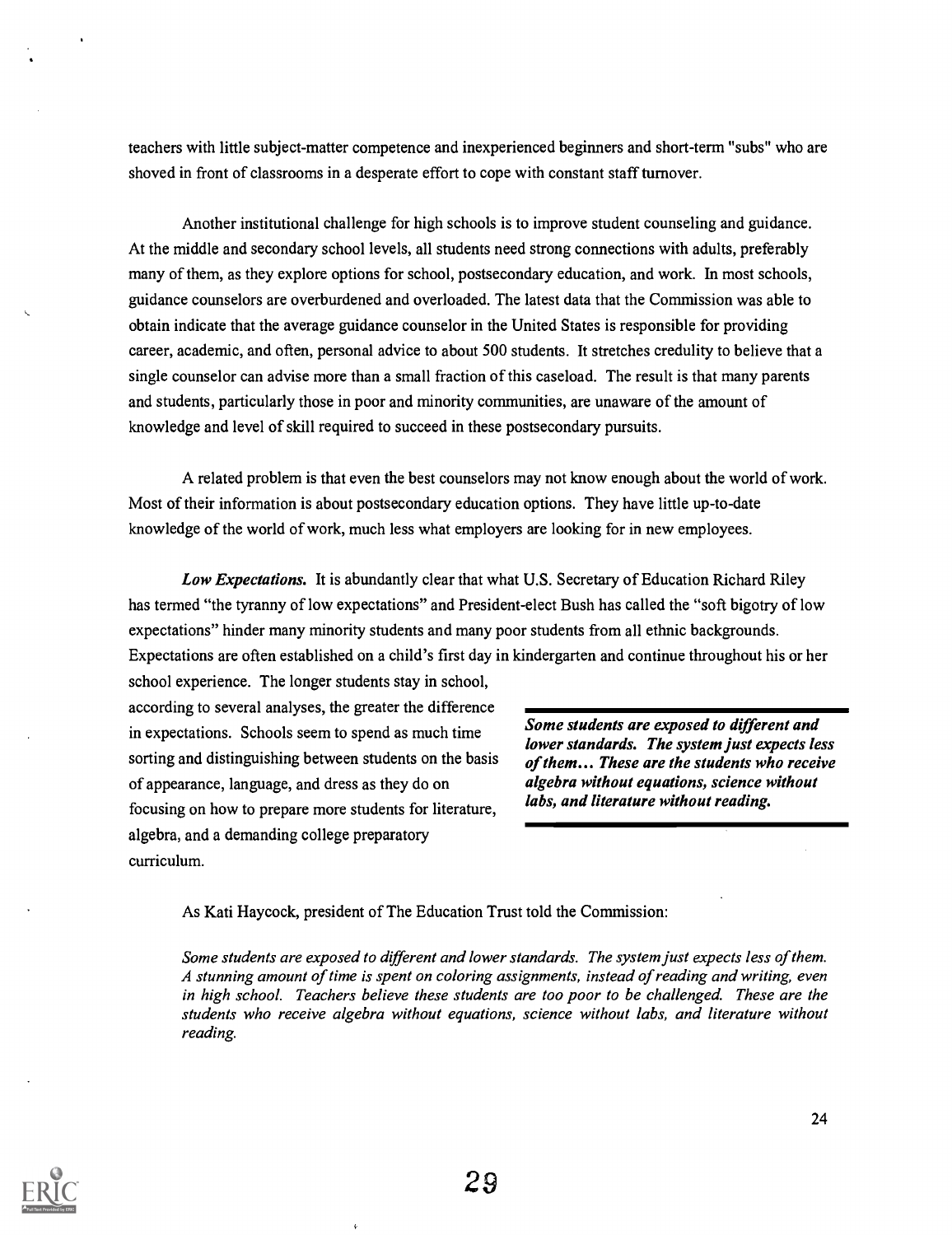Teachers (and parents, administrators, and communities) often justify this by blaming the system's failures on the students. Yet, we find 50 percent or more of teachers agree that students do not have the background they need to succeed in school. It is little wonder that as many teachers think it's as important to help students think "realistically" about what they will do after graduation as think it is important to prepare them for college. No one should be surprised when "realism" turns into unskilled employment, possibly a lifetime devoted to low-wage, unstable work.

Tracking. Tracking is the first cousin of low expectations. Students in weaker tracks learn less. NAEP results indicate clearly that members of the high school class of 1994 who were in the less rigorous high school general track scored 24 points lower on the reading portion of the assessment than students in the college prep track. Students in the vocational track ran into even more trouble, scoring 38 points lower than college-preparatory students.

In poorer communities, states, and regions, the problem is severe. In the 13 states that are members of the Southern Regional Education Board (SREB), for example, the percent of students finishing a college-preparatory curriculum ranges from 21 to 42 percent. Many of the young people who do not complete a college-preparatory program will slide through four years of busywork.

These students will learn they have trouble earning a living. In October 2000, amidst a roaring economy with the lowest unemployment rate in 30 years, students from general and vocational tracks who entered the workforce directly after high school told the Commission what had happened to them:

Well, they just don't call me back.

Lawrence, October 2000

And I passed my classes and everything, but I didn't try to take no foreign languages or anything like that...I'm in a dead-end hole here.

Donald, October 2000

You stay at the McDonald's, the Wendy's, or the part-time, meaningless jobs. I don't think high school prepares you at all to enter the work force.

Camille, October 2000

I probably should have done so many things different.

Kyle, October 2000

Assume that families, communities, and employers share an obligation to counsel young people on the demands of the working world. Assign some share of responsibility to these young people for not taking advantage of everything available to them. Taking all of that into account, it is hard to avoid the conclusion that the educational system did not meet the needs of these young people when they needed help the most.

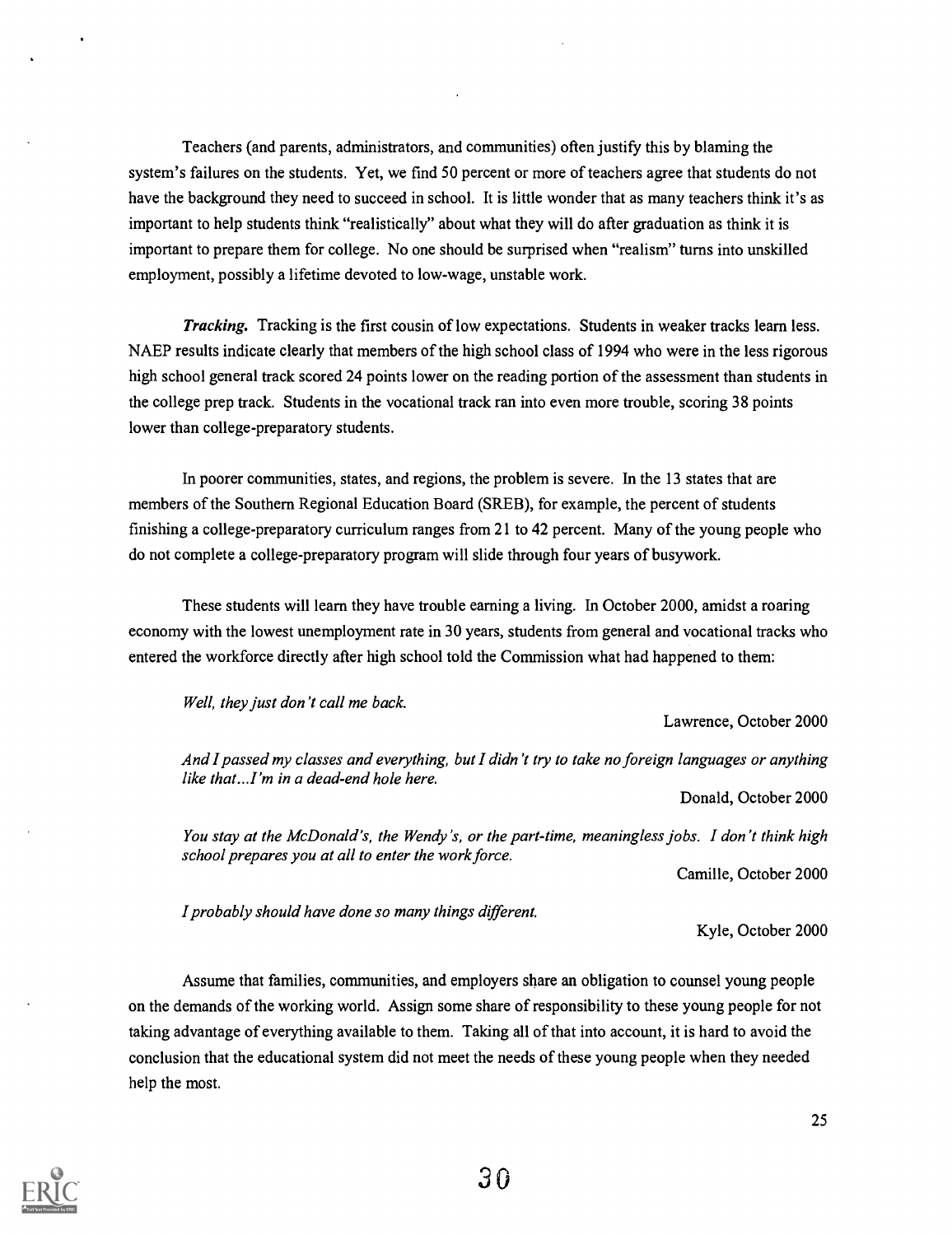Assessment. Assessment may turn out to be the Achilles' heel of the reform movement. Virtually every suggestion for reform of American elementary and secondary schools expresses the need for a new kind of assessment system. The purpose of this

system should be to establish reliably that students have mastered essential knowledge and skills, primarily to gauge their strengths and weaknesses.

It is also important that assessment systems eliminate their contradictory and misplaced timing.

Young people should not have to wait until they have a high school diploma in hand to learn that they are unqualified for college-level courses or for work.

Students may easily encounter four different sets of requirements governing what they need to do to graduate from high school, be admitted to college, be permitted to enroll in credit-bearing college courses, or get a job. It turns out that successfully navigating the first hurdle (graduating) is no guarantee of getting into college, qualifying for first-year college-level courses in English or mathematics, or finding work. College placement and job selection examinations come later and, in the case of placement exams, are not given until students appear on campus.

Young people should not have to wait until they have a high school diploma in hand to learn that they are unqualified for college-level courses or for work. They should not be allowed to put themselves (and their parents) in a position where they learn toward the end of their high school career that they should have taken college-preparatory courses from the very beginning. It should not be beyond the capabilities of the educational system to create appropriate structures and guidance plans for students in cooperation with their families. Such a learning plan would be a formal but flexible outline of what the student hopes to accomplish in young adulthood and which education, work, and service experiences can best help him or her attain those goals. It should lay out the educational and skills students should pursue, signal trouble, and offer students "dry runs" of college and employment placement tests to help them identify their strengths and weaknesses. Anything short of that amounts to an educational Catch-22. Students and their parents think that students' progress is adequate, only to learn too late that it had always been borderline.

Time. The final internal issue to which the Commission points is the use of time. "Learning in America is a prisoner of time," said a well-known report issued in the mid-1990s. The report, from the National Commission on Time and Learning, argued that schools have held time constant and permitted learning to vary. It suggested mounting a variety of experiments to restructure the school day and the school year. Several of these experiments promise to make high school in general, and the senior year in particular, more appealing to students and teachers, offering the possibility of well-structured work-study programs, options for co-enrollment in college classes, and block scheduling to permit students to study

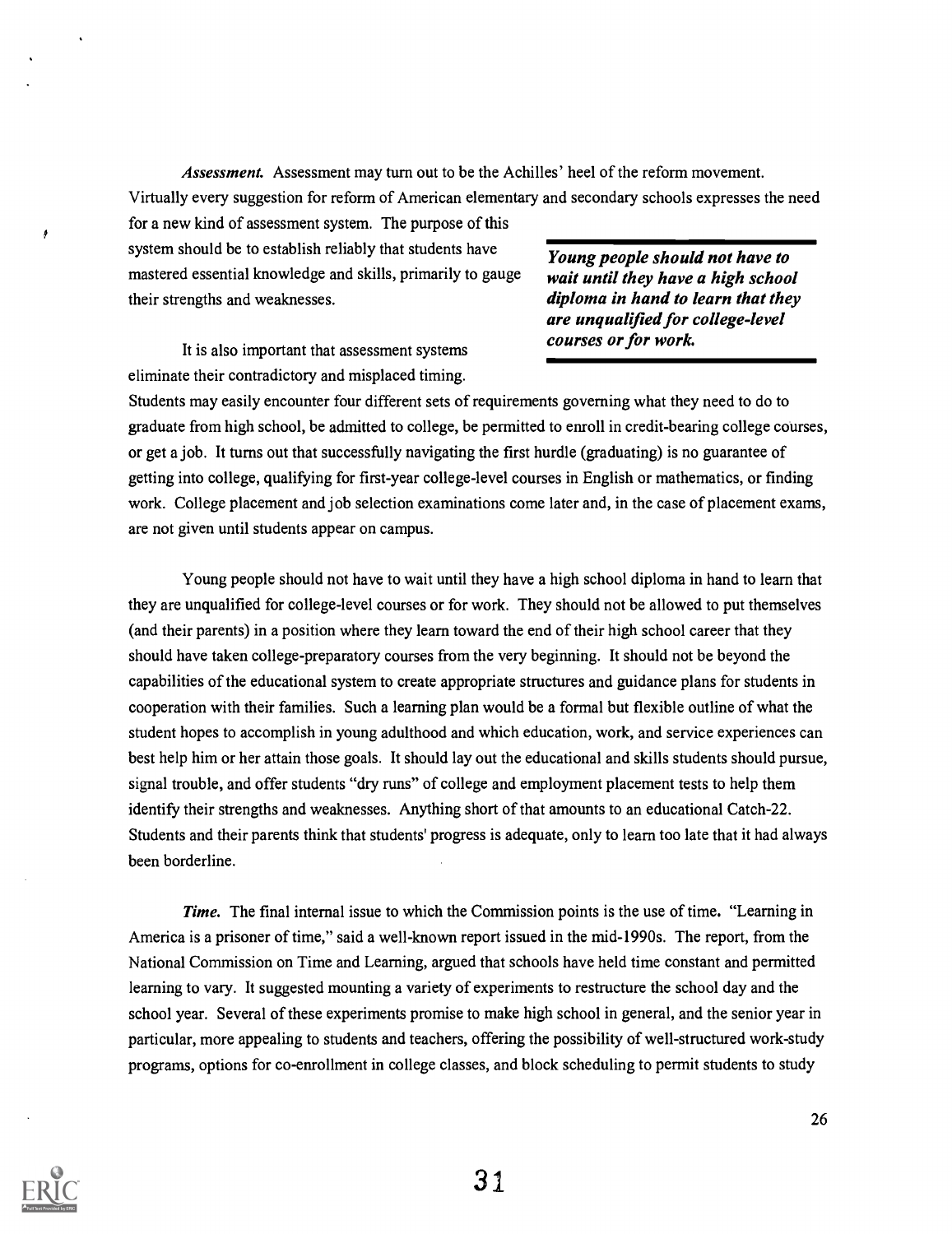off campus with experts (while possibly freeing up teachers for collegial professional development opportunities as well).

Education advocates of various kinds are beginning to seriously question the manner in which American schools have used time. Why does everyone have to go to high school for four years? If students need more time, should it not be available? If they can master the material in less time, why not let them move on? Some of these ideas might require a period of probing, but in the long run, could add variation to a structure that currently permits hardly none.

Some of this time, several advocates argue, could be used in novel ways. "Middle College High Schools" illustrate one approach. Under this approach, secondary school students, having completed a core curriculum by age 16, would attend the final two years of high school on a college campus. Another possibility would be to provide students with a completely restructured secondary school experience. At the age of 16, students could choose from a variety of options: apply to college immediately; engage in "advanced secondary education" at a technical college; or enroll in structured internships or apprenticeship programs specifically designed to prepare students for careers.

## System Out of Kilter and Lines of Communication Strained

For much of the past decade, policymakers at the Federal, state, and local levels have pursued an "alignment" strategy to make K-12 education more coherent. For the most part, they have focused on observable features of the external system—standards, assessment, curriculum, teacher preparation and the like often proceeded without reference to each other. The truth is that different parts of the same system-elementary, middle, and secondary-often do not communicate with each other about educational goals and purposes.

The SREB survey of high school teachers reveals a dynamic that is rarely discussed. A majority of high school teachers never interact with their peers from elementary and middle schools about the crucial issue of curricular alignment. Equally startling, only a minority of middle school teachers consider preparing their students for high school college-preparatory classes to be "very important." According to SREB, only 37 percent of middle school teachers agreed that it is "very important" to prepare their middle school students for high school college preparatory courses.

What emerges from these findings is a sense that each part of the system operates in isolation from the others. These findings also confirm that "fixing" the problem of the high school senior year cannot be left to Grade 12. It seems highly likely that the foundation for poor academic performance at



 $\sim$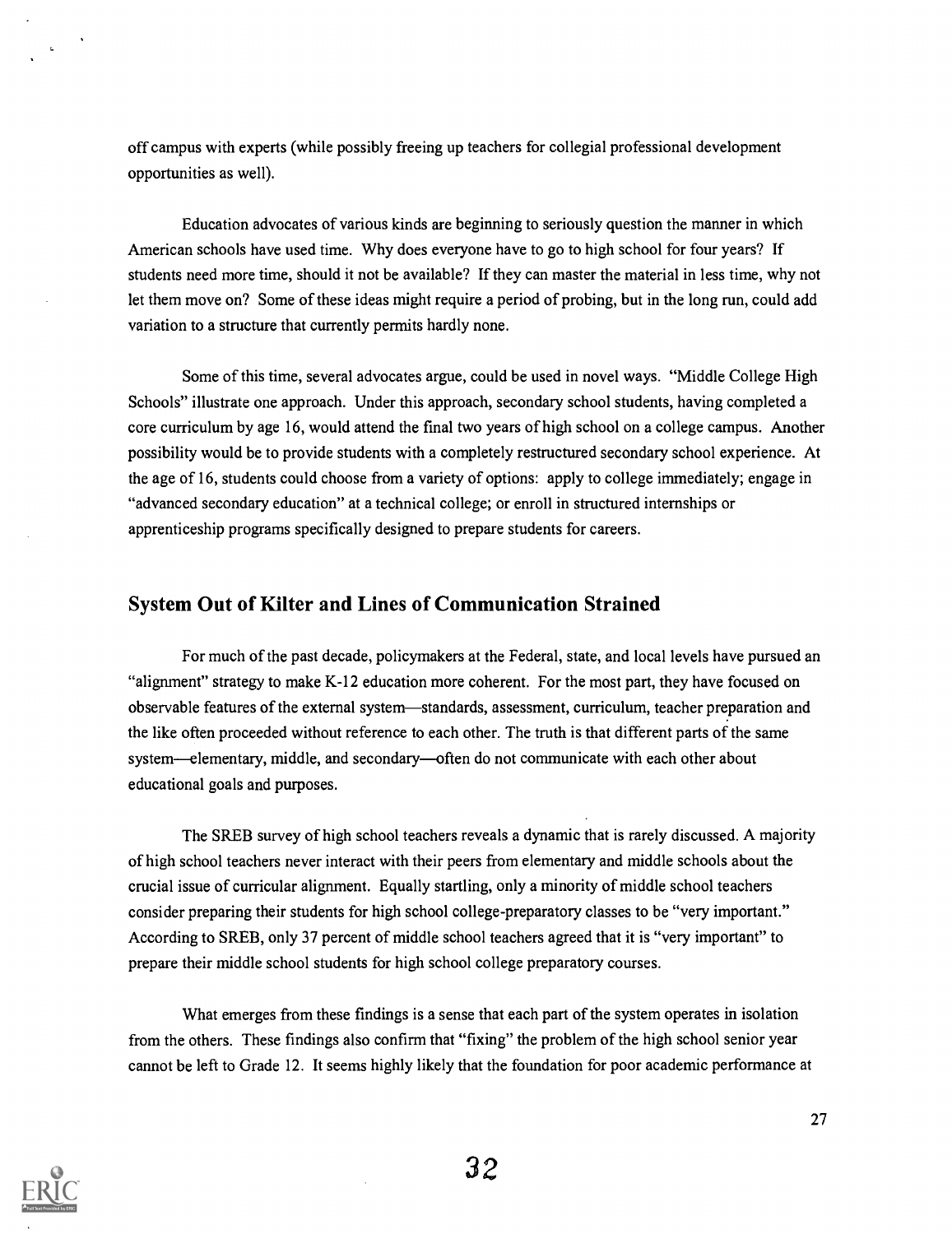the high school level (and in the senior year) is already well on its way to being established in the middle school years.

A school system in which different parts of the system rarely speak with the other is like a car with its tires out of alignment. It looks functional and can even move forward pretty impressively, but soon the strains on the wheels and ball joints begin to show. The strains on the curriculum and the joints of the nation's educational system are beginning to show as well. Unfortunately, many of our students find themselves veering off the educational road by their senior year.

Communication Between K-12 and Postsecondary Education. A related problem is that the postsecondary education and K-12 systems operate independently of each other, each with its own systems of governance and finance, its own politics, goals and objectives, and even institutional culture. What's more, the Commission could find no evidence of a coordinated and critical review and reform of high school and early college curricula.

Current governance structures impede meaningful collaboration between K-12 and higher education. In many states, leaders of the two systems rarely (if ever) meet. Many leaders on each side feel they have little in common. They receive little encouragement to collaborate and may even have incentives not to because their interests, in such matters as public funding, often conflict.

Recent indications are that higher education leaders are slowly responding to some dimensions of the K-12 reform agenda. In particular, some of them now speak openly about improving the way in

which they train teachers and administrators and are beginning to think about reform as a K-16 reform at least in terms of the  $\overline{It}$  is increasingly clear that our role processes and procedures underlying admission and the must extend far beyond simply transition from high school to college. Donald N. Langenberg, helping out embattled  $K-12$ Chancellor of the University System of Maryland, recently colleagues with "their" problems. wrote:

It is increasingly clear that our role must extend far beyond simply helping out embattled K-12 colleagues with "their" problems. We need to deal with our own, including the way we educate and train teachers and administrators of the K-12 schools, as well as the process by which high school graduates become college student and graduates.

Many higher education leaders, however, remain much less ready to seek partnerships with secondary schools. These leaders understand that comprehensive K-12 reform cannot succeed without higher education, but have been slower to accept that fact that elementary and secondary schools have a contribution to make to the reform of colleges and universities.

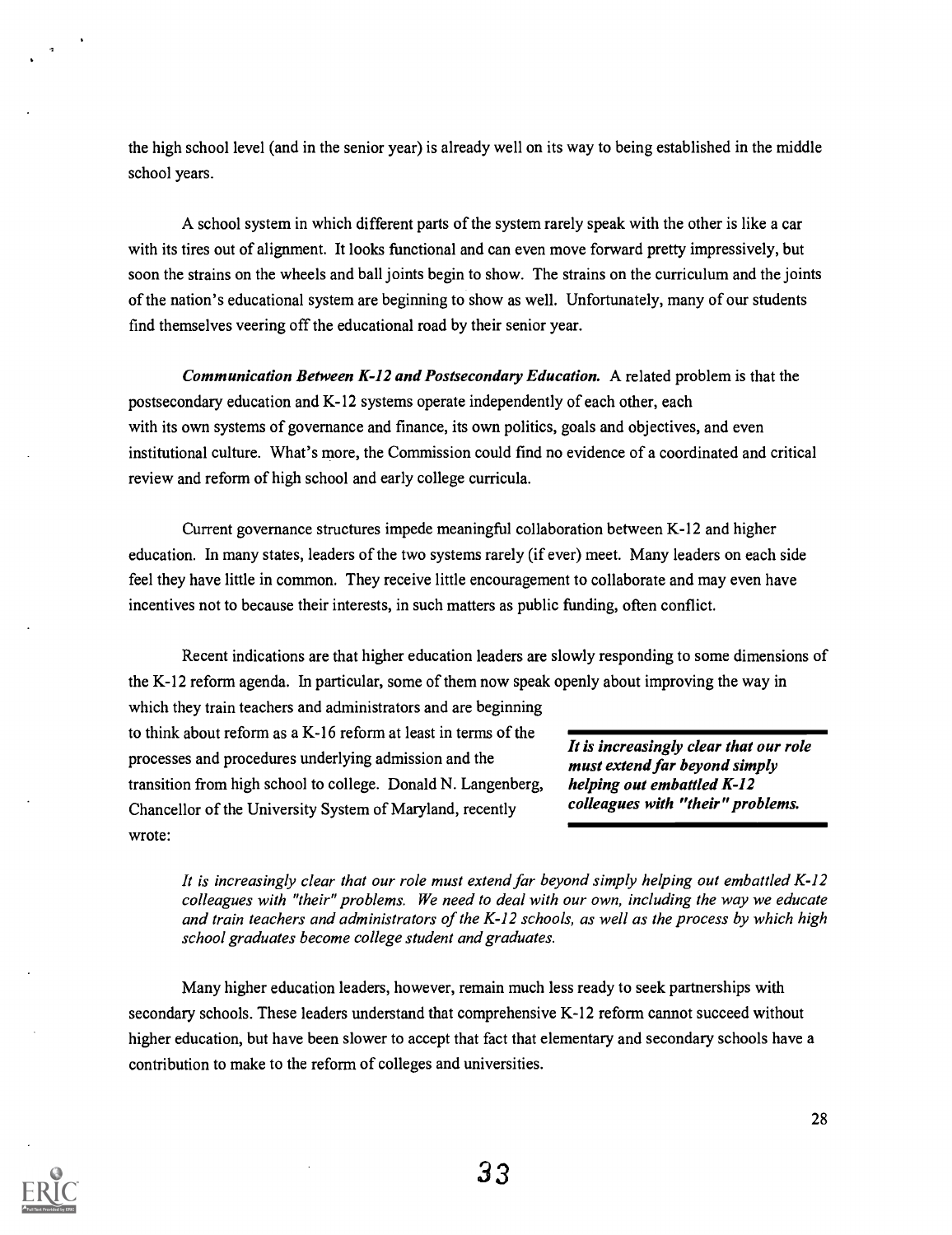## Clarifying the Muddle

 $\langle \mathbf{v} \rangle$ 

Individually each one of these problems-the weakness of the high school, the pervasive challenges of institutional capacity, the need to professionalize teaching and counseling, low expectations, tracking, time usage, and the breakdown in communications throughout the system—could easily throw students off track. In combination, they create a formidable barrier to students' successful transition from high school into the world of college, employment, and adulthood.

The United States desperately needs to seize the lost opportunity of the senior year. The need is immediate. The goal is important. The time to act has arrived.

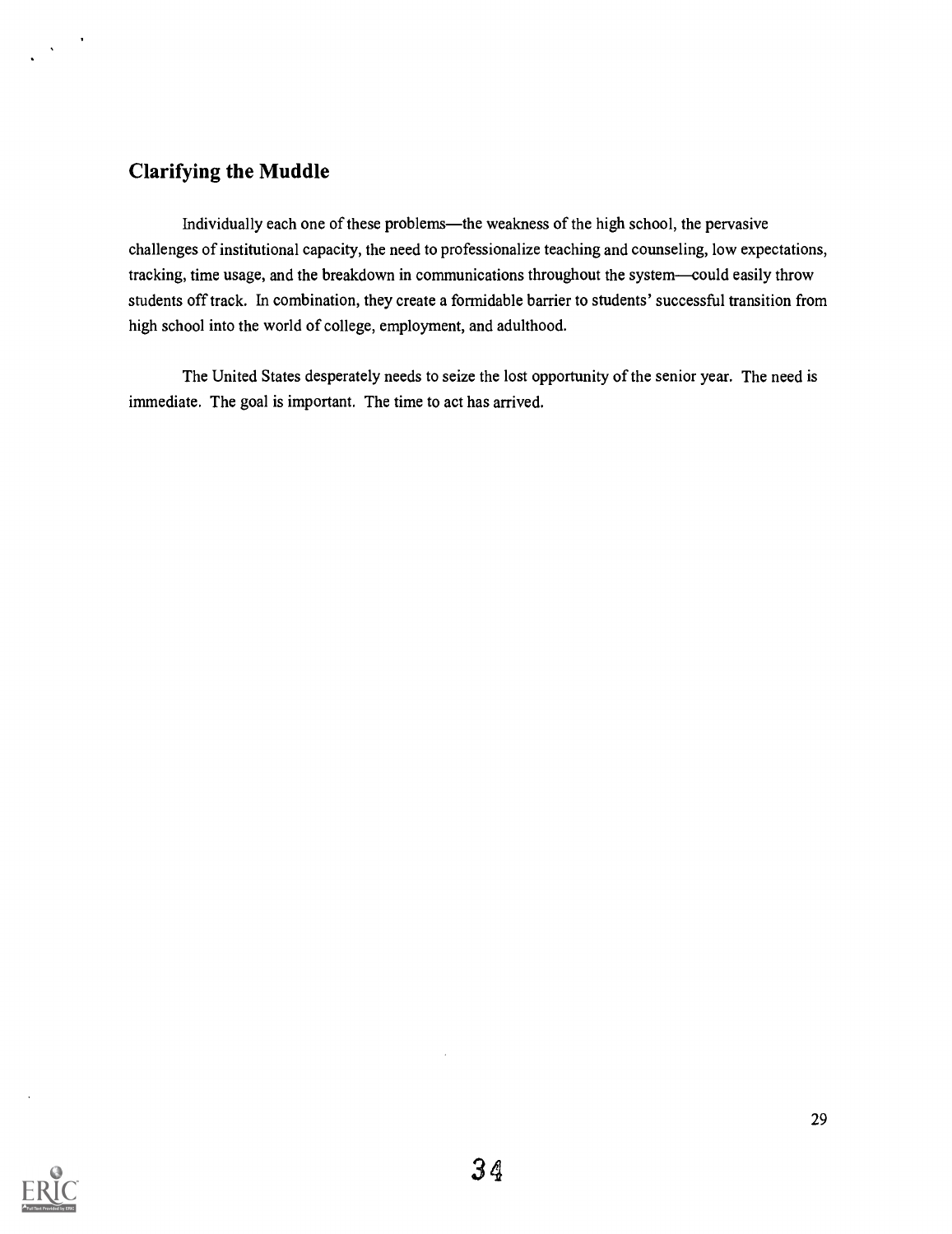## The Commission's Summary Findings

When the Commission was launched, it framed its work around four major questions. Summarized, they are (Sidebar D states the issues more fully):

| a convergence in                                                                                                                      | To what extent is there                                                                            | <b>FOUR FRAMING QUESTIONS</b>                                                                                                                                                                                                                                                                                                                                                                                                                                                                                                                                                                |
|---------------------------------------------------------------------------------------------------------------------------------------|----------------------------------------------------------------------------------------------------|----------------------------------------------------------------------------------------------------------------------------------------------------------------------------------------------------------------------------------------------------------------------------------------------------------------------------------------------------------------------------------------------------------------------------------------------------------------------------------------------------------------------------------------------------------------------------------------------|
| expectations for<br>students going to<br>directly into the<br>workforce?                                                              | I.<br>college and those going                                                                      | To what extent is there a convergence in expectations<br>for students going to college and those going directly<br>into the workforce? To succeed economically and as<br>citizens, do all students need to complete high school<br>prepared for success in postsecondary education<br>whether they go directly into postsecondary institutions                                                                                                                                                                                                                                               |
| What is the nature of<br>$K-12$ and<br>postsecondary<br>large numbers of<br>students needing<br>remediation and not<br>their degrees? | II.<br>the disconnect between<br>education that leads to<br>III.<br>successfully completing<br>IV. | or not?<br>What is the nature of the disconnect between K-12 and<br>postsecondary education that leads to large numbers of<br>students needing remediation and not successfully<br>completing their degrees?<br>What is different about the disconnect for students<br>entering the workplace without the skills needed by<br>employers whether they begin working<br>their<br>immediately after their senior year or after they have<br>finished their postsecondary education programs?<br>Could changes be made in how we structure the<br>existing twelve years of schooling to increase |
| the disconnect for<br>students entering the<br>workplace (whether<br>they begin working                                               | What is different about<br>immediately out of high                                                 | achievement for all students at the end of their senior<br>year? For example, if students entered the 12-year span<br>of elementary and secondary school earlier and ended<br>their 12-year experience earlier, would this result in<br>significant gains in learning at the end of their 12 <sup>th</sup> year<br>in school? What implications would this have for<br>postsecondary education and the workplace?                                                                                                                                                                            |
| postsecondary<br>education)?                                                                                                          | school or after finishing                                                                          |                                                                                                                                                                                                                                                                                                                                                                                                                                                                                                                                                                                              |

Could changes be made in how we structure the existing twelve years of schooling to  $\bullet$ increase achievement for all students at the end of their senior year?

Here we summarize our findings with regard to the first three of these questions and then lay out

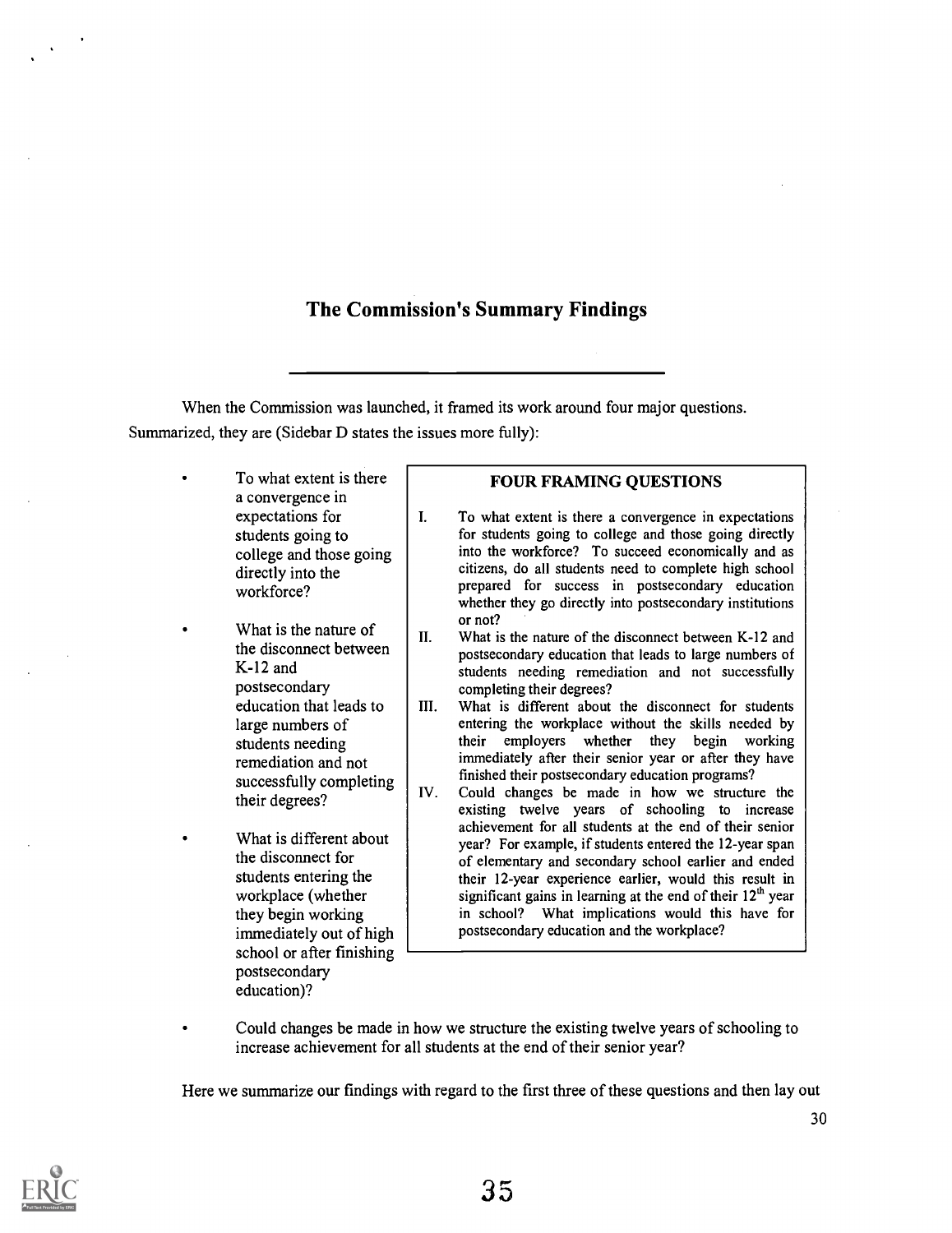several alternative strategies for responding to the challenges implicit in the fourth.

## The Findings

- A high school diploma is no longer a guarantee of success in either postsecondary education or the world of work.
- The goal of the American high school needs to be reoriented from preparing some students for college and others for work. High school needs to prepare all students to live and prosper in an increasingly complex and interdependent world, one in which they can continue to grow, change, and learn throughout their lives.
- The conditions of modern life require that *all students* graduate from high school with the knowledge and skills needed to succeed in both postsecondary education and careers.
- Many parents and students, particularly those in poor and minority communities, are unaware of the amount of knowledge and the level of skill required to succeed in postsecondary education.
- What U.S. Secretary of Education Richard Riley has termed "the tyranny of low expectations" and President-elect Bush has called the "soft bigotry of low expectations" hinder many minority students and many poor students from all ethnic backgrounds.
- Ideally, beginning in the middle school years, every student would have a "learning plan," a formal but flexible outline of what the student hopes to accomplish in young adulthood and which education, work, and service experiences can best help him or her to attain those goals.
- At the middle and secondary school levels, every student needs strong connections with adults, preferably many of them, as they explore options for school, postsecondary education, and work.
- The K-12 system is poorly aligned and has not established reliable lines of communication with postsecondary education and the world of work.
- Students may easily encounter four different sets of requirements governing what they need to do to graduate from high school, be admitted to college, be permitted to enroll in credit-bearing college courses, or get a job.

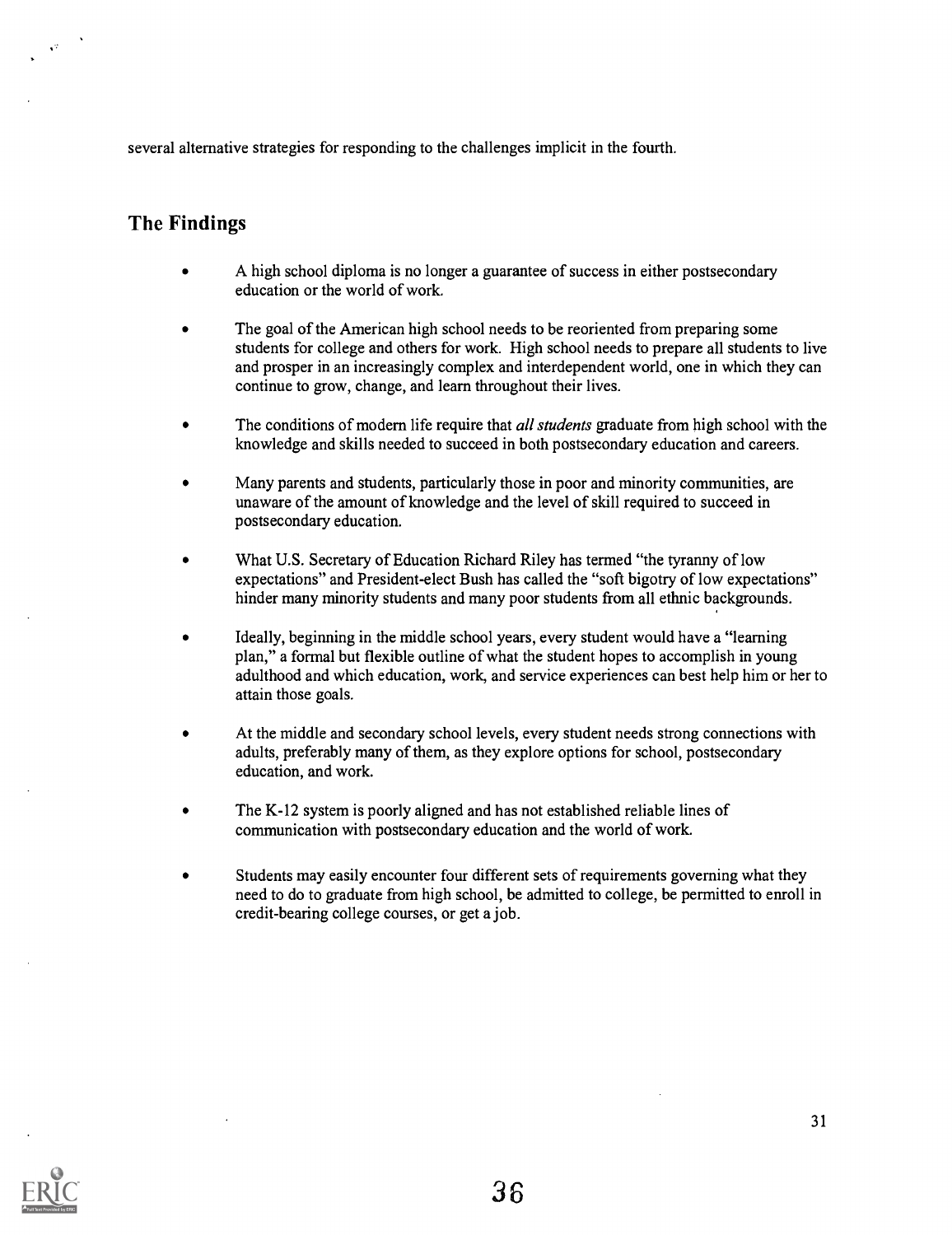- In recent years, new international analyses have indicated that the performance of American elementary school students looks relatively strong, the performance of American middle school students appears to be about average, and the performance of American high school students ranks near the bottom.
- Improving the professional lives of teachers is a prime consideration in improving the transition from high school to work and postsecondary education. High schools that treat teachers as professionals and encourage high-quality professional development are more likely to develop good teachers. Schools of education that create alliances with academic departments on campus and emphasize that all students can learn to a high level are also likely to do a better job of preparing prospective teachers.
- Attention must be given to structuring work experience in school to improve student  $\bullet$ learning. Research indicates that all students can benefit from quality, structured, "workbased learning" (including community service and internships). Good work experience can help students understand why literature and physics are important in high school; equally clearly, too many hours working in low-level service jobs can complicate learning.
- Institutions of higher education and K-12 schools collaborate insufficiently with each other to align academic content, admissions procedures, and expectations for students.
- There has been no coordinated and critical review and reform of high school and early college curricula.
- A new social compact needs to be developed around the American secondary school, a grand alliance of all those whose interests converge around the twelfth grade -- parents, students, school leaders, institutions of postsecondary education, employers (public and private) and the military  $-$  to agree on how to proceed and allocate responsibilities for improvement. Since all have had a hand in contributing to the situation, all will be required to play a part in resolving it.

## Alternative Strategies

The final question the Commission asked itself was: Could changes be made in how we structure the existing twelve years of schooling to increase achievement for all students at the end of their senior year?

The Commission wants to discuss these issues with American educators, parents, students, and leaders before answering that question. What it hopes to do in the next weeks and months is hold conversations around the country on a set of alternatives that cluster into three distinct categories:



 $\hat{\mathbf{v}}$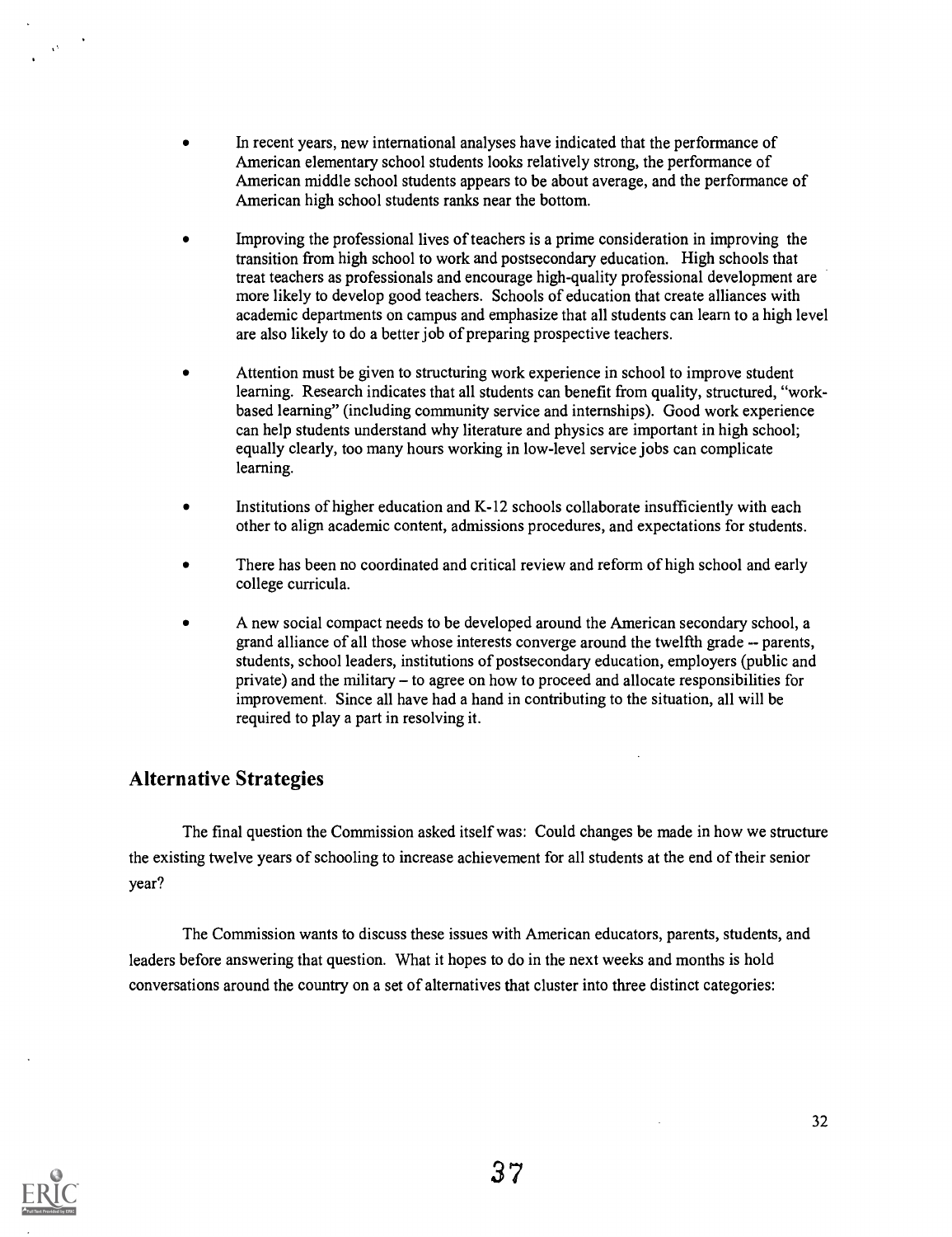- A. Short Term. These are very straightforward strategies focused exclusively on what can be done immediately to improve the transition from high school to postsecondary education and work. They will largely address the senior year.
- B. Intermediate. The Commission hopes to discuss some more complicated strategies that respond to the argument that these challenges cannot be met in the senior year alone and school programs require earlier adjustments.
- C. Long Term. The Commission also hopes to address more complicated, long-term strategies which recognize that educators, parents, employers, and institutions of postsecondary education all have a stake in these issues and that alliances among these groups will be required.



 $\langle \hat{\mathbf{v}}^{\dagger} \rangle$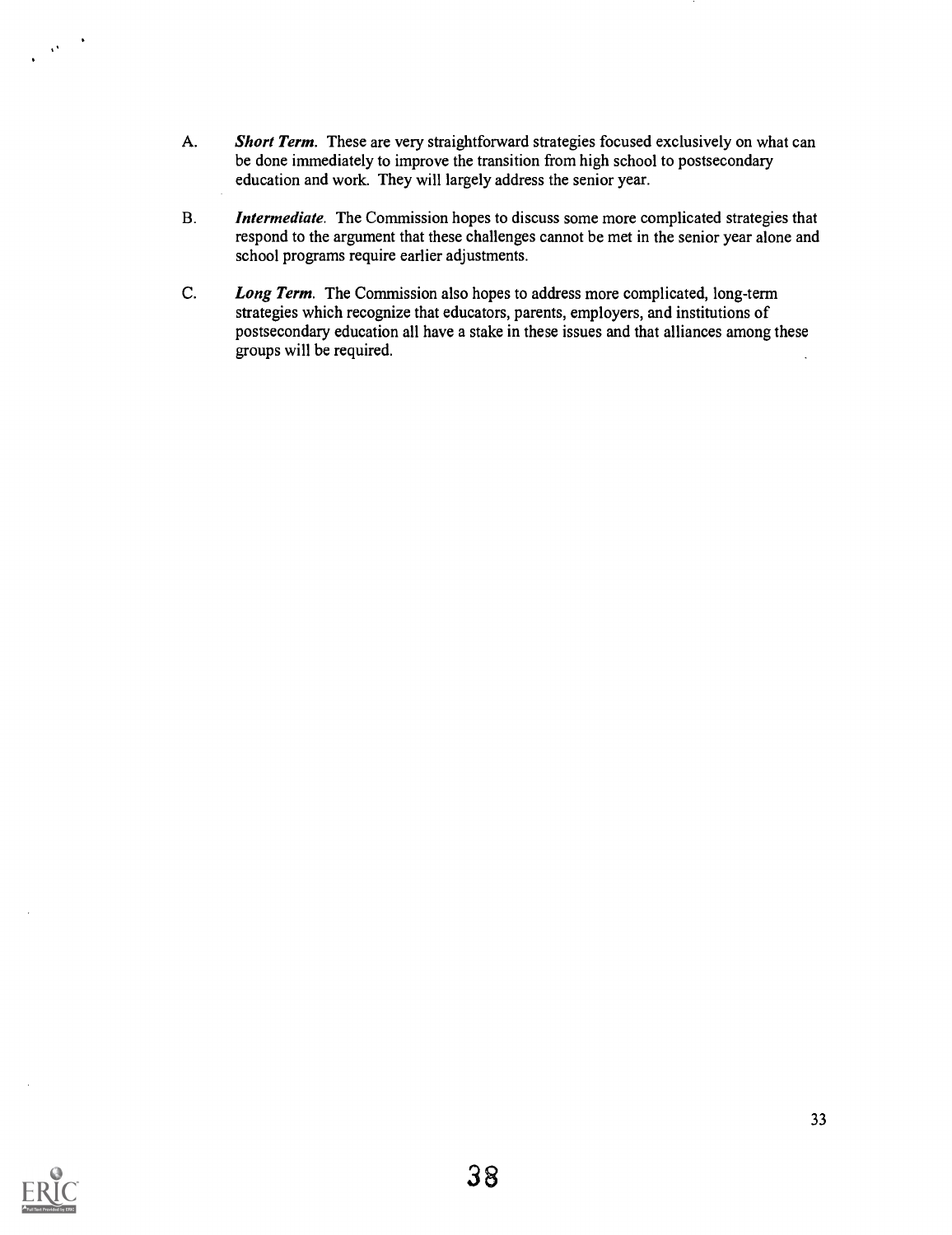## Appendices

A. Acknowledgments

- B. Meetings, Guests, and Speakers
- C. Papers and Other Materials Prepared for Commission
- D. Bibliography



 $\frac{1}{\sqrt{2\pi}}\frac{1}{\sqrt{2\pi}}\frac{1}{\sqrt{2\pi}}\frac{1}{\sqrt{2\pi}}\frac{1}{\sqrt{2\pi}}\frac{1}{\sqrt{2\pi}}\frac{1}{\sqrt{2\pi}}\frac{1}{\sqrt{2\pi}}\frac{1}{\sqrt{2\pi}}\frac{1}{\sqrt{2\pi}}\frac{1}{\sqrt{2\pi}}\frac{1}{\sqrt{2\pi}}\frac{1}{\sqrt{2\pi}}\frac{1}{\sqrt{2\pi}}\frac{1}{\sqrt{2\pi}}\frac{1}{\sqrt{2\pi}}\frac{1}{\sqrt{2\pi}}\frac{1}{\sqrt{2\pi}}\frac{1$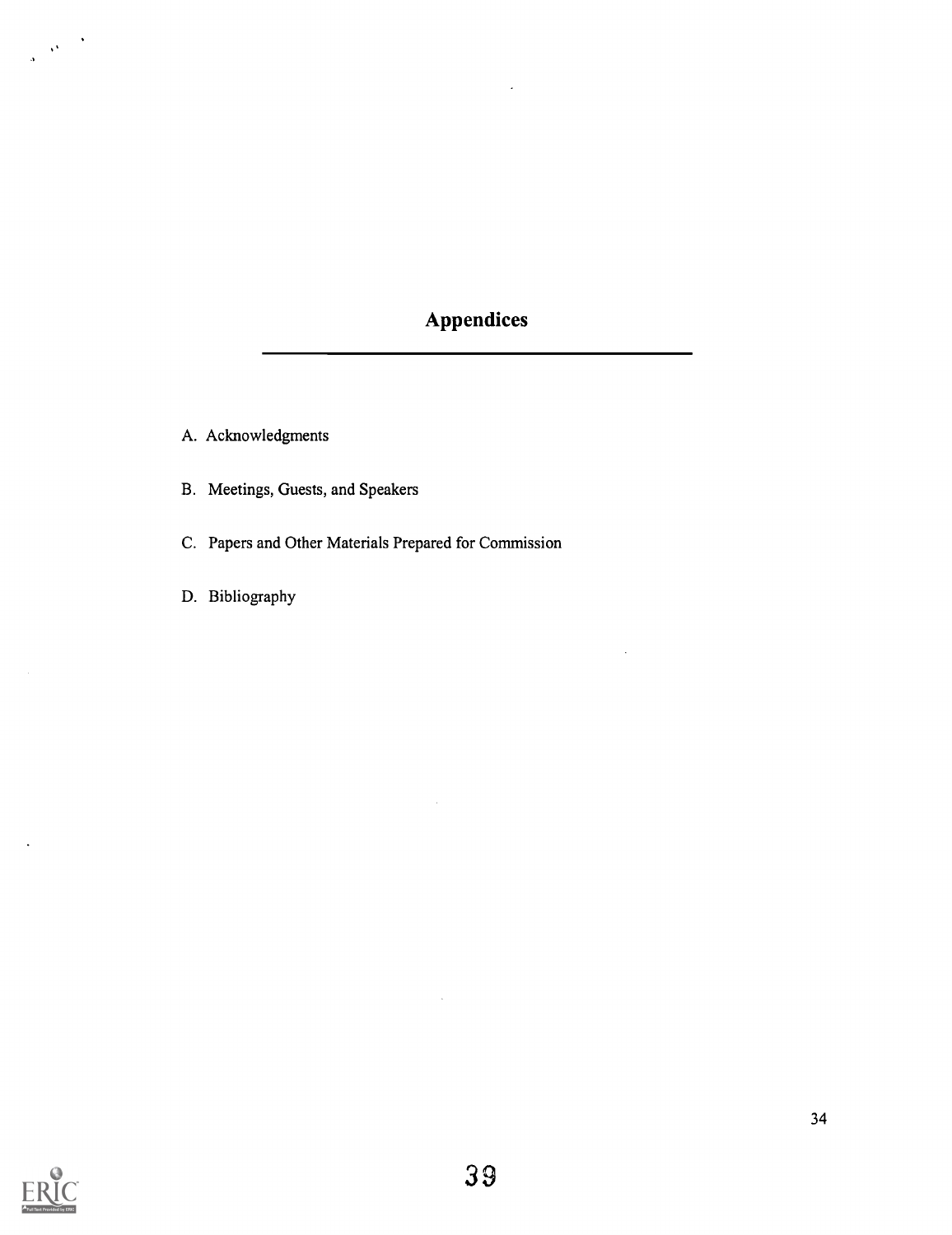### Appendix A Acknowledgments

The Commission wants to express its gratitude for the contributions of many individuals and organizations whose assistance made this report possible.

Our first thanks go to our operating partner, the Woodrow Wilson National Fellowship Foundation, and to the funding partners (Carnegie Corporation of New York, The Charles Stewart Mott Foundation, and the US Department of Education) who helped make the work of the Commission possible. We are especially indebted to Dr. Robert Weisbuch, president of the Woodrow Wilson National Fellowship Foundation for his leadership and support. Chris Sturgis, Program Officer at the Charles Stewart Mott Foundation; Michele Cahill, Senior Program Officer, Carnegie Corporation of New York; Patricia McNeil, Assistant Secretary of the Office of Vocational and Adult Education, and Lisa Smith, Senior Advisor, U.S. Department of Education, were steadfast in their efforts to help the Commission succeed.

We are grateful to C. Kent McGuire, Assistant Secretary of the Office of Educational Research and Improvement, U. S. Department of Education for contributing the time and expertise of one of his staff, Cheryl M. Kane, to support the Commission's research as executive director. Dr. Kane helped define the nature of our investigation, organized our work and saw to it that we heard from school leaders and experts on American education, while insisting in the face of impossible deadlines and obstacles of all kinds that we could get the job done. We also want to recognize the able support we received from Stephanie Duckworth and Chris Becker of the Woodrow Wilson National Fellowship foundation, who saw that we got to where we were supposed to when we were supposed to be there

We appreciate the contributions of the senior advisors who provided substantive guidance throughout our work: Dr. James England, Education Program Officer at Pew Charitable Trusts; and Dr. Robert Orrill, Executive Director, National Council on Education and the Disciplines.

We also want to thank the education leaders and experts who took the time from their schedules to meet with the Commission and give us the benefit of their views.

Several experts also helped us analyze data, frame the issues, and identify relevant research: Nelson Ashline, Advisor to the President, Education Commission of the States; Julie Davis Bell, Program Director, Education Program, National Conference of State Legislatures; John Blake, Director of Reference and Information Services, National Library of Education; Betsy Brand, Co-Director, American Youth Policy Forum; Vance Grant, Statistician, National Library of Education; Teresita Kopka, Statistician, National Library of Education; Robert M. Palaich, Division Director, K-16 Policy Development, Education Commission of the States; Janis Somerville, Staff Officer, National Association of System Heads; and Michael D. Usdan, President, Institute for Educational Leadership.

Ed Ford, Deputy Secretary of the Executive Cabinet, Office of the Governor, State of Kentucky, made enormous contributions to the work of the Commission. Working with the executive director, he helped frame the Commission's substantive agenda, kept the educational and policy dimensions of our task before us, and kept us on task. We are greatly in his debt.

We also want to thank James Harvey of James Harvey & Associates, Seattle, Washington for

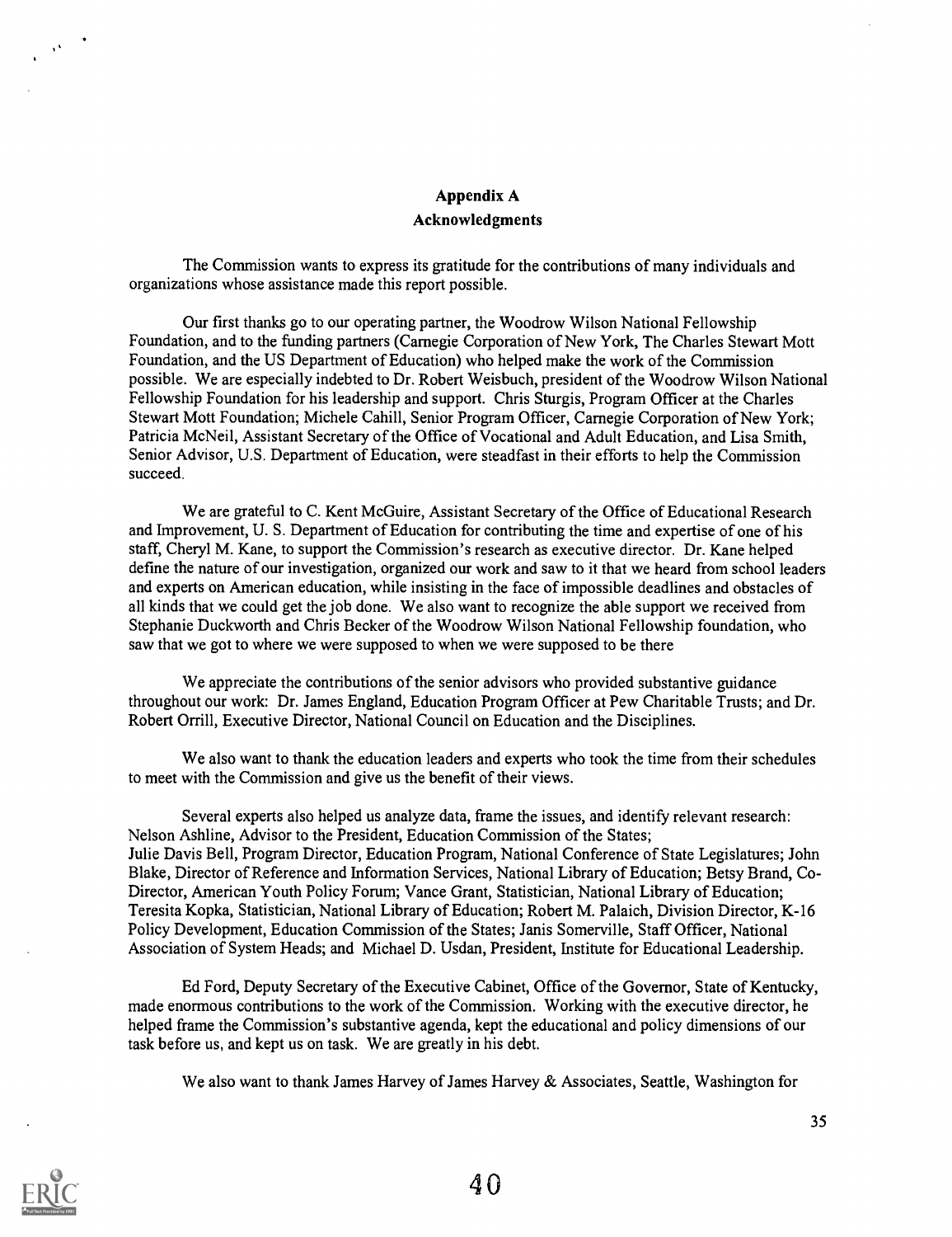helping draft this report.

 $\langle \rho \rangle^2$  $\mathbf{r}$ 

> We would like to offer special thanks to Policy Studies Associates, Inc., which provided substantive, editorial, and logistical assistance throughout this phase of the Commission's work. In particular, we are grateful to M. Bruce Haslam, Elizabeth R. Reisner, Michael Rubenstein, Ullik Rouk, and Kim D. Thomas.

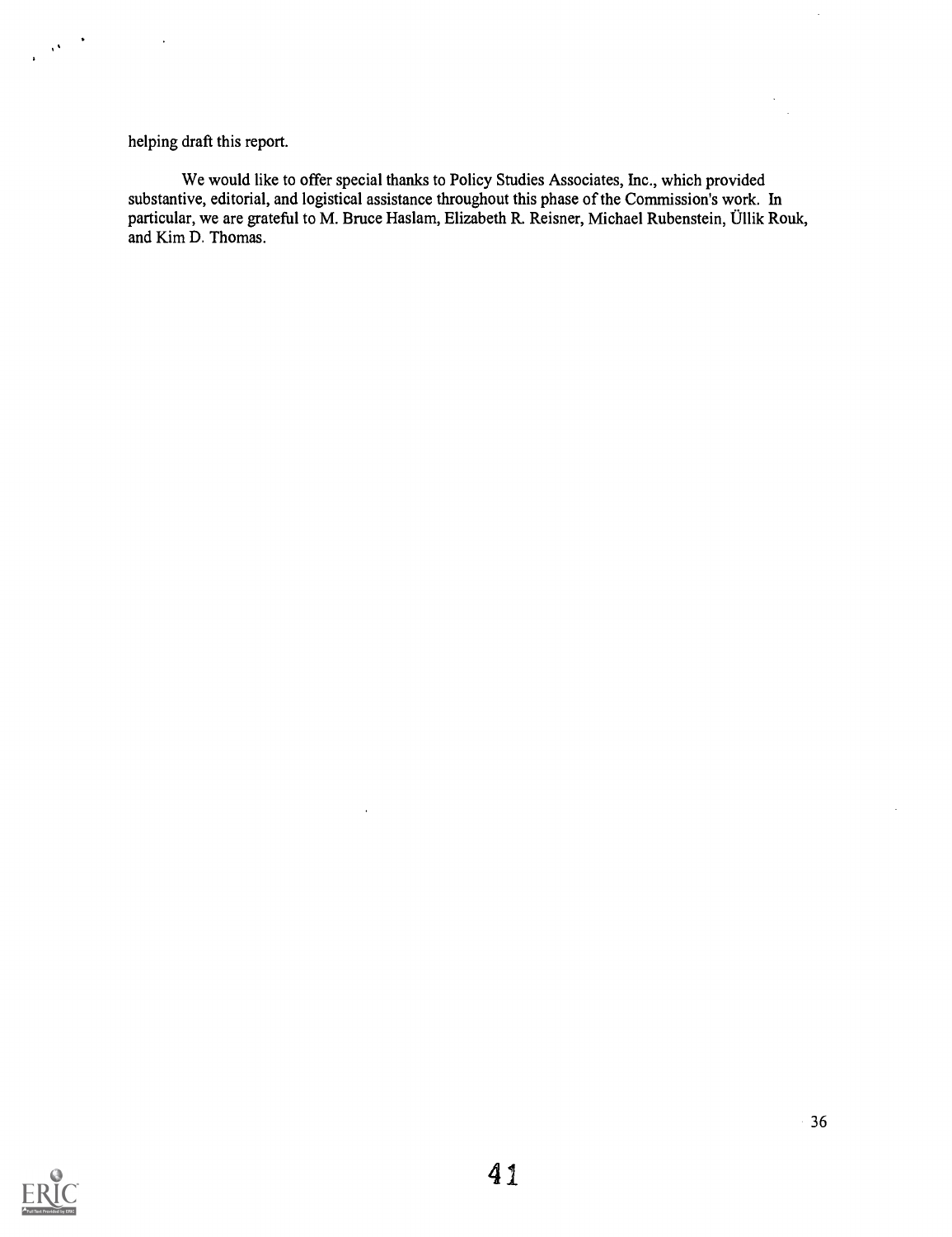## Appendix B Meetings, Guests, and Speakers

| Date(s)            | <b>Location</b>                                                                                  | <b>Guests and Speakers</b>                                                                         |
|--------------------|--------------------------------------------------------------------------------------------------|----------------------------------------------------------------------------------------------------|
| September 11, 2000 | Washington, D.C.<br><b>Ted Sanders</b><br>President<br><b>Education Commission of the States</b> |                                                                                                    |
|                    |                                                                                                  | David Zeiger<br>Director and Producer<br>Senior Year                                               |
|                    |                                                                                                  | Rochelle Nichols Solomon<br>Senior Program Director<br>Philadelphia Education Fund                 |
|                    |                                                                                                  | Anthony P. Carnevale<br>Vice President for Public Leadership<br><b>Educational Testing Service</b> |
|                    |                                                                                                  | Honorable Richard W. Riley<br>Secretary of Education<br>U.S. Department of Education               |
| October 30, 2000   | Washington, D.C.                                                                                 | Kati Haycock<br>Director<br>The Education Trust                                                    |
|                    |                                                                                                  | Robert Steen<br>Vice President<br>Fleishman-Hillard Research                                       |



 $\mathcal{O}(\frac{1}{\sqrt{2}})$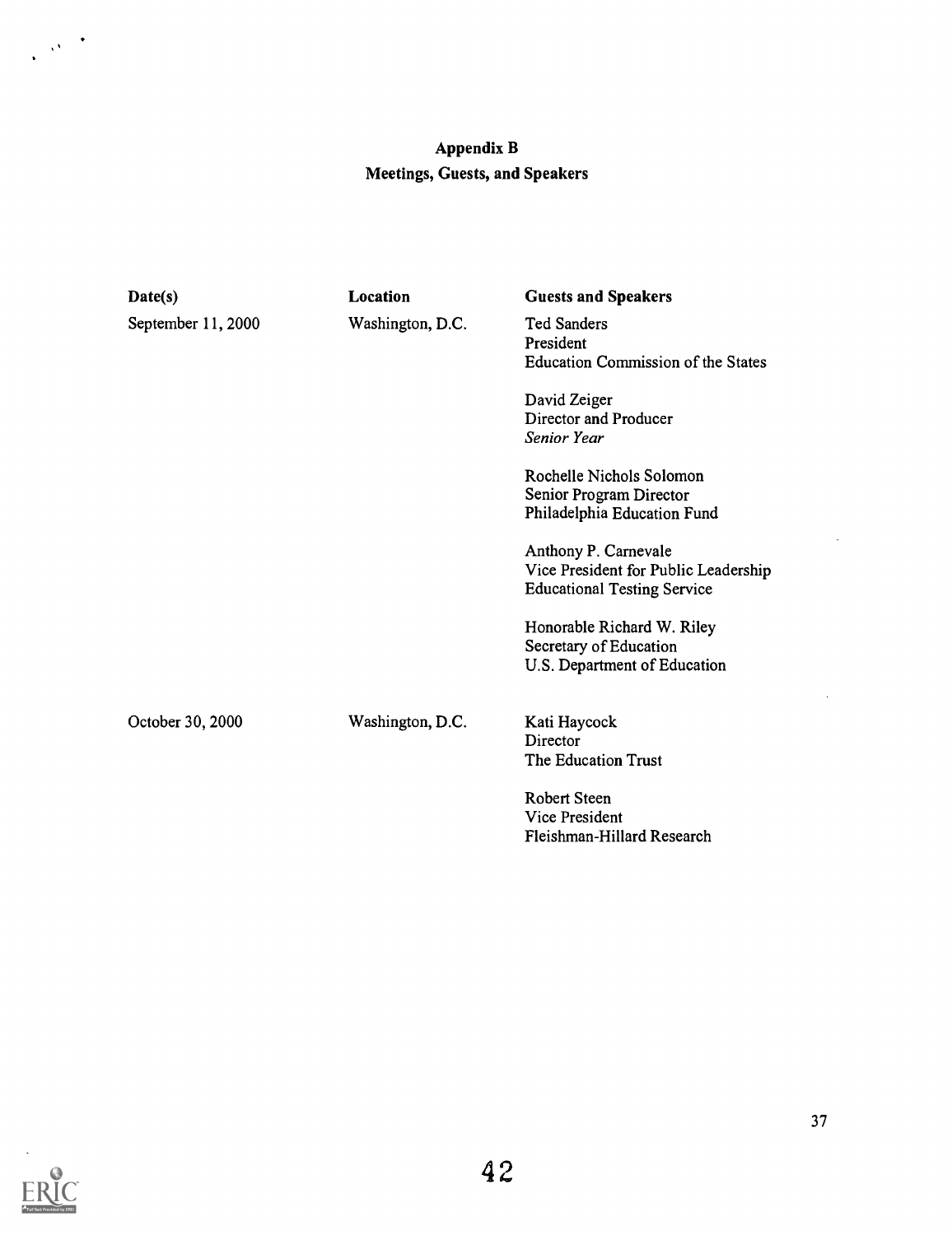#### Appendix C

#### Papers and Other Materials Prepared for the Commission

- Barth, P., Haycock, K., Huang, S. and Richardson, A., Youth at the Crossroads: Facing High School and Beyond. Washington, DC: The Education Trust, 2000.
- Carnevale, A. P., Help Wanted...College Required. Princeton, NJ: Education Testing Service, 2000.
- Cook, H.J., Baltimore County Public Schools: Student Survey for the National Commission on the High School Senior Year. Baltimore: Eastern Technical High School, 2000.
- Haslam, M. B. and Rubenstein, M.C., K-16 Alignment as a Strategy to Improve the Connection Between High School and Postsecondary Education. Washington, DC: Policy Studies Associates, Inc., 2000.
- Rubenstein, M. C., The Future of High School Reform: The Emerging Consensus. Washington, DC: Policy Studies Associates, Inc., 2000
- Rubenstein, M. C., Transforming the Senior Year of High School: A Conceptual Framework. Washington, DC: Policy Studies Associates, Inc., 2000
- Kirst, M. W., Overcoming the High School Senior Slump: New Education Policies. Palo Alto, California: Stanford University, 2000.
- Steen, R. E., Opportunities Missed: Reflections on Transitions from High School. St. Louis, MO: Fleishman-Hillard Research, 2000.
- Zeiger, D., Senior Year: Voices of Fairfax High Seniors. Los Angeles, CA: Displaced Films, 2000.

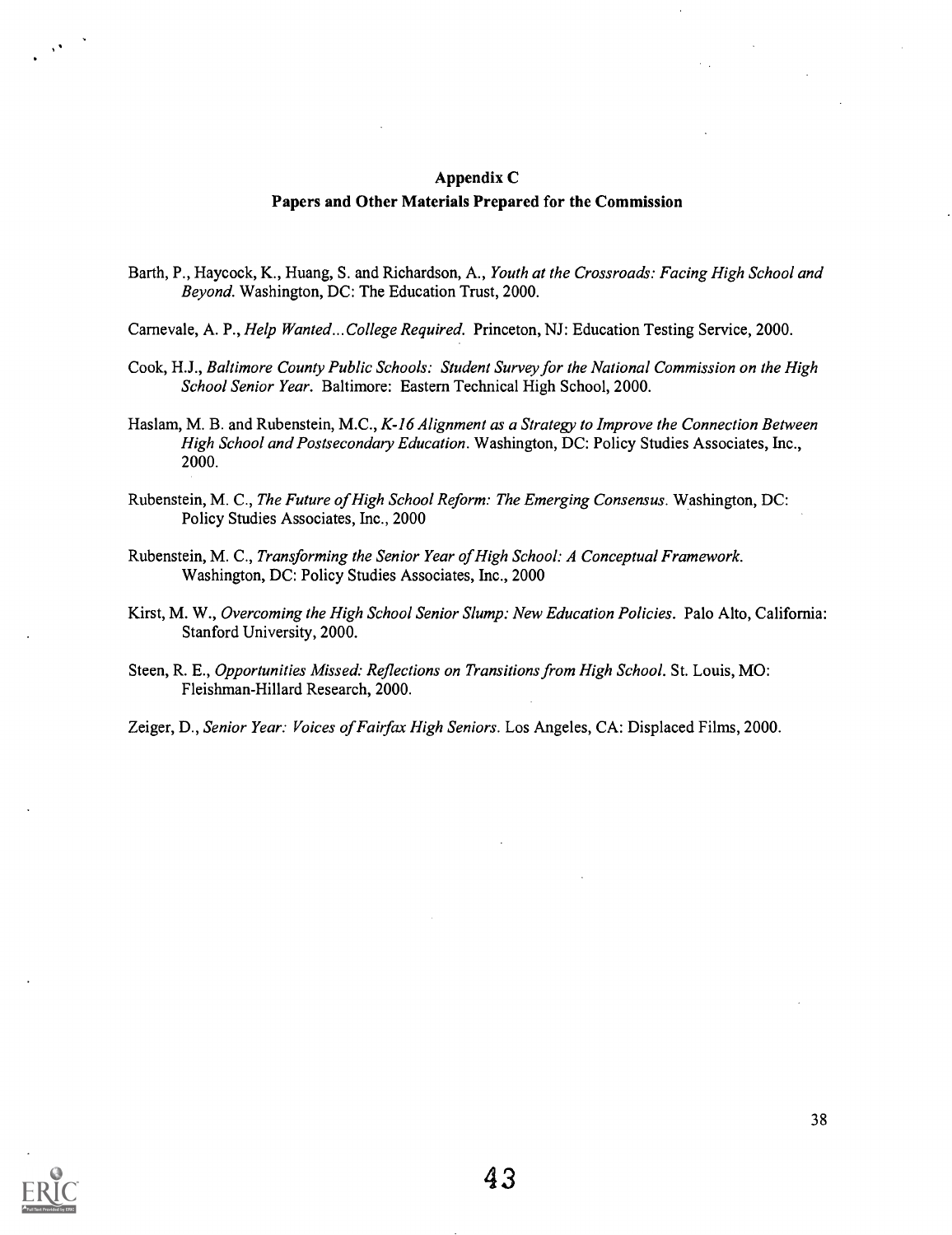### Appendix D Bibliography

- American Youth Policy Forum, High Schools of the Millennium: Report of the Workgroup. Washington: American Youth Policy Forum, August 2000
- Barth, Patte, Kati Haycock, Sandra Huang, and Autumn Richardson, Youth at the Crossroads: Facing High School and Beyond. The Education Trust, Inc., January 8, 2001.
- Bartindale, Becky, "College Critical, Survey Says." San Jose Mercury News, 11 August 2000.
- Berlin, Gordon and Andrew Sum, Toward a More Perfect Union: Basic Skills, Poor Families, and Our Economic Future. New York: Ford Foundation, 1988.
- Blanco, Cheryl D., Doing More With Less: Approaches to Shortening Time to Degree. Denver: State Higher Education Executive Officers, 31 August 1994.
- Bredemeier, Kenneth, "Widening Gap Between Area's Rich, Poor." Washington Post, November 29, 2000: El
- Cahill, Michele. Toward Collaboration: Youth Development, Youth Programs and School Reform. Washington: Center for Youth Development and Policy Research - Academy for Educational Development, February 1996.
- Callan, Patrick M and Michael D. Usdan, " Two Different Worlds." American School Board Journal December 1999: 44-46
- Carnevale, A. P., Help Wanted... College Required. Princeton, NJ: Education Testing Service; 2000.
- Chaddock, Gail Russell, "At School, Race Gap Widens Again." The Christian Science Monitor. 25 August 2000.
- Conley, David, Statewide Strategies for Implementing Competency-based Admissions Standards. Denver: State Higher Education Executive Officers, January 1999.
- Consortium for Policy Research in Education, Policy Briefs. Philadelphia: Consortium for Policy Research in Education, June 2000.
- Cook, H.J., Baltimore County Public Schools: Student Survey for the National Commission on the High School Senior Year. Baltimore: Eastern Technical High School, 2000.
- Crowe, Edward., Statewide Remedial Education Policies. Denver: State Higher Education Executive Officers, September 1998.
- Education Trust, Thinking K-16. Washington, DC: The Education Trust, Inc., Vol. 3 Issue 2 Fall 1999.
- Elias, Thomas D., "Students Will Graduate Lacking Credits." The Washington Times November 27, 2000: A3.



 $\frac{1}{2\sqrt{2}}\left(\frac{1}{2}\sqrt{2}\right)^{1/2}$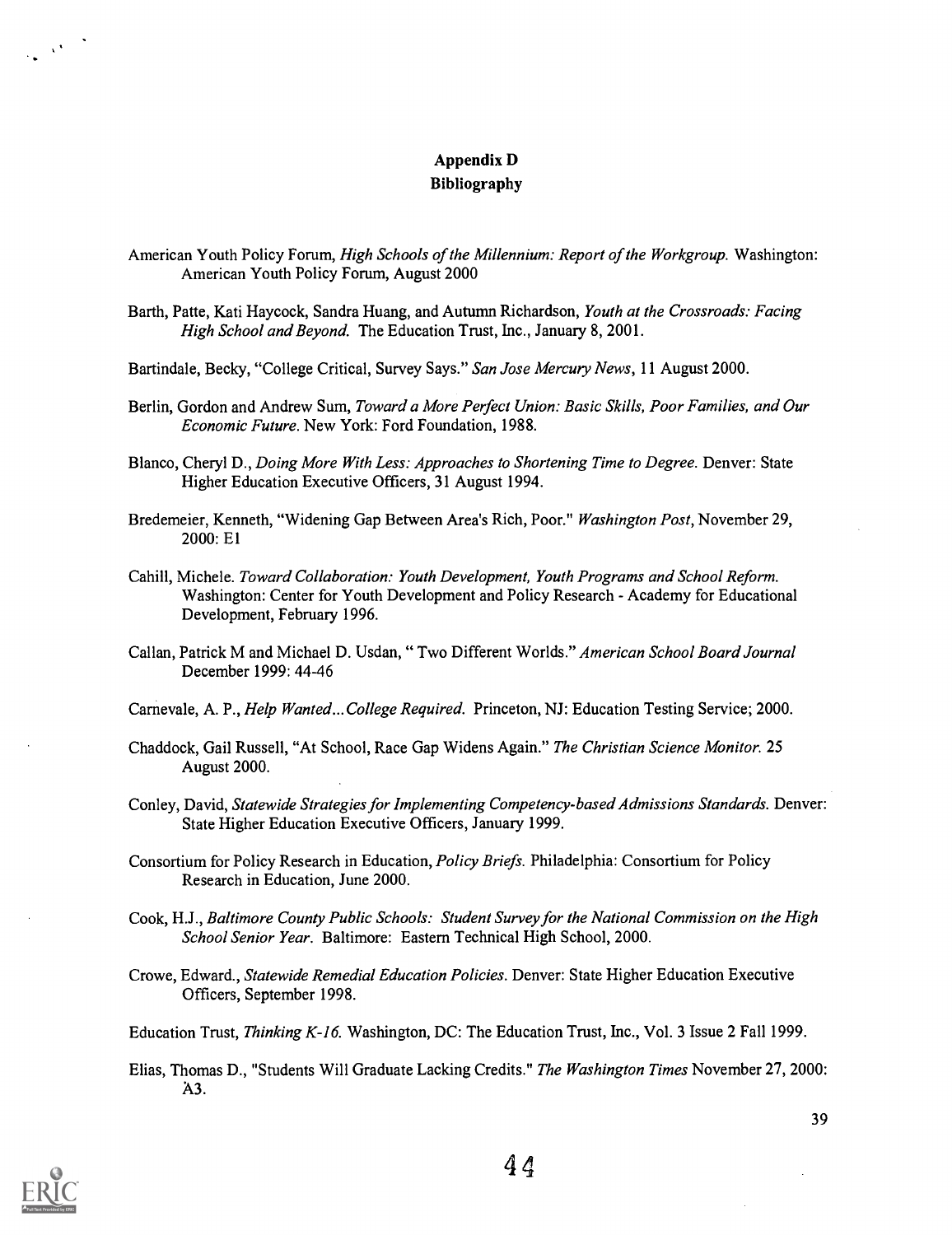- Gladieux, Lawrence E. and Watson Scott Swail, "Beyond Access: Improving the Odds of College Success." Phi Delta Kappan, May 2000: 688-692.
- Halperin, Samuel, ed. The Forgotten Half Revisited: American Youth and Young Families, 1988-2008. Washington: American Youth Policy Forum, n.d.
- Harrison, Beth and Jeanna Mullins, Secondary to Post-Secondary Transition: Focus Group Meeting Summary. Kentucky Transition Collaborative: University of Kentucky, 20 June 2000.
- Haslam, M. B. and Rubenstein, M.C., K-16 Alignment as a Strategy to Improve the Connection Between High School and Postsecondary Education. Washington, DC: Policy Studies Associates, Inc., 2000.
- Janey, Clifford B., "Pathways to High School Success." Education Week. 2 August 2000: 48+
- Johnston, Robert C., "Rochester Plan Adds Flexibility to High School." Education Week. 2 August 2000: 1+
- Kirst, M. W., Overcoming the High School Senior Slump: New Education Policies. Palo Alto, California: Stanford University, 2000.
- Leaders for the Total Enterprise, A Strategic Vision: Building on and Strengthening the Success of the LFM and SDM Programs. Boston: MIT, 21 August 2000.
- Maeroff, Gene I., Patrick M. Callan, and Michael D. Usdan, "The Learning Connection" Education Week, December 13, 2000; Volume XX, Number 15
- Mishel, Lawence, Jared Bernstein, and John Schmitt, The State of Working America: 2000-01 Ithaca, NY: Cornell University Press, [c January 2001]
- Murnane, Richard J. and Frank Levy, Teaching the New Basic Skills: Principles for Educating Children to Thrive in a Changing Economy. New York: The Free Press, 1996.
- National Academy of Science, The Changing Nature of Work: Implications for Occupational Analysis. Washington, DC: National Academy Press, 1999.
- National Alliance of Business, Work America. Washington: National Alliance of Business, March 2000.
- National Alliance of Business, Work America. Washington: National Alliance of Business, May 2000.
- National Alliance of Business, *Workforce Economics*. Washington: National Alliance of Business, Spring 2000.
- National Alliance of Business, Workforce Economic Trends. Washington: National Alliance of Business, July 2000.
- Nettles, Michael T., Statement on the NAEP 1999 Trends Report. Washington: National Assessment Governing Board, 24 August 2000.



 $\chi^{\left( \mathbf{q} \right)}$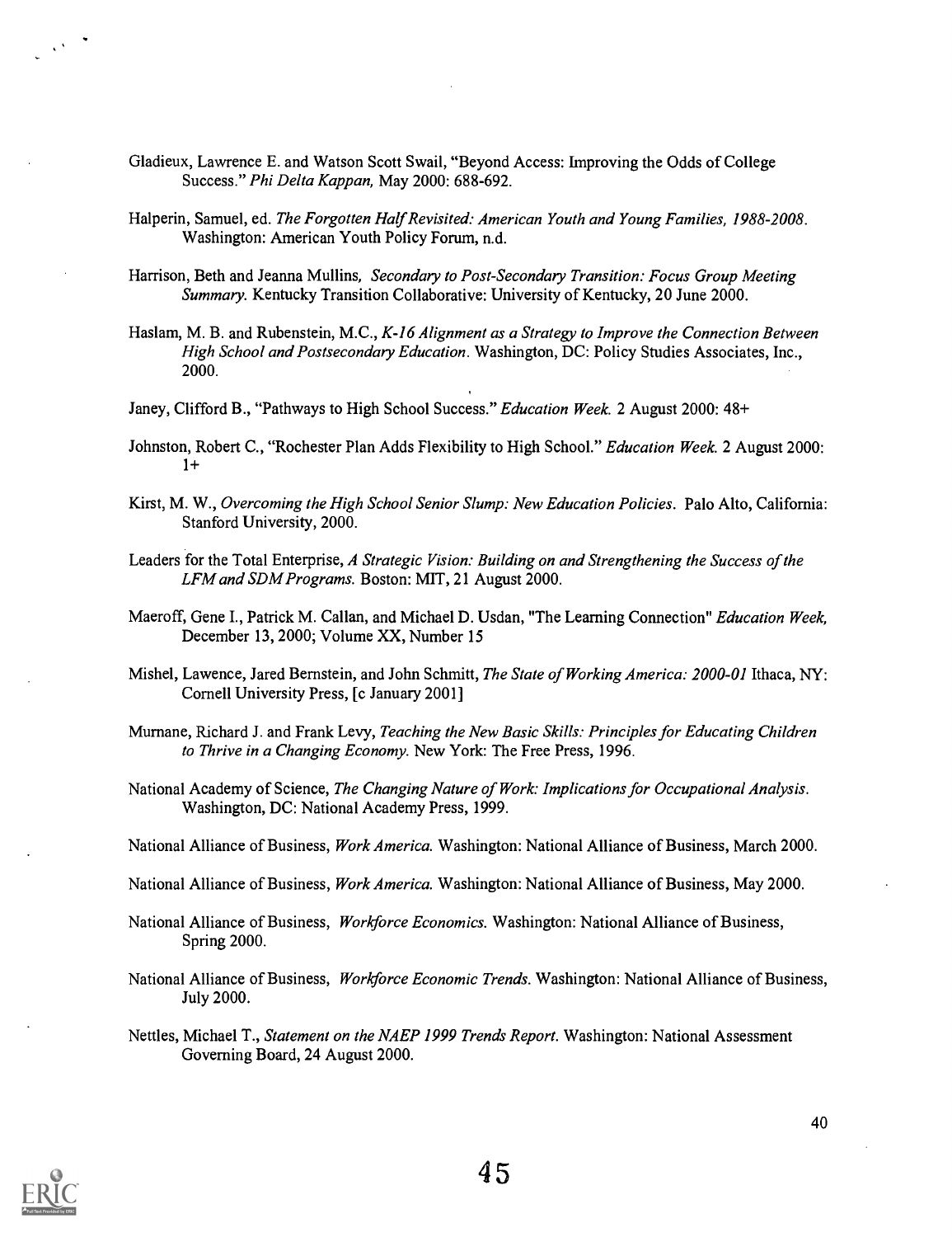- Olson, Lynn. "Ravitch: Contemporary School Ills Trace Roots to Progressive Movement." Education Week. 13 September 2000: 6-7.
- Orrill, Robert, Grades 11-14: The Heartland or Wasteland of American Education? Princeton, NJ: Woodrow Wilson National Fellowship Foundation, 3 August 2000
- "Panel Urges Closer Cooperation Between Universities and Public Schools." The Associated Press. 17 August 2000.
- Pouncy, Hillard. "The Hallwalkers." America 's Disconnected Youth: Toward a Preventative Strategy. Ed. Douglas J. Besharov. Washington: American Enterprise Institute for Public Policy Research. N.D. 151-184.
- Rodriguez, Lori, "College Prep Proposed for All High Schoolers." Houston Chronicle, 17 August 2000: 29
- Rosenbaum, James E., "College-For-All: Do Students Understand What College Demands?" Social Psychology of Education, Netherlands: Kluwer Law International, 1998. 55-80
- Rubenstein, M. C., The Future of High School Reform: The Emerging Consensus. Washington, DC: Policy Studies Associates, Inc., 2000
- Rubenstein, M. C., Transforming the Senior Year of High School: A Conceptual Framework. Washington, DC: Policy Studies Associates, Inc., 2000
- Selingo, Jeffrey. "Cal State Puts Remediation on an 'Or Else' Basis." The Chronicle of Higher Education 4 August 2000.
- Steen, R. E., Opportunities Missed: Reflections on Transitions from High School. St. Louis, MO: Fleishman Hillard Research, 2000.
- Stepp, Laura Sessions, "New Study Questions Teen Risk Factors, " Washington Post 30 November 2000; B8.
- Tafel, Jonathan and Nancy Eberhart, Statewide School-College (K-16) Partnerships to Improve Student Performance. Denver: State Higher Education Executive Officers, July 1999.
- U.S. Department of Education. Office of Educational Research and Improvement, NAEP 1999 Trends in Academic Progress: Three Decades of Student Performances. Executive Summary. Washington: 1999.
- U.S. Department of Education, Getting Ready Pays Off: A Report for National College Week, October 16-20, 2000. Washington: GPO, October 2000.

Wertheimer, Linda K., "Bar for Diplomas May Rise." The Dallas Morning News; December 12, 2000.

Wertheimer, Linda K. "College Try." The Dallas Morning News; 22 August 2000

Zeiger, D., Senior Year: Voices of Fairfax High Seniors. Los Angeles, CA: Displaced Films, 2000.



 $\frac{1}{2} \sqrt{1 - \frac{1}{2}}$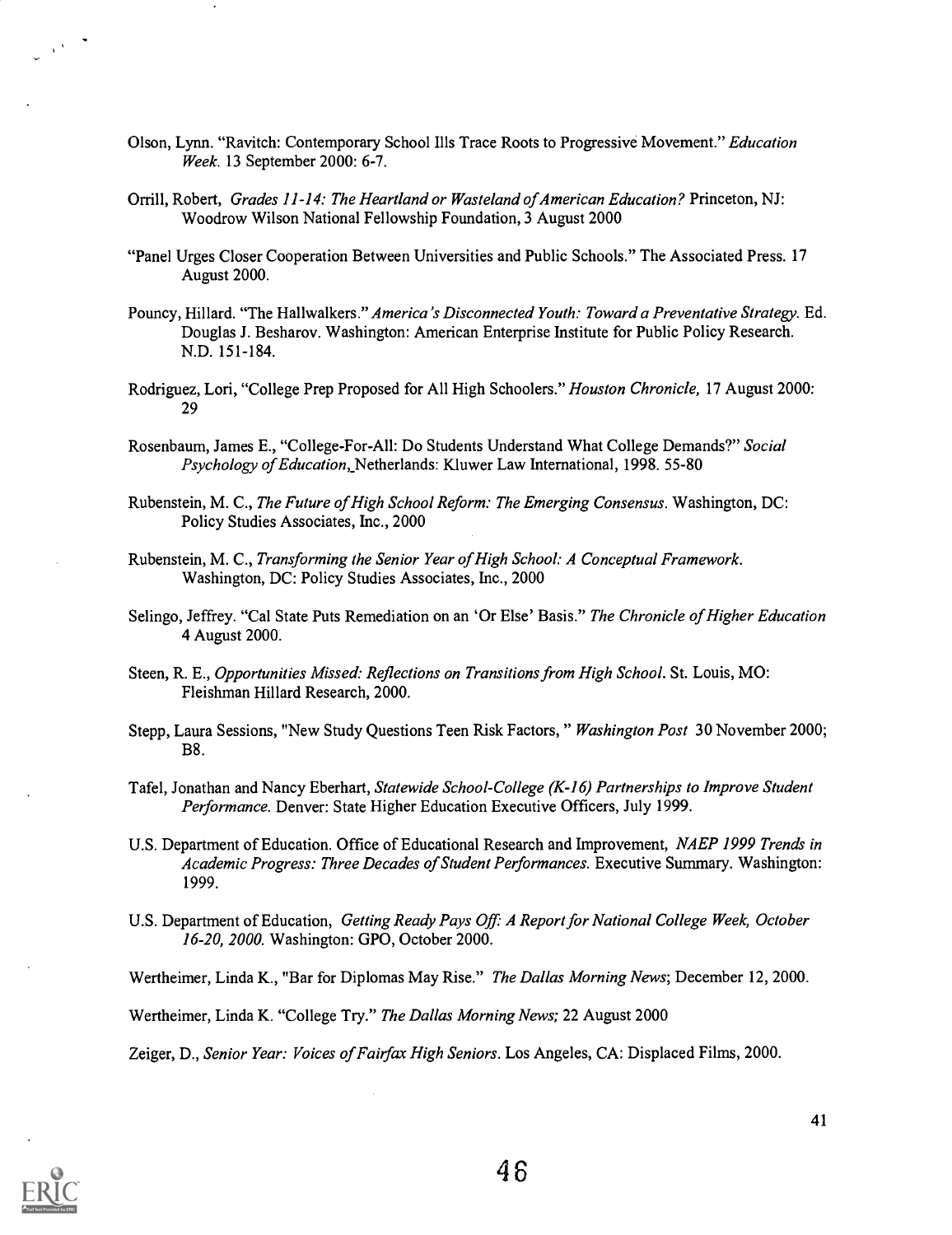Zimpher, Nancy L., Teacher Quality and P-16 Reform: The State Policy Context. Denver: State Higher Education Executive Officers, December 1999.



 $\sqrt{1 + \frac{1}{2}}$ 

J,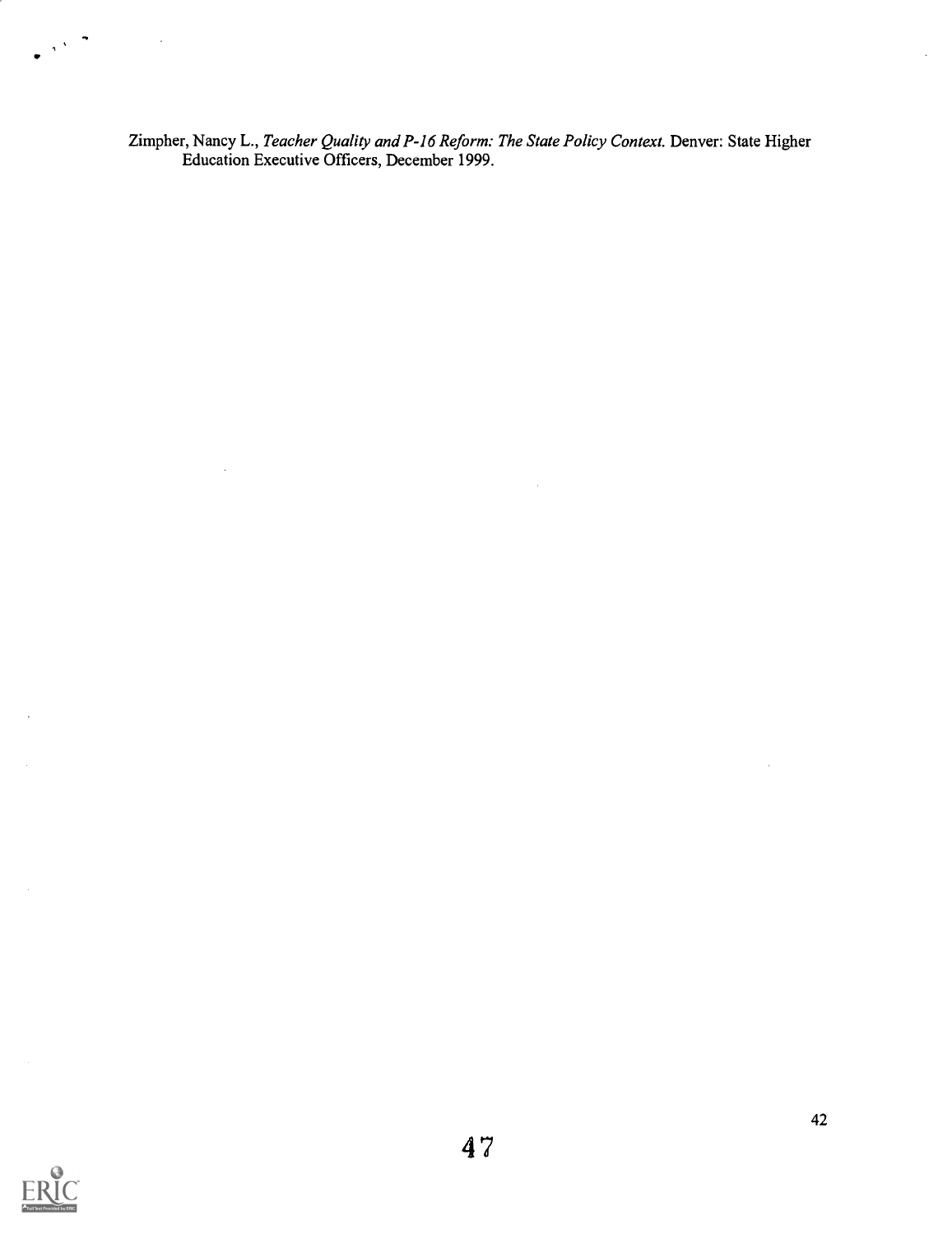

U.S. Department of Education

Office of Educational Research and Improvement (OERI) National Library of Education (NLE) Educational Resources Information Center (ERIC)



## REPRODUCTION RELEASE

(Specific Document)

| <b>I. DOCUMENT IDENTIFICATION:</b>                                |                          |
|-------------------------------------------------------------------|--------------------------|
| Title: The Lost Opportunity of Senior Year: Finding a Better leas |                          |
| Author(s): National Commission on the Nigh School Senior Year     |                          |
| Corporate Source:                                                 | <b>Publication Date:</b> |
|                                                                   | January 200              |

## II. REPRODUCTION RELEASE:

In order to disseminate as widely as possible timely and significant materials of interest to the educational community, documents announcedin the monthly abstract journal of the ERIC system, Resources in Education (RIE), are usually made available to users in microfiche, reproduced paper copy, and electronic media, and sold through the ERIC Document Reproduction Service (EDRS). Credit is given to the source of each document, and, if reproduction release is granted, one of the following notices is affixed to the document.

If permission is granted to reproduce and disseminate the identified document, please CHECK ONE of the following three options and sign at the bottom of the page.

|                                                                                                                                                               | The sample sticker shown below will be<br>affixed to all Level 2A documents                                                                                                                                                                                                                                                                                                                                                       | The sample sticker shown below will be<br>affixed to all Level 2B documents                        |
|---------------------------------------------------------------------------------------------------------------------------------------------------------------|-----------------------------------------------------------------------------------------------------------------------------------------------------------------------------------------------------------------------------------------------------------------------------------------------------------------------------------------------------------------------------------------------------------------------------------|----------------------------------------------------------------------------------------------------|
| PERMISSION TO REPRODUCE AND<br>DISSEMINATE THIS MATERIAL HAS<br><b>BEEN GRANTED BY</b>                                                                        | PERMISSION TO REPRODUCE AND<br>DISSEMINATE THIS MATERIAL IN<br>MICROFICHE, AND IN ELECTRONIC MEDIA<br>FOR ERIC COLLECTION SUBSCRIBERS ONLY.<br>HAS BEEN GRANTED. BY                                                                                                                                                                                                                                                               | PERMISSION TO REPRODUCE AND<br>DISSEMINATE THIS MATERIAL IN<br>MICROFICHE ONLY HAS BEEN GRANTED BY |
| $c^{\delta}$                                                                                                                                                  |                                                                                                                                                                                                                                                                                                                                                                                                                                   |                                                                                                    |
| TO THE EDUCATIONAL RESOURCES<br><b>INFORMATION CENTER (ERIC)</b>                                                                                              | TO THE EDUCATIONAL RESOURCES<br><b>INFORMATION CENTER (ERIC)</b>                                                                                                                                                                                                                                                                                                                                                                  | TO THE EDUCATIONAL RESOURCES<br><b>INFORMATION CENTER (ERIC)</b>                                   |
|                                                                                                                                                               | 2A                                                                                                                                                                                                                                                                                                                                                                                                                                | 2B                                                                                                 |
| Level 1                                                                                                                                                       | Level 2A                                                                                                                                                                                                                                                                                                                                                                                                                          | Level 2B                                                                                           |
|                                                                                                                                                               |                                                                                                                                                                                                                                                                                                                                                                                                                                   |                                                                                                    |
|                                                                                                                                                               |                                                                                                                                                                                                                                                                                                                                                                                                                                   |                                                                                                    |
| Check here for Level 1 release, permitting reproduction<br>and dissemination in microfiche or other ERIC archival<br>media (e.g., electronic) and paper copy, | Check here for Level 2A release, permitting reproduction<br>and dissemination in microfiche and in electronic media<br>for ERIC archival collection subscribers only                                                                                                                                                                                                                                                              | Check here for Level 2B release, permitting<br>reproduction and dissemination in microfiche only   |
|                                                                                                                                                               | Documents will be processed as indicated provided reproduction quality permits.<br>If permission to reproduce is granted, but no box is checked, documents will be processed at Level 1.                                                                                                                                                                                                                                          |                                                                                                    |
|                                                                                                                                                               |                                                                                                                                                                                                                                                                                                                                                                                                                                   |                                                                                                    |
| to satisfy information needs of educators in response to discrete inquiries.                                                                                  | I hereby grant to the Educational Resources Information Center (ERIC) nonexclusive permission to reproduce and disseminate this document<br>as indicated above. Reproduction from the ERIC microfiche or electronic media by persons other than ERIC employees and its system<br>contractors requires permission from the copyright holder. Exception is made for non-profit reproduction by libraries and other service agencies |                                                                                                    |
| Signature:<br>Sign                                                                                                                                            | Printed Name/Position/Title:<br>Chem                                                                                                                                                                                                                                                                                                                                                                                              | M. Kane Executive Director                                                                         |
| here, $\rightarrow$<br>Organization/Address:                                                                                                                  | Telephone:                                                                                                                                                                                                                                                                                                                                                                                                                        | $502 - 205 - 6688$                                                                                 |
| Uilson Foundation<br>nlease<br>Loodrow<br>$CN$ $S28$<br>Princeton                                                                                             | $202 - 260$ MY05<br>E-Mail Address:<br>2 68213                                                                                                                                                                                                                                                                                                                                                                                    |                                                                                                    |